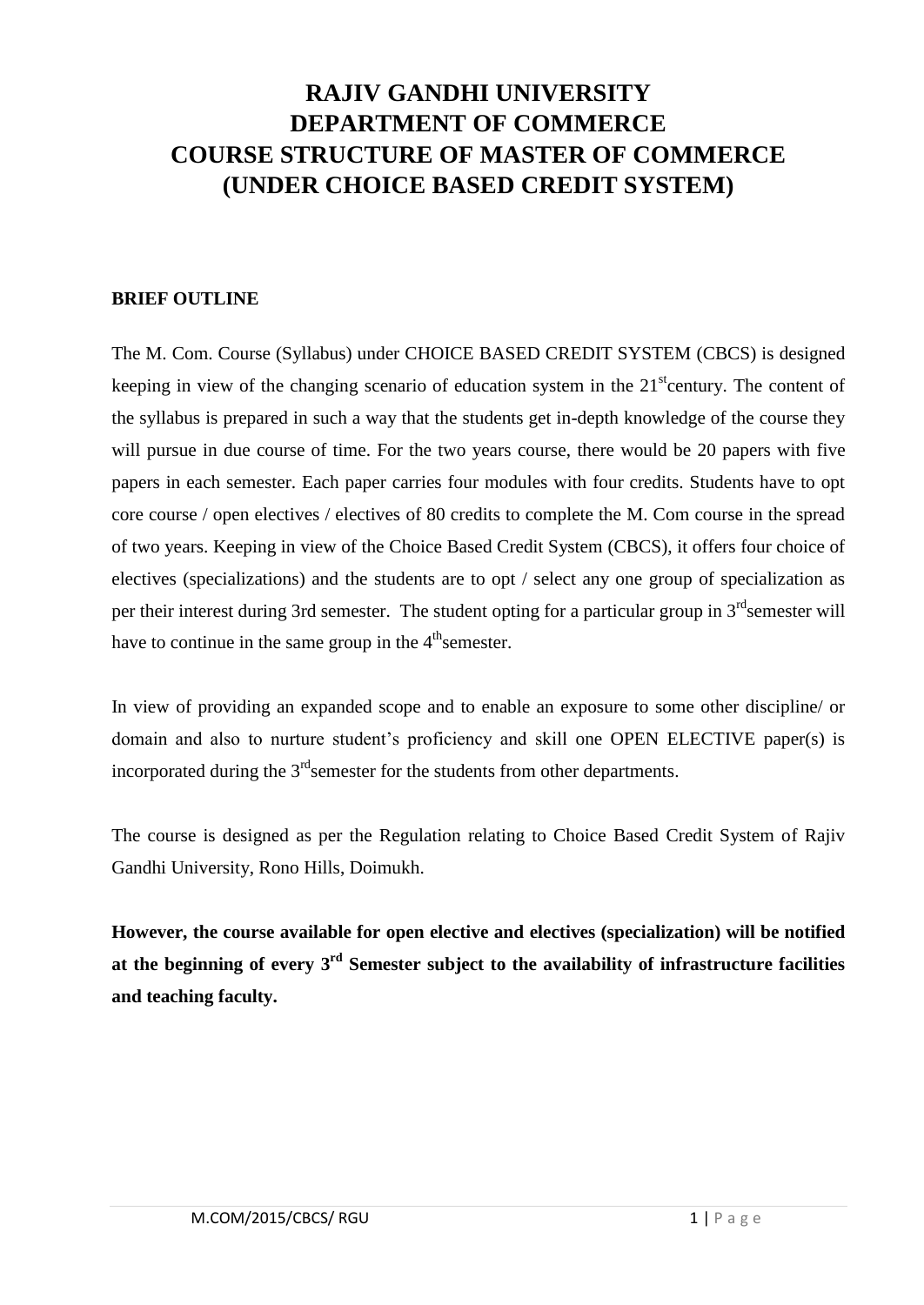# **CONTENT**

| <b>Sl.no.</b> | <b>Subjects</b>                                | Page |
|---------------|------------------------------------------------|------|
| 01            | <b>Brief Outline</b>                           | 01   |
| 02            | Content                                        | 02   |
| 03            | <b>Course Structure</b>                        | 03   |
| 04            | Course Details of First Semester (401 to 405)  | 05   |
| 05            | Course Details of Second Semester (406 to 410) | 10   |
| 06            | Course Details of Third Semester (501 to 505)  | 15   |
| 07            | Course Details of Fourth Semester (506 to 510) | 30   |
| 08            | <b>Regulations Relating to CBCS</b>            | 47   |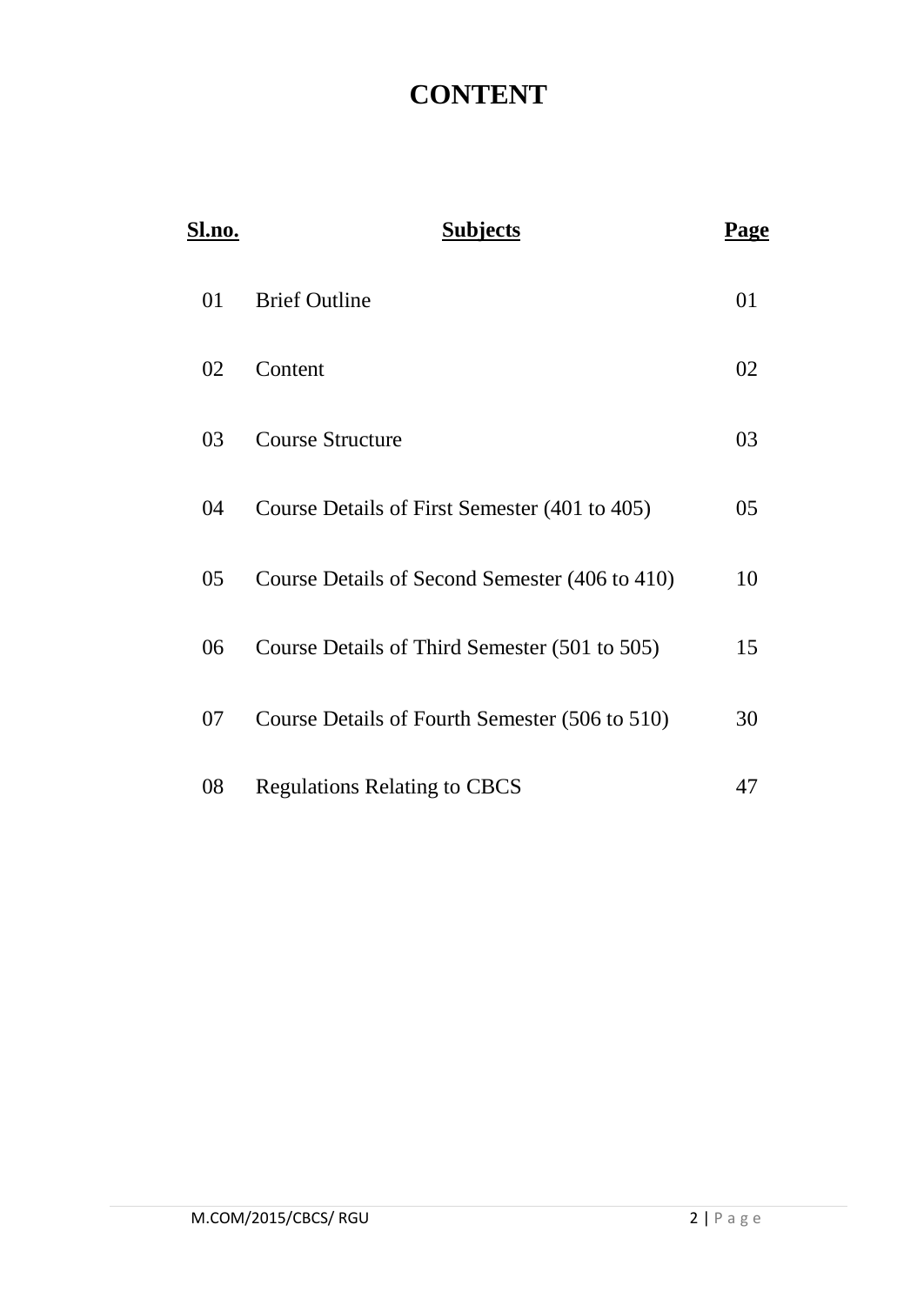# **MASTER OF COMMERCE**

### **COURSE STRUCTURE (Under Choice Based Credit System)**

# **With effect from Academic Session 2015-16**

| <b>SEMESTER</b>       | <b>Paper Code</b><br><b>Paper Title</b>                                                       | <b>Credit</b> | <b>Contact</b><br>Hrs. |
|-----------------------|-----------------------------------------------------------------------------------------------|---------------|------------------------|
| <b>SEMESTER-I</b>     |                                                                                               |               |                        |
|                       | MCM-C-401: Business Statistics for Managers                                                   | 04            | 40                     |
|                       | <b>MCM-C-402: Business Environment</b>                                                        | 04            | 40                     |
|                       | MCM-C-403: Organisational Behaviour                                                           | 04            | 40                     |
|                       | <b>MCM-C-404: Managerial Economics</b>                                                        | 04            | 40                     |
|                       | MCM-C-405: Indian Financial System                                                            | 04            | 40                     |
| <b>SEMESTER-II</b>    |                                                                                               |               |                        |
|                       | <b>MCM-C-406:</b> Financial Management                                                        | 04            | 40                     |
|                       | MCM-C-407: Human Resources Management                                                         | 04            | 40                     |
|                       | MCM-C-408: Marketing Management                                                               | 04            | 40                     |
|                       | MCM-C-409: Advanced Accounting and Reporting                                                  | 04            | 40                     |
|                       | MCM-C-410: E-Commerce                                                                         | 04            | 40                     |
| <b>SEMESTER - III</b> |                                                                                               |               |                        |
|                       | <b>MCM-C-501:</b> Corporate Tax Planning and Management                                       | 04            | 40                     |
|                       | <b>MCM-E-502:</b> Specialization Papers                                                       | 04            | 40                     |
|                       | <b>MCM-E-503: Specialization Papers</b>                                                       | 04            | 40                     |
|                       | <b>MCM-E-504:</b> Specialization Papers                                                       | 04            | 40                     |
|                       | MCM-O-505A: Entrepreneurship Development*(or)<br>MCM-O-505B:E-Commerce*                       | 04            | 40                     |
|                       | (* To be offered to the students of other Departments of<br>Rajiv Gandhi University, Doimukh) |               |                        |
| <b>SEMESTER - IV</b>  |                                                                                               |               |                        |
|                       | <b>MCM-C-506:</b> International Business                                                      | 04            | 40                     |
|                       | <b>MCM-C-507: Project Report</b>                                                              | 04            | 40                     |
|                       | <b>MCM-E-508</b> : Specialization Papers                                                      | 04            | 40                     |
|                       | <b>MCM-E-509: Specialization Papers</b>                                                       | 04            | 40                     |
|                       | <b>MCM-E-510:</b> Specialization Papers                                                       | 04            | 40                     |
| <b>Total</b>          | 20 papers                                                                                     | 80            |                        |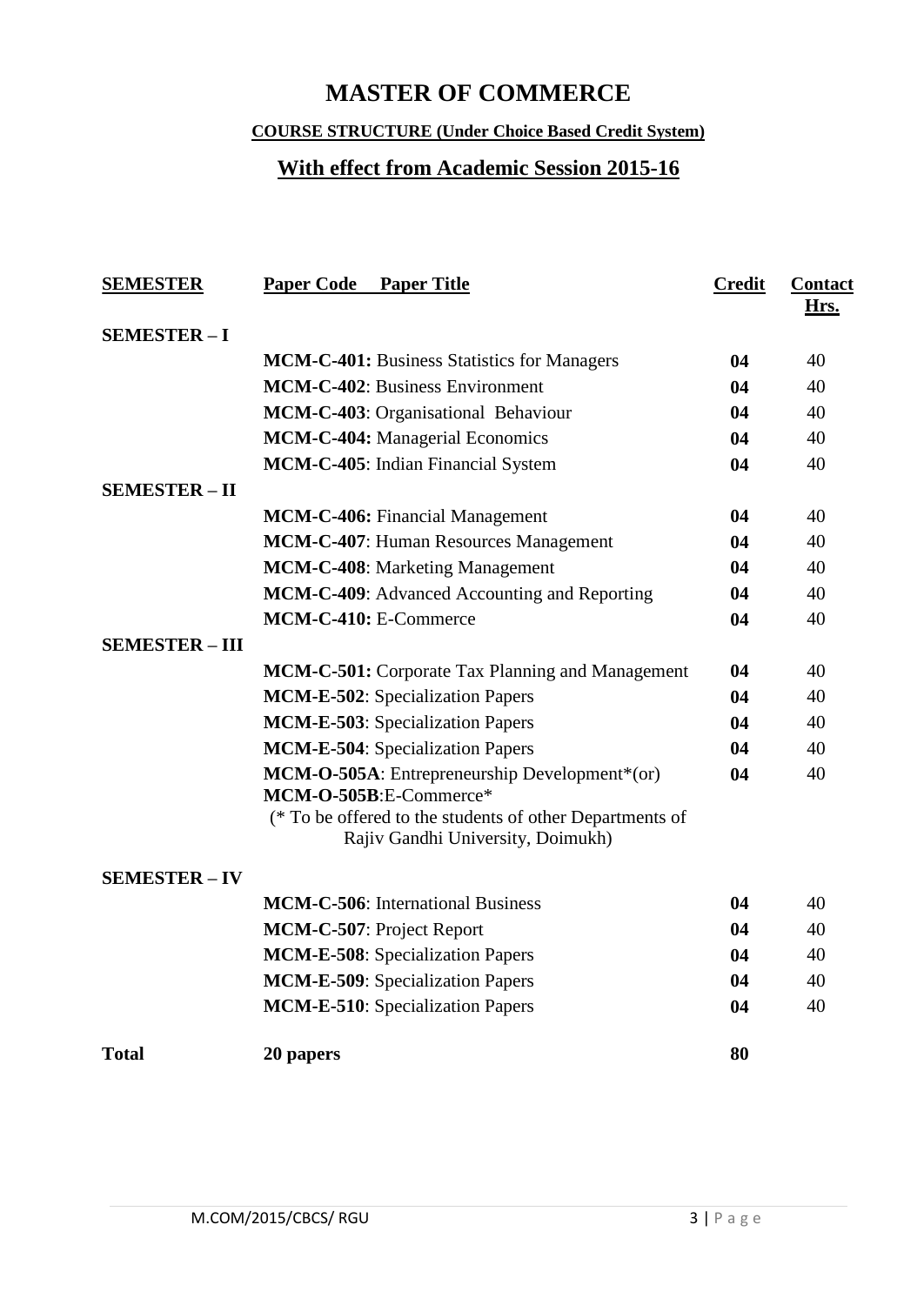### **ELECTIVE COURSE: (ANY ONE GROUP IS TO BE SELECTED)**

#### **GROUP- A: ACCOUNTING AND FINANCE**

#### **III Semester**

**MCM-E-502**: Advanced Financial Management **MCM-E-503**: Working Capital Management **MCM-E-504**: Accounting Theory & Practices

#### **IV Semester**

**MCM-E-508**: Corporate Accounting **MCM-E-509**: Decision Accounting **MCM-E-510**: Security Analysis and Portfolio Management

#### **GROUP – B: MARKETING MANAGEMENT**

#### **III Semester**

**MCM-E-502**: International Marketing **MCM-E-503**: Retail Marketing **MCM-E-504**: Consumer Behaviour and Market Research

#### **IV Semester**

**MCM-E-508**: Interactive Marketing Management **MCM-E-509**: Marketing of Services **MCM-E-510**: Contemporary Marketing Practices

#### **GROUP – C: HUMAN RESOURCE MANAGEMENT**

#### **III Semester**

**MCM-E-502**: Advanced Human Resource Management **MCM-E-503**: Industrial Relations **MCM-E-504**: Indian Labour Legislation

#### **IV Semester**

**MCM-E-508**: International Human Resource Management **MCM-E-509**: Leadership and Organizational Development **MCM-E-510**: Career Development and Compensation Management

#### **GROUP – D: ENTREPRENEURSHIP**

#### **III Semester**

**MCM-E-502**: Entrepreneurship Development - Policies & Practices **MCM-E-503**: Management of Micro Small and Medium Enterprises **MCM-E-504**: Project Management

#### **IV Semester**

**MCM-E-508**: Venture and Start Ups **MCM-E-509**: Micro- Entrepreneurship and Financing **MCM-E-510**: Rural Entrepreneurship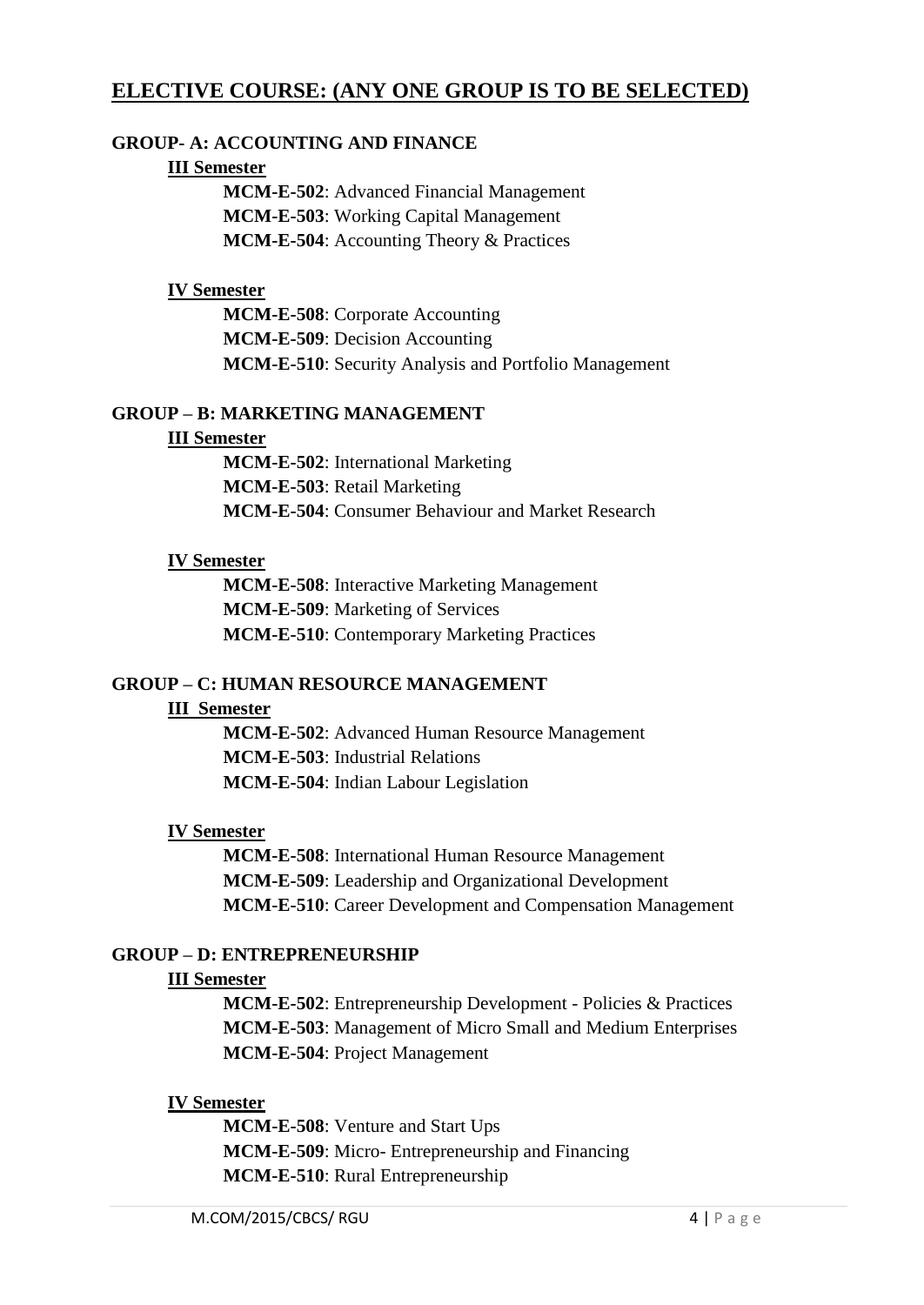# **FIRST SEMESTER**

# **MCM-C- 401: BUSINESS STATISTICS FOR MANAGERS**

- **Full Marks: 100 Term end: 80 Internal: 20 Credit: 04 Contact Hours: 40**
- *Objective: To give an insight to students about advanced statistical techniques which are helpful in business data analysis and interpretation.*
- **Module-I: Probability:** Different Approaches; Addition and Multiplication; Theory and their application; Mathematical expectation; Bayes' Theorem.
- **Module -II: Theoretical Distribution:** Binomial, Normal and Poisson and theirproperties and applications.
- **Module -III: Testing of Hypothesis:** Types I and Type II Errors; Standard Error; Hypothesis Testing of Proportions; Test for Equality of Population Means; Testing of Difference between Proportions; Confidence Interval; Z-Test, t-Test, F-Test and Chi-square Test.
- **Module -IV: Econometric Analysis:** Correlation Analysis; Regression Analysis; Multiple Regression Analysis, Autocorrelation; Heteroscedasticity; Multi-Colinearity Problems & its solution: Multivariate Analysis; Principal Component Analysis; Discriminant Analysis; Multidimensional Scaling.

| 1. D.N. Elhance and VeenaElhance                     | : Business Statistics                                                           |
|------------------------------------------------------|---------------------------------------------------------------------------------|
| 2. S.C. Gupta                                        | : Fundamentals of Statistics                                                    |
| 3. T. N. Srivastava & S. Rego                        | : Statistics for Management                                                     |
|                                                      | 4. Srivastava, Shenoy & Sharma: Quantitative Technique for Managerial Decisions |
| 5. C. B. Gupta                                       | : Statistical Methods                                                           |
| 6. Goon, Gupta & Dasgupta                            | : Basic Statistics                                                              |
| 7. Sancheti& Kapoor                                  | : Statistics-Theory, Methods and Applications                                   |
| 8. N. G. Das                                         | : Statistical Methods(I&II)                                                     |
| 9. P. L. Hazarika                                    | : Fundamentals of Statistics                                                    |
| 10. R.S.N.Pillai& V. Bhagwathi: Practical Statistics |                                                                                 |
| 11. DNGujrati                                        | : Basic Econometrics                                                            |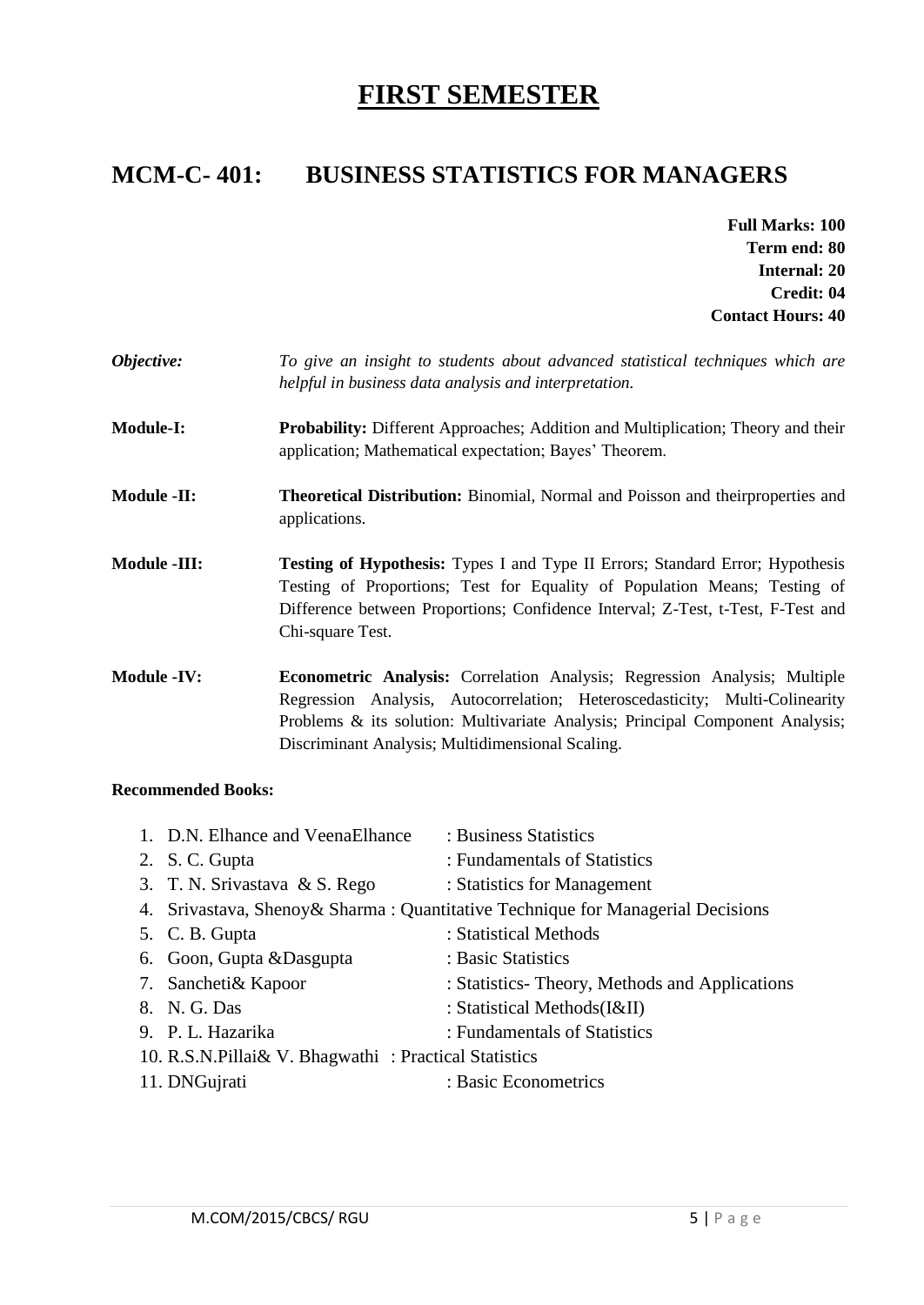# **MCM-C-402: BUSINESS ENVIRONMENT**

**Full Marks: 100 Term end: 80 Internal: 20 Credit: 04 Contact Hours: 40**

- *Objective: To provide the students an understanding of the various components of business and legal environment of the corporate sector in India.*
- **Module -I: Theoretical Framework of Business Environment**: Concept, significance and nature of business environment, Elements of business environment, Global business environment- its rationalities and present scenario; SWOT analysis.
- **Module -II: Economic Environment of Business:** Significance and Elements of Economic Environment, Economic Planning (Planning Commission and Niti Ayog), Industrial Policy 1956 and 1991, Fiscal and Monetary Policy, EXIM Policy.
- **Module -III: Political and Legal Environment of Business**: Elements of Political Environment, Government and Business; Legal Environment and its elements-Competition Act, FEMA, Patent Act, Consumer Protection Act, Companies Actand Recent Changes therein.

**Module -IV: Socio-cultural and Physical Environment of Business**: Elements of Socio-Cultural Environment; Culture and Business; Emerging Rural Sector in India; Rural and Urban Society-Its Business Implication; Environmental Forecasting; Environment Impact Assessment; Environmental Audit; Environmental Assets and Liabilities.

#### **Recommended Books:**

1. Francis Cherunilam : Business and Government. 2. Mishra and Puri : Indian Economy 3. K. Aswathapa : Legal Environment of Business 4. Ghose and Kapoor : Business Policy and Environment 5. Uma Kapila : Indian Economy since Independence 6. Nitish Gupta : Government and Business 7. M. Adhikari : Economic Environment of Business 8. Tandon and Tandon : Indian Economy

#### **Journal, Magazine and Papers:**

- 1. India Today
- 2. Business World
- 3. Chartered Secretary
- 4. Economic Times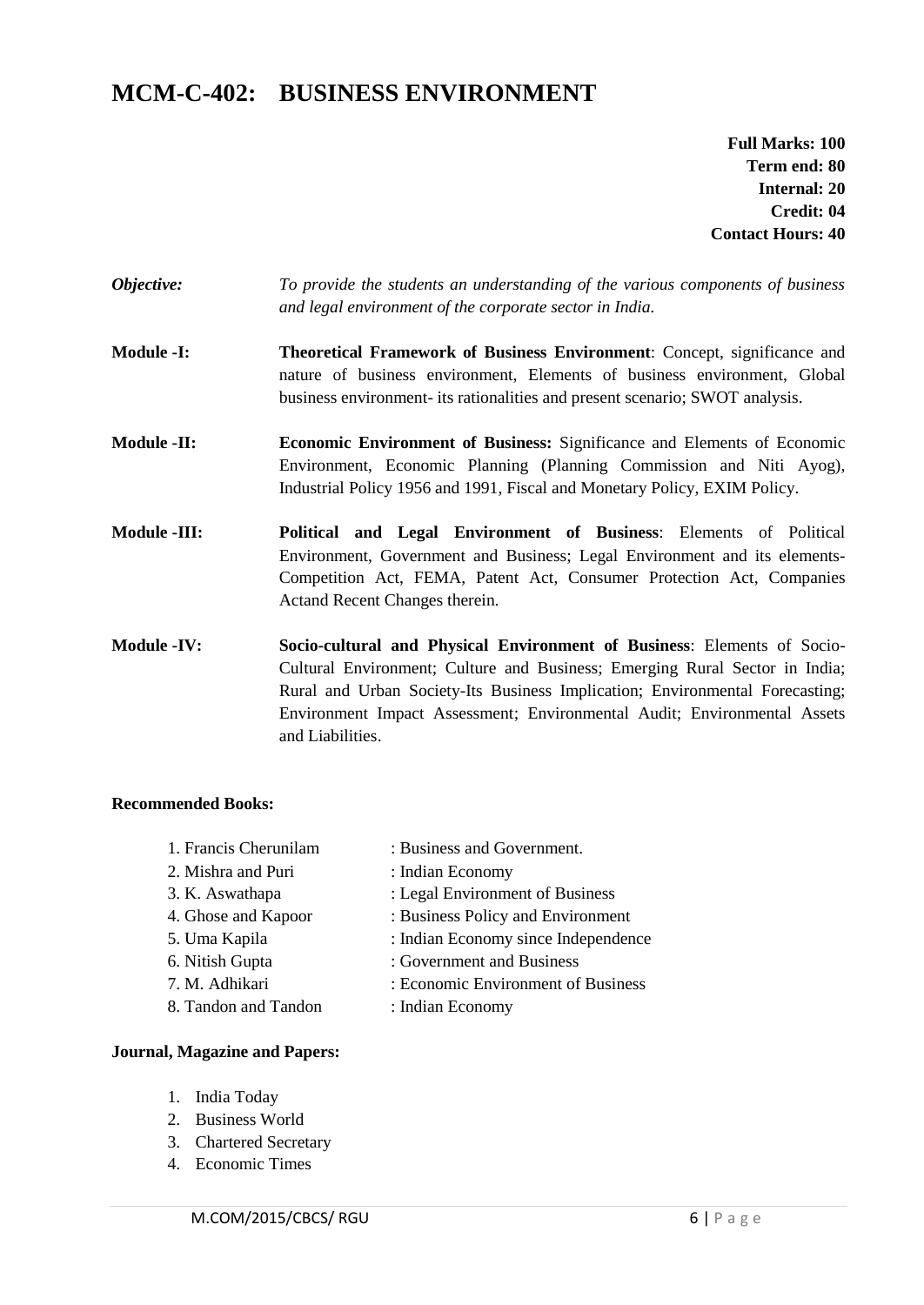### **MCM-C-403: ORGANISATIONAL BEHAVIOUR**

**Full Marks: 100 Term end: 80 Internal: 20 Credit: 04 Contact Hours: 40**

- **Objective:** *To acquaint the students with the dynamics of Individual, Inter-personal, Inter-Group and organizational behaviour in organizational setting and to equip them with behavioural skills in managing people at work.*
- **Module - I: Dynamics of Individual Behaviour:** Personality- types and determinants; Perception- process and determinant; Attitude– characteristics, components, formation and measurement; Learning- concept and process; Motivation and Motivation theories- Need Hierarchy, Two factors, Expectancy; Impact of morale on work behaviour.
- **Module - II: Dynamics of Interpersonal and Group Behaviour**: Transactional Analysis; Formal and informal group; Inter-group behaviour; Communication – Types and Process; Organizational conflict – Sources, Types, Resolution.
- **Module - III: Dynamics of Leadership and Power:** Leadership- Concept, Importance and Styles; Leadership Theories- Trait, Behavioural, Situational, Contingency, Leadership Grid; Leaders Vs. managers; Power- Sources, Types and Centers. Politics and its implications on organization.
- **Module - IV: Dynamics of Organizational Behaviour:** Organizational Climate- Concept and Determinants; Organizational Effectiveness- Concept and Different Approaches; Job Satisfaction- Determinants, Measurements and its influence on behaviour; Organizational Change- Need, Process and Resistance to change.

| 1. VSP Rao             | : Human Resource Management, Text & Cases - Excel Books |
|------------------------|---------------------------------------------------------|
| 2. Dessler, Gary       | : Human Resource Management, PHI.                       |
| 3. Venkataratnam       | : Personnel Management & Human Resource, Tata           |
|                        | McGraw Hill.                                            |
| 4. Michael Salomon     | : Industrial Relations Theory & Practice, PHI.          |
| 5. Mammoria & Mammoria | : Dynamics of Industrial Relations, Himalaya.           |
| 6. Fred Luthans        | : Organisational Behaviour, Tata McGraw Hill.           |
| 7. S. Robbins          | : Organizational Behaviour,                             |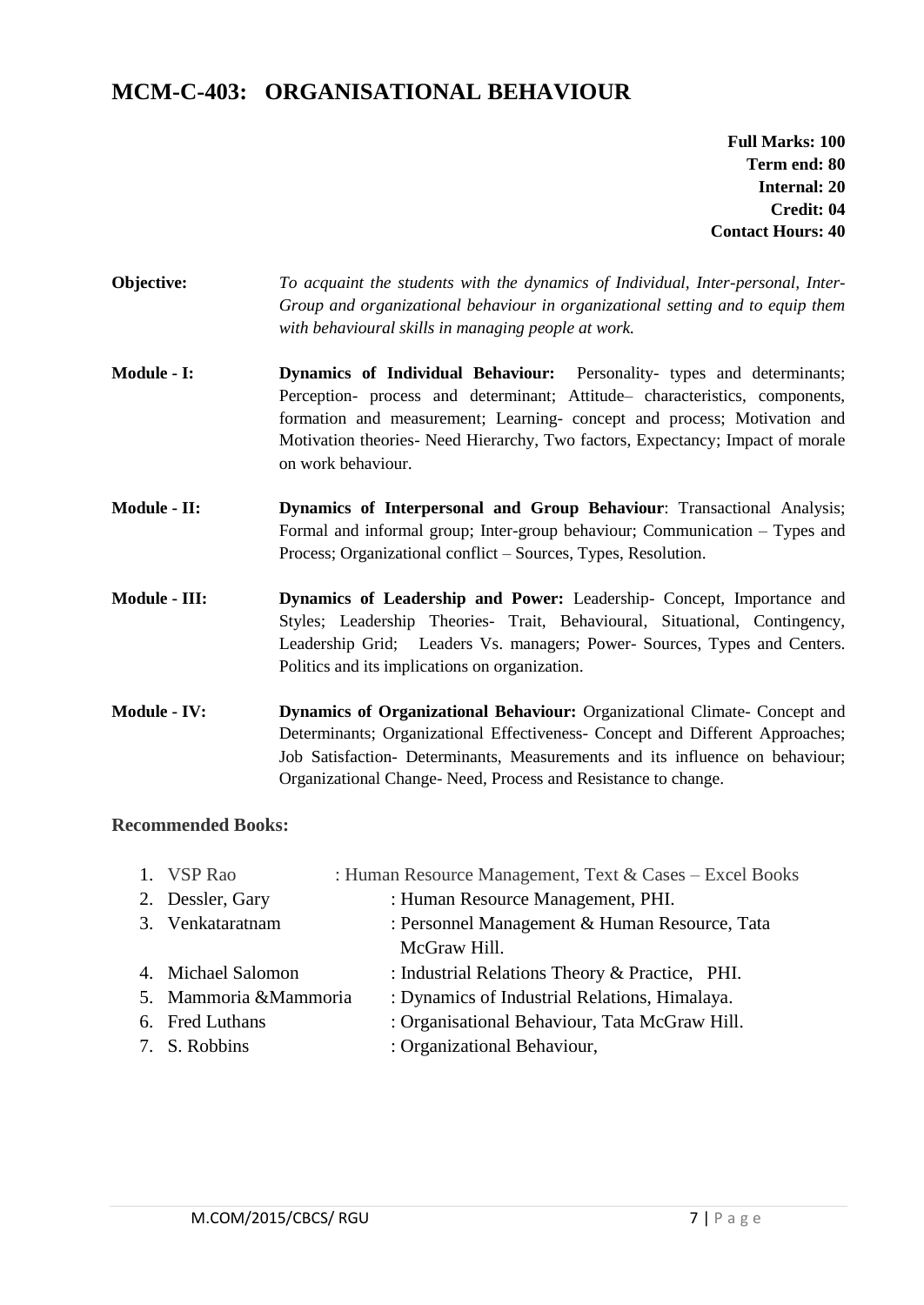# **MCM-C-404: MANAGERIAL ECONOMICS**

**Full Marks: 100 Term end: 80 Internal: 20 Credit: 04 Contact Hours: 40**

| <i><b>Objective:</b></i> | To acquaint the students with the practical applications of economics theories to |
|--------------------------|-----------------------------------------------------------------------------------|
|                          | <i>business decisions.</i>                                                        |
|                          |                                                                                   |

- **Module – I: Demand and its Determination**-Demand and supply function; Elasticity of Demand and its determinants; Determinants of Elasticity of Supply; Market Supply Curve; Supply Curve in the situation of surplus and shortage; Equilibrium.
- **Module – II: Cost and Production Function**-Iso-quant and Iso-cost; Least cost combination; Returns to scale and a factor; Long run and short run cost; Relational analysis; Economics of scale; Economies of Scope; Multi-plant Economies; Learning Curve; Relations between Average Revenue and Marginal Revenue.
- **Module – III: Market Structures**-Determination of price and output under different market structures-pure and perfect competition, monopoly, monopolistic, oligopoly and discriminating monopoly; Barriers to entry and exit.
- **Module – IV: Income and Employment Determination** Consumption function and investment function; Investment multiplier; Income determination under Two and Three sector Model; Business cycles.

| 1. Bayes, Michael. R | : Managerial Economics & Business Strategy, Irwin                   |
|----------------------|---------------------------------------------------------------------|
|                      | 2. Craig PH & W, Chris Lewis: Managerial Economics, PHI, New Delhi. |
| 3. Dean Joel         | : Managerial Economics, PHI, New Delhi.                             |
| 4. Dwivedi. D.N.     | : Managerial Economics, TMG, New Delhi.                             |
| 5. Hirchey, M        | : Managerial Economics, The Dryden Press, Fort Worth.               |
| 6. Koutsylannis      | : A Modern Micro Economics, McMillan Press.                         |
| 7. Mehta. P.L.       | : Managerial Economics, S. Chand, New Delhi.                        |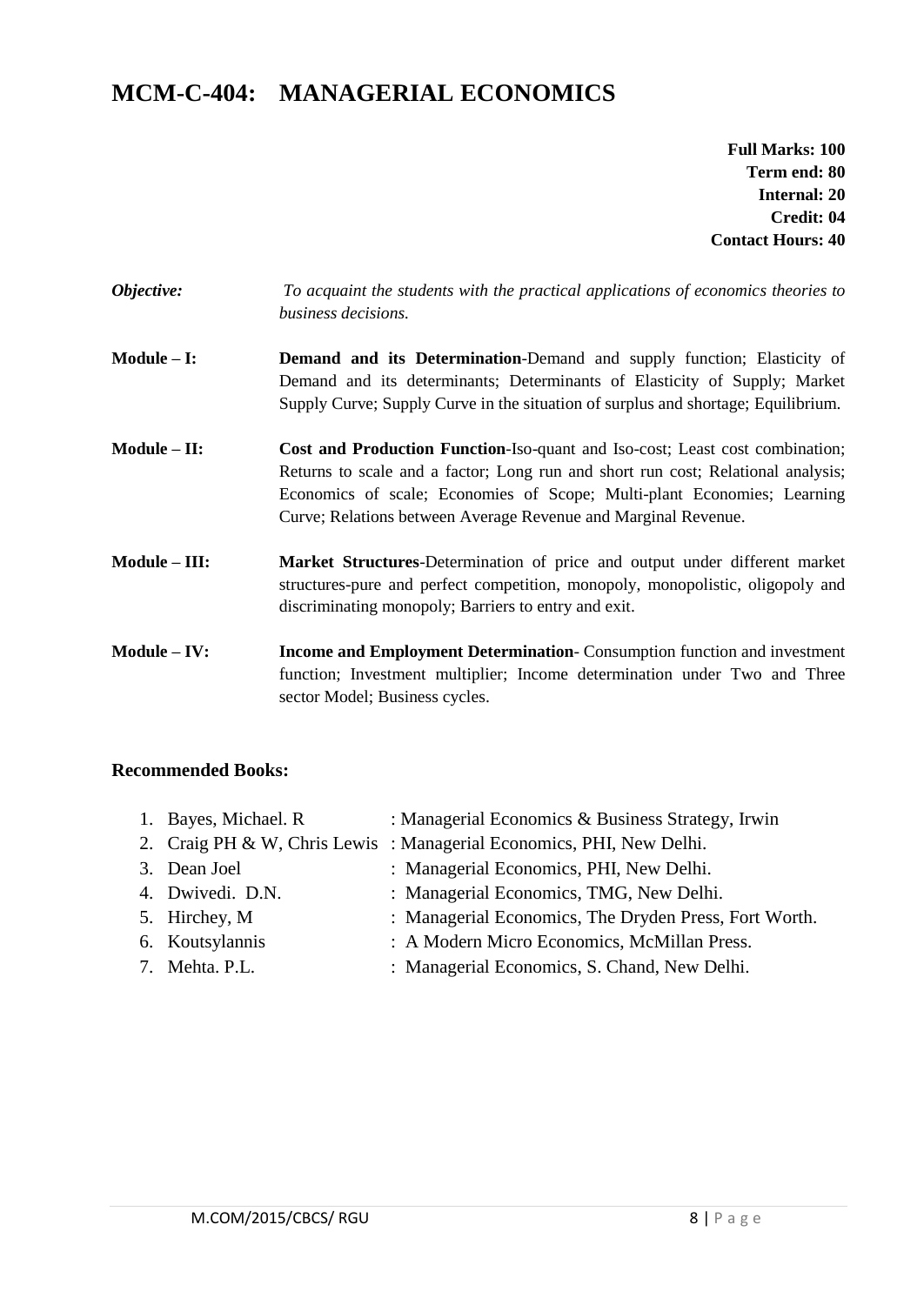# **MCM-C-405: INDIAN FINANCIAL SYSTEM**

**Full Marks: 100 Term end: 80 Internal: 20 Credit: 04 Contact Hours: 40**

- *Objective: To provide the students an overview about the Indian financial system, its components and working.*
- **Module -I: Financial System**: Evolution and growth; Roles and Functions of financial system in economic development; Structure and composition of financial system; Regulatory bodies, Current Scenario.
- **Module -II: Financial Market and Instruments**: Nature of Indian financial market; Classification of Financial Market; Money Market and Instruments; RBI and Money Market; Reform in Money Market; Capital Market Operation- Primary and Secondary Market, Stock Exchange; Capital Market Instruments; Derivatives, Reform in Capital Market and SEBI.
- **Module -III: Financial Institutions**: Importance, Structure and Classification of Financial Institutions- Banking Institutions- Commercial Bank, Cooperative Bank, Regional Rural Bank. Non-Banking Institutions- Development Banks, Investment Institutions, NBFCs.

**Module -IV: Financial Services**: Importance and Classification; Asset Based Services; Venture Capital; Mutual Funds, Factoring, Forfaiting, Leasing, securitization; Fees based Services – Merchant Banking, Credit Rating, Stock Broking.

| 1. Vasant Desai        | : Indian Financial System and Development   |
|------------------------|---------------------------------------------|
| 2. Bharti V. Pathak    | : Indian Financial System                   |
| 3. VarshneyAndMittal   | : Indian Financial System                   |
| 4. Gordon AndNatarajan | : Financial Market And Services             |
| 5. Avadhani, V.A.      | : Indian Capital Market                     |
| 6. Avadhani, V.A       | : Investment and Securities Market in India |
| 7. Srivastava, R.M.    | : Managing Of Financial Institutions        |
| 8. L.M. Bolley         | : Financial Institutions and Markets        |
| 9. Tandon and Tandon   | : Indian Economy                            |
| 10. Mishra and Puri    | : Indian Economy                            |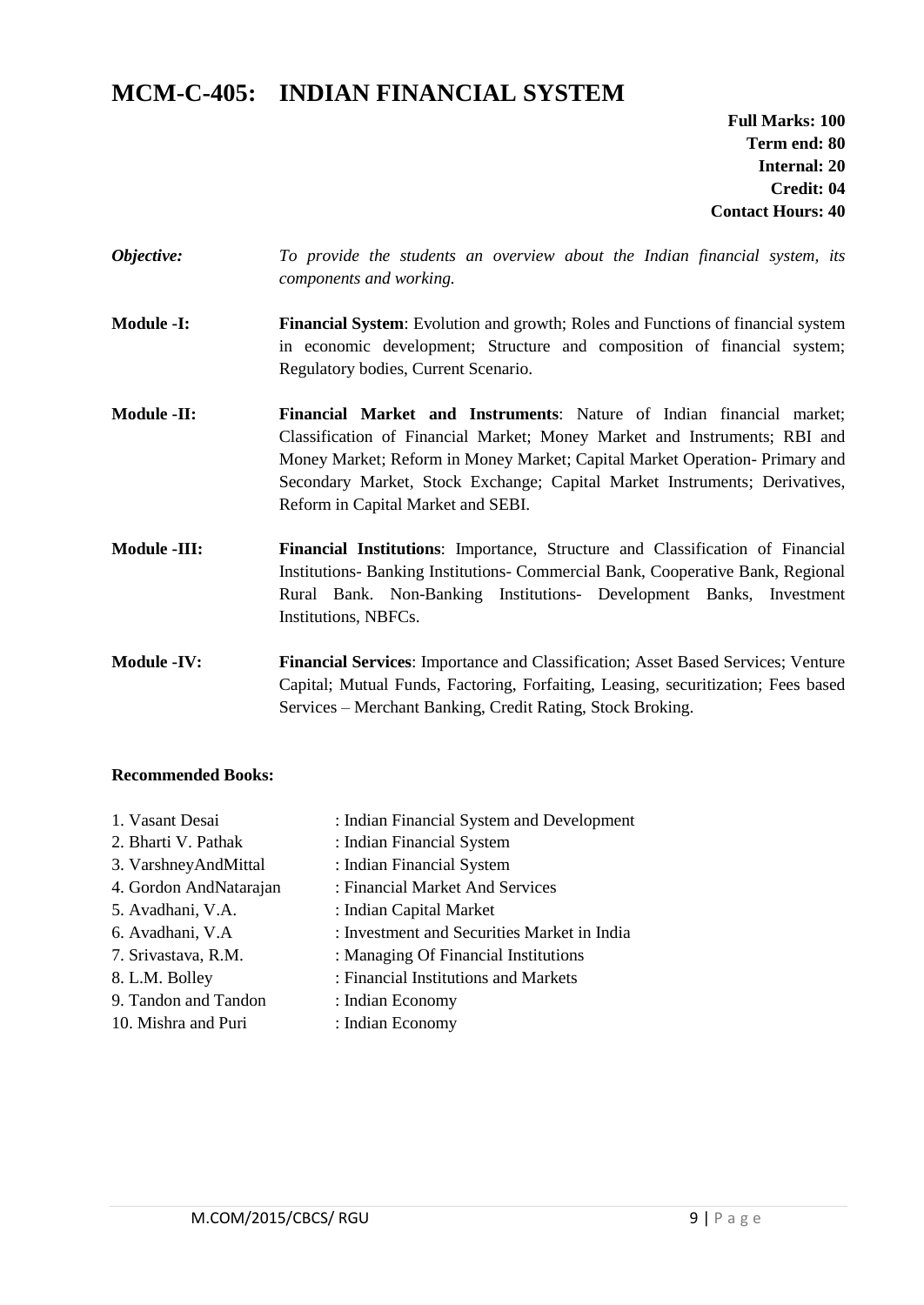## **SECOND SEMESTER**

# **MCM-C-406: FINANCIAL MANAGEMENT**

- **Full Marks: 100 Term end: 80 Internal: 20 Credit: 04 Contact Hours: 40**
- *Objective: To give detail idea about basic financial management and the applicability of its theories and concepts at the firm level.*
- **Module-I: Elements of Financial Management:** Introduction; Profit vs. Wealth Maximisation; Finance Function; Time Value of Money; Introduction to the Concept of Risk and Return.
- **Module-II: Investment decision:** Concepts and Nature of Investment; Investment Evaluation Criteria-PBP, ARR, NPV, IRR, PI; Comparison of DCF Techniques; Capital Rationing.
- **Module-III: Capital Structure Decisions:** Basic Sources of Finance -Long term, Medium term and Short term; Leverages- Operating and Financial Leverage; Capital Structure- Theories and Planning; Cost of Capital- Computation of Specific and Overall Cost of Capital.
- **Module-IV: Dividend decision:** Dividend Policy- Determinants of Dividend Policy- Payout & Market Consideration, Stability in Dividend Policy-Dividend Valuation-Walter's Model, Gordon's Model, MM Hypothesis.

| 1. Financial Management-                                      | M.Y Khan & P.C Jain (TMH).          |
|---------------------------------------------------------------|-------------------------------------|
| 2. Financial Management, Theory & Practice - P Chandra (TMH). |                                     |
| 3. Financial Management-                                      | S Kapil (Pearsons)                  |
| 4. Financial Management-                                      | Mishra & Srivastava (Oxford)        |
| 5. Financial Management –                                     | IM Pandey (Vikash Publishing House) |
| 6. Financial Management-                                      | NR Parasuraman (CENGAGE Learning)   |
|                                                               |                                     |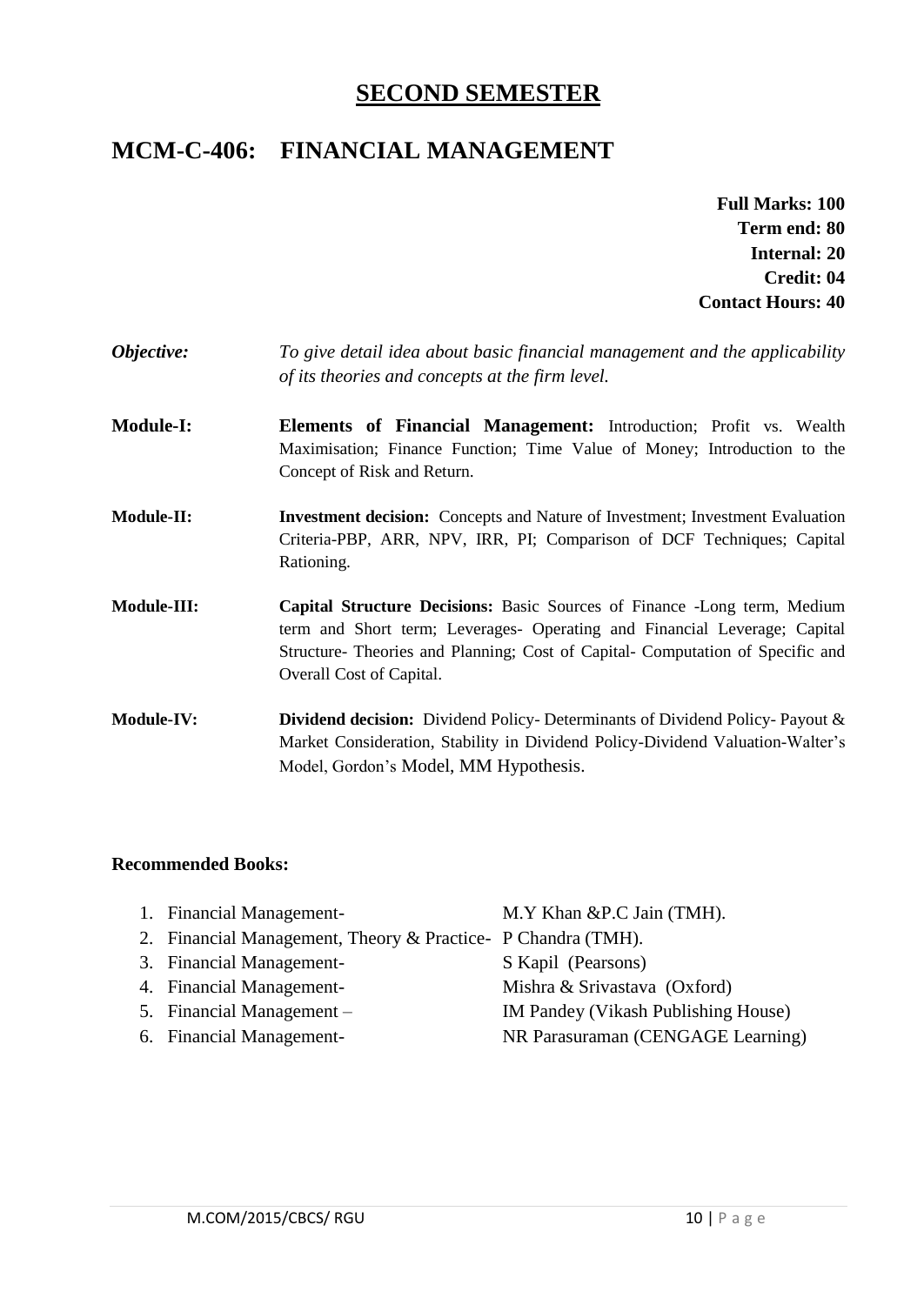# **MCM-C-407: HUMAN RESOURCE MANAGEMENT**

**Full Marks: 100 Term end: 80 Internal: 20 Credit: 04 Contact Hours: 40**

- *Objective: To give a theoretical exposure to the students with regard to Human Resource Management and Industrial Relation.*
- **Module - I: Introduction:** Human Resource Management- Concept, Objectives, Scope, Features and Evolution; HR Manager- Roles, Functions and Responsibilities.
- **Module - II: Procurement:** Human Resource Planning- Concept, Benefits and Phases; Recruitment & Selection- Meaning, Sources, Steps and Differences; Orientation; Placement; Induction.
- **Module - III: Development:** Training- Meaning Objectives, Benefits, Methods and Processes; Essential of Successful Training Program, Transfer, Promotion, Demotions and Separation.
- **Module - IV: Compensation & Maintenance**: Wage and Salary- Policies, and Determinants; Methods of Wage Fixation; Labour Welfare- Concept, Forms and Machineries.

- 1. VSP Rao : Human Resource Management, Text & Cases Excel Books.
- 2. Dessler, Gary : Human Resource Management, PHI.
- 3. Venkataratnam : Personnel Management & Human Resource, Tata McGraw Hill.
- 4. Michael Solomon : Industrial Relations Theory & Practice, PHI.
- 5. Mammoria &Mammoria : Dynamics of Industrial Relations, Himalaya.
- 6. Flippo, Edwin B : Personnel Management, McGraw Hill, Tokyo.
- 7. Memoria&Gankar: Personnel Management: text & cases, Himalaya.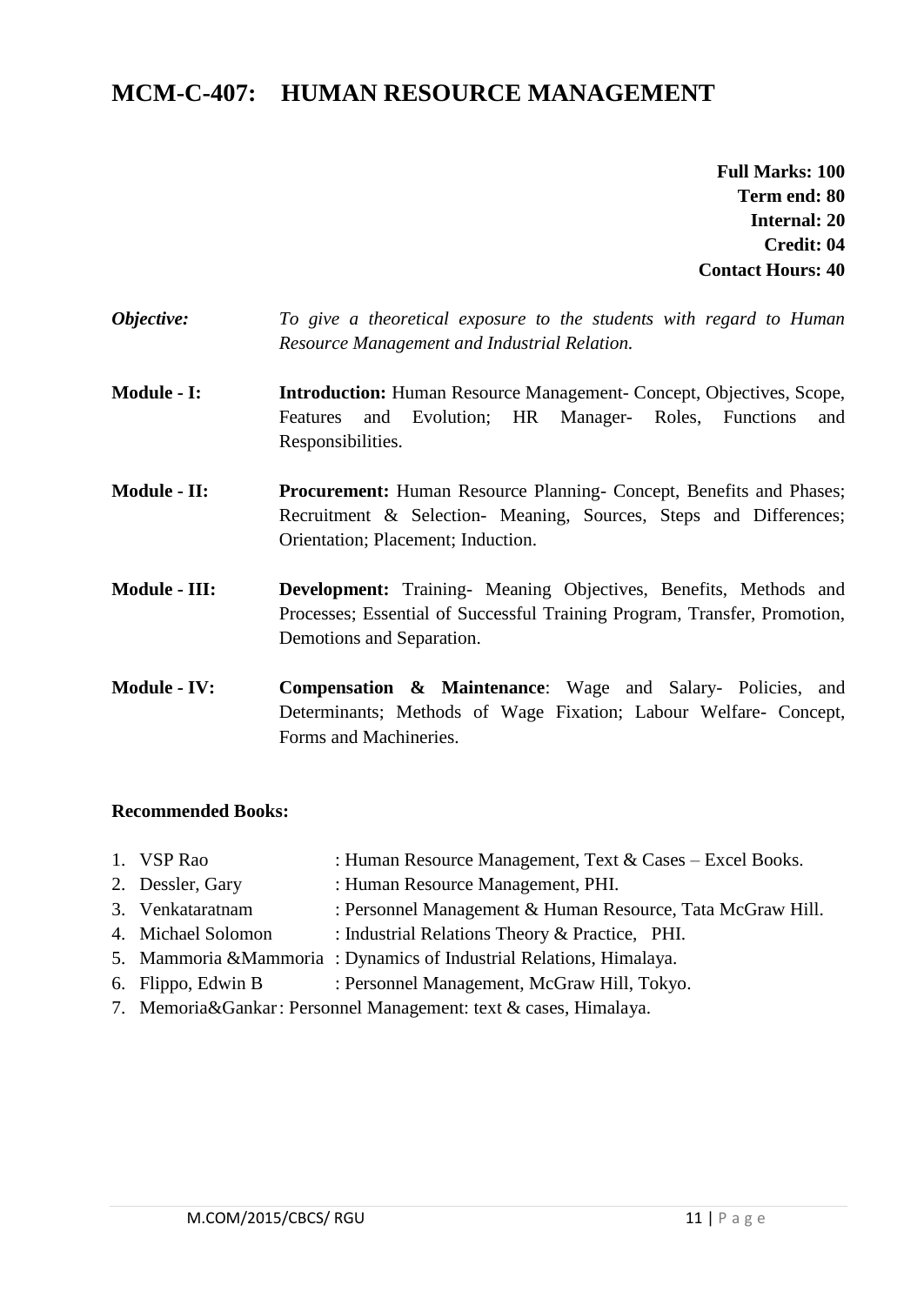# **MCM-C-408: MARKETING MANAGEMENT**

**Full Marks: 100 Term end: 80 Internal: 20 Credit: 04 Contact Hours: 40**

| Objective:         | To acquaint the students with the conceptual and theoretical bases of<br>marketing management.                                                                                                                                                                                                               |
|--------------------|--------------------------------------------------------------------------------------------------------------------------------------------------------------------------------------------------------------------------------------------------------------------------------------------------------------|
| <b>Module-I:</b>   | <b>Product Management:</b> Product Concept and Classification; Product Mix;<br>Product Mix Decisions; New Product Development Stages; Product Life<br>Cycle $\&$ its Implications; Branding; Packaging $\&$ Labeling.                                                                                        |
| <b>Module-II:</b>  | <b>Price Management:</b> Objectives of Pricing; Role of Price in Marketing<br>Mix; Factors influencing Price Determination, Pricing under different<br>Competitive conditions; New Product Pricing, Skimming and Penetration<br>Pricing, Pricing Approaches; Pricing Methods.                                |
| <b>Module-III:</b> | <b>Promotion Management Promotion:</b> Significance; Promotion Mix;<br>Advertising – Objectives, Media, Budget, Types, and Advertising<br>Effectiveness. Personal Selling - Nature, Steps; Sales Promotion.                                                                                                  |
| <b>Module-IV:</b>  | <b>Channel Management &amp; Control:</b> Marketing Channels; Channel Levels;<br>Channel Structure & Participants; Functions of Marketing Intermediaries;<br>Channel Design Decisions; Channel Conflict and Resolutions; Online<br>Marketing; Marketing Control - Annual Plan Control; Profitability Control; |

#### **Reference:**

| 1.               | Czinkota               | : Marketing Management            |
|------------------|------------------------|-----------------------------------|
| 2.               | Philip Kotler          | : Principles of Marketing         |
| 3.               | Ramaswamy&. Namakumari | : Marketing Management            |
| $\overline{4}$ . | Jain                   | : Marketing Planning and Strategy |
| 5.               | Sherlekar, S.A.        | : Marketing Management            |
| 6.               | Me CarthyEJ&. Others   | : Basic Marketing                 |
| 7.               | Gupta and Nair         | : Marketing Management            |

Efficiency Control; Strategic Control.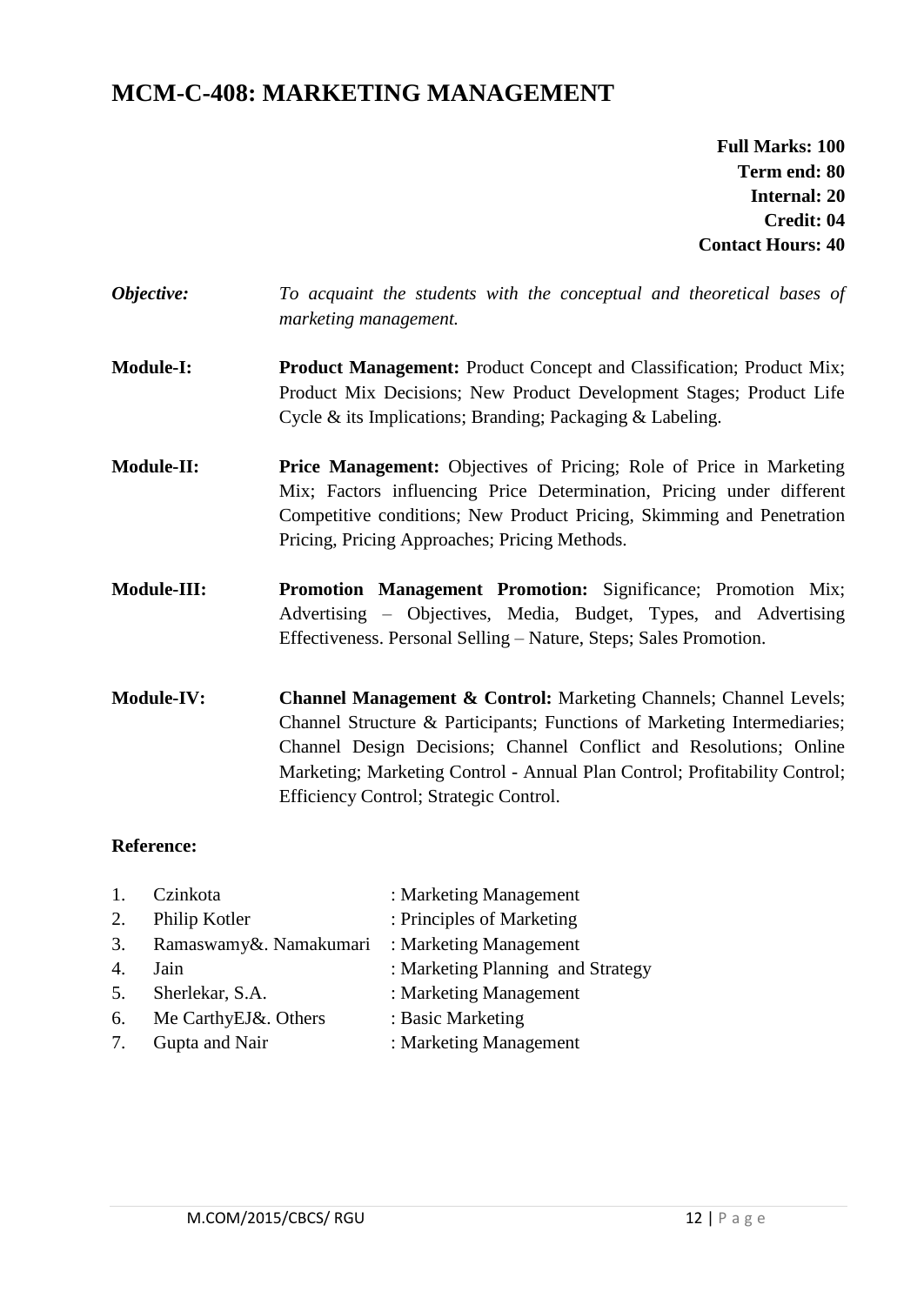# **MCM-C-409: ADVANCED ACCOUNTING AND REPORTING**

**Full Marks: 100 Term end: 80 Internal: 20 Credit: 04 Contact Hours: 40**

- *Objective: To acquaint students with the recent changes in accounting and reporting practices in the corporate world.*
- **Module -I: Conceptual framework of Accounting:** Generally Accepted Accounting Principles (GAAP); IFRS and its roadmap to convergence.
- **Module -II: Important Accounting Standards:** Disclosure of Accounting Policies (IND AS-1); Valuation of Inventories (IND AS-2); Cash Flow Statements (IND AS-3); Depreciation Accounting (IND AS-6); Accounting for Fixed Assets (IND AS-10); Consolidated Financial Statements (IND AS-21).
- **Module -III: Corporate Financial Reporting:** Concept, Objectives and general purpose of Financial Reporting; Qualitative Characteristics of Financial Reporting; Specific issues in Financial Reporting: Segment Reporting, Social Reporting, Value-Added Reporting and Interim Reporting; Recent developments in Financial Reporting: E-financial Reporting, Sustainability Reporting.
- **Module -IV: Corporate Disclosure:** Purpose and Types of disclosure; Determinants of extent of the Disclosure; Positive Accounting Theory; Voluntary Disclosure Theory; Environmental and Social Disclosure.

- 1. LalJawahar : Corporate Financial Reporting Theory and Practices 2. L. S. Porwal : Accounting Theory –An Introduction 3. R. Narayanswamy : Financial Accounting : A Managerial Perspective 4. ICAI : Compendium of Statements & Standard Accounting
- 5. Lal& Srivastava : Financial Accounting Principles & Practices
- 6. Ranachandan&Kakani : Financial Accounting for Management
- 7. M.P. Vijaykumar : First Lesson to Accounting Standard
- 8. D.S. Rawat : Students' Guide to Accounting Standard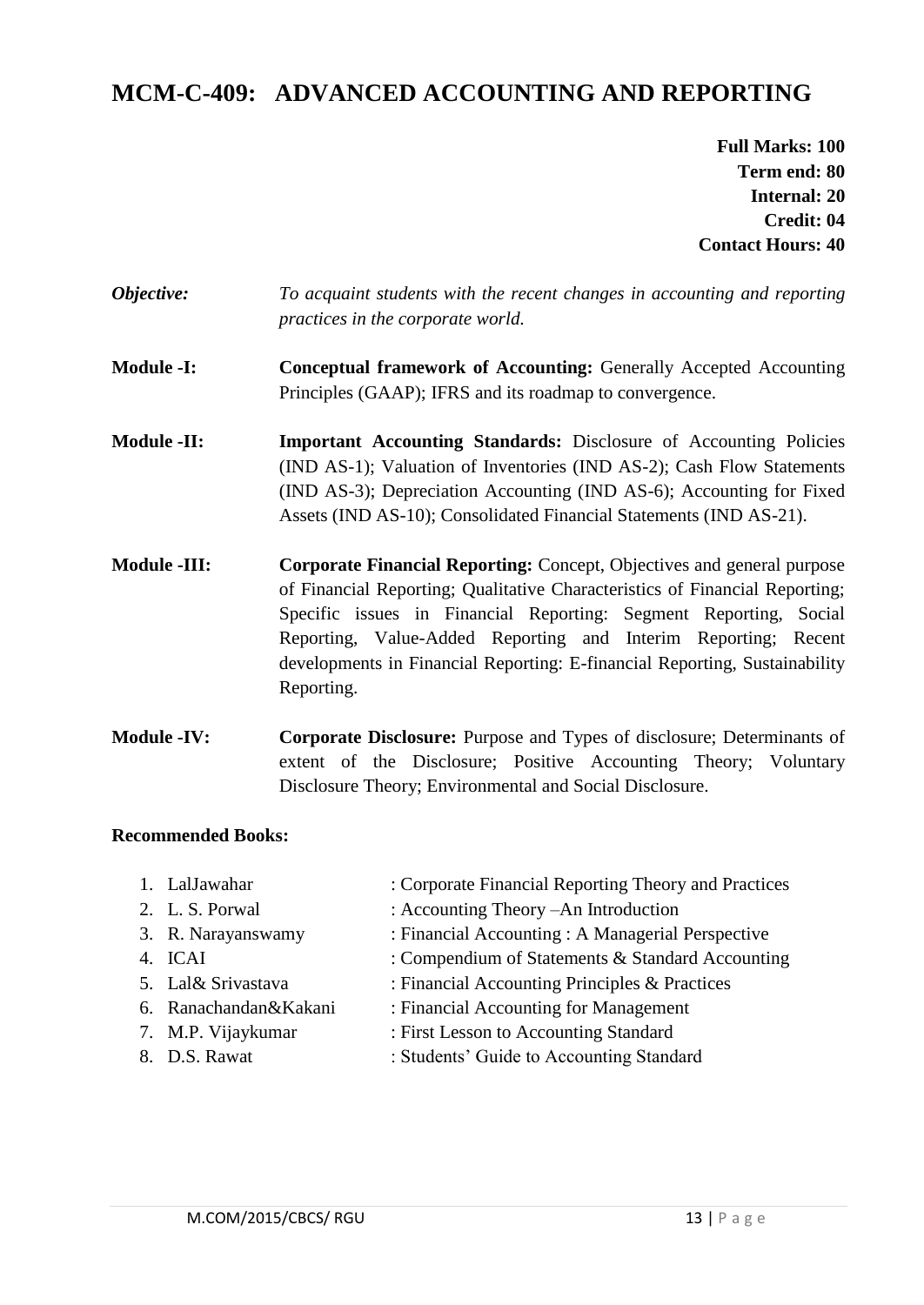# **MCM-C-410: E- COMMERCE**

**Full Marks: 100 Term end: 80 Internal: 20 Credit: 04 Contact Hours: 40**

- **Objective:** *The objective of the course is to introduce students to fundamentals of ecommerce like e-marketing, e-banking and e-payment system etc.*
- **Module - I: Introduction and Basic Technologies of E-commerce:** E-Commerce Entity, Growth and Development of E-Commerce, Type of E-Commerce, Pros and Cons of E-Commerce, Emerging Scenario in E-Commerce.
- **Module - II: Online Marketing:** Concept And Types of Websites, Internet; Working of Search Engines; Internet Threat and Security; Online Shopping; E-Ticketing; Online Trading - Demat Accounts Operations and Stock Transactions.
- **Module - III: E-banking :** Concept and Frameworks of e-banking, Impact of IT on Bank, Functions of ATM, Advantages and Limitation of ATM, Mobile Banking, Tele Banking, Internet Banking, Techniques of Electronic Fund Transfer, Automated Clearing System and its elements.
- **Module - IV: Electronic Payment System:** Features of Electronic Payment System, Types of e- payment- Digital Token-Based, Smart Cards, Credit Cards, Electronic Wallet, E-cash, E-cheque; Risks and Precautions in Electronic Payment systems.

| 1. Kalakata, Whinston | : Frontiers of electronic commerce, Pearson Publication.      |
|-----------------------|---------------------------------------------------------------|
| 2. Henry Chan         | : E-Commerce Fundamentals and application, Wiley publication. |
| 3. Michael P          | : E-Business Organizational and technical foundation Wiley    |
|                       | Publication.                                                  |
| 4. David              | : E- Commerce Strategies, Technology and applications Tata    |
|                       | McGraw-Hill.                                                  |
| 5. Jeffrey            | : Introduction to E-commerce, Tata-McGraw-Hill.               |
| 6. Sadagopan S        | : Management Information Systems, Prentice -Hall of India.    |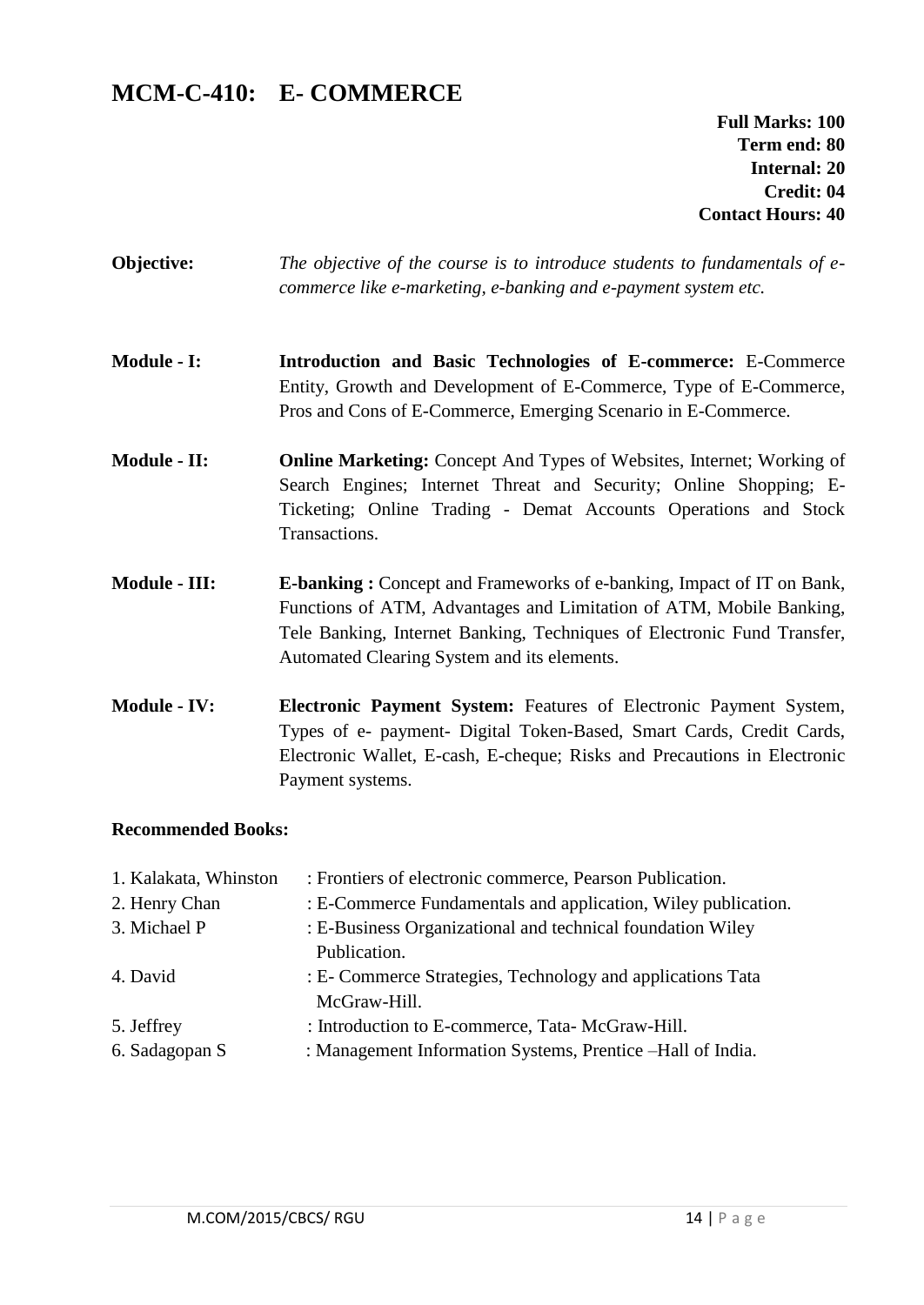# **THIRD SEMESTER**

# **CORE COURSE**

# **MCM-C-501: CORPORATE TAX PLANNING & MANAGEMENT**

- **Full Marks: 100 Term end: 80 Internal: 20 Credit: 04 Contact Hours: 40**
- *Objective: This course aims at to make students conversant with the corporate tax computation, tax planning and also tax laws for day to day learning and applications.*  **Module-I: Introduction:** Concept of Income, Deductions, Exemptions; Set Off and Carry Forward of Losses; Procedure of Tax Assessment; Computation of Taxable Income of Corporate. **Module -II: Tax Deduction:** Deduction at Source; Filing of Return; Fines and Penalties for Delay & Default; Tax Avoidance & Tax Evasion; Concealment and Avoidance as per Indian Income Tax Act. **Module -III: Corporate Tax Planning and Management** -Tax planning for different forms of organisations; Tax planning for new business; Tax planning in North East areas; Rebates And Reliefs as per Income Tax Act.Tax provision relating to SEZs, Free Trade Zones and Special Areas. **Module -IV: Tax administration:** Income Tax Authorities and Powers and Duties;Tax Payments-Search and Seizure; Appeals and Remissions & Prosecutions as per Income Tax Act; General Anti Avoidance Rules (GAAR); Direct Tax Code (DTC).

- 1. Direct Tax: Laws & Practice : Dr. V.K. Singhania& Dr. KapilSinghania
	- (Taxmann publication)
- 2. Direct tax Laws & Practice : Bhagawati Prasad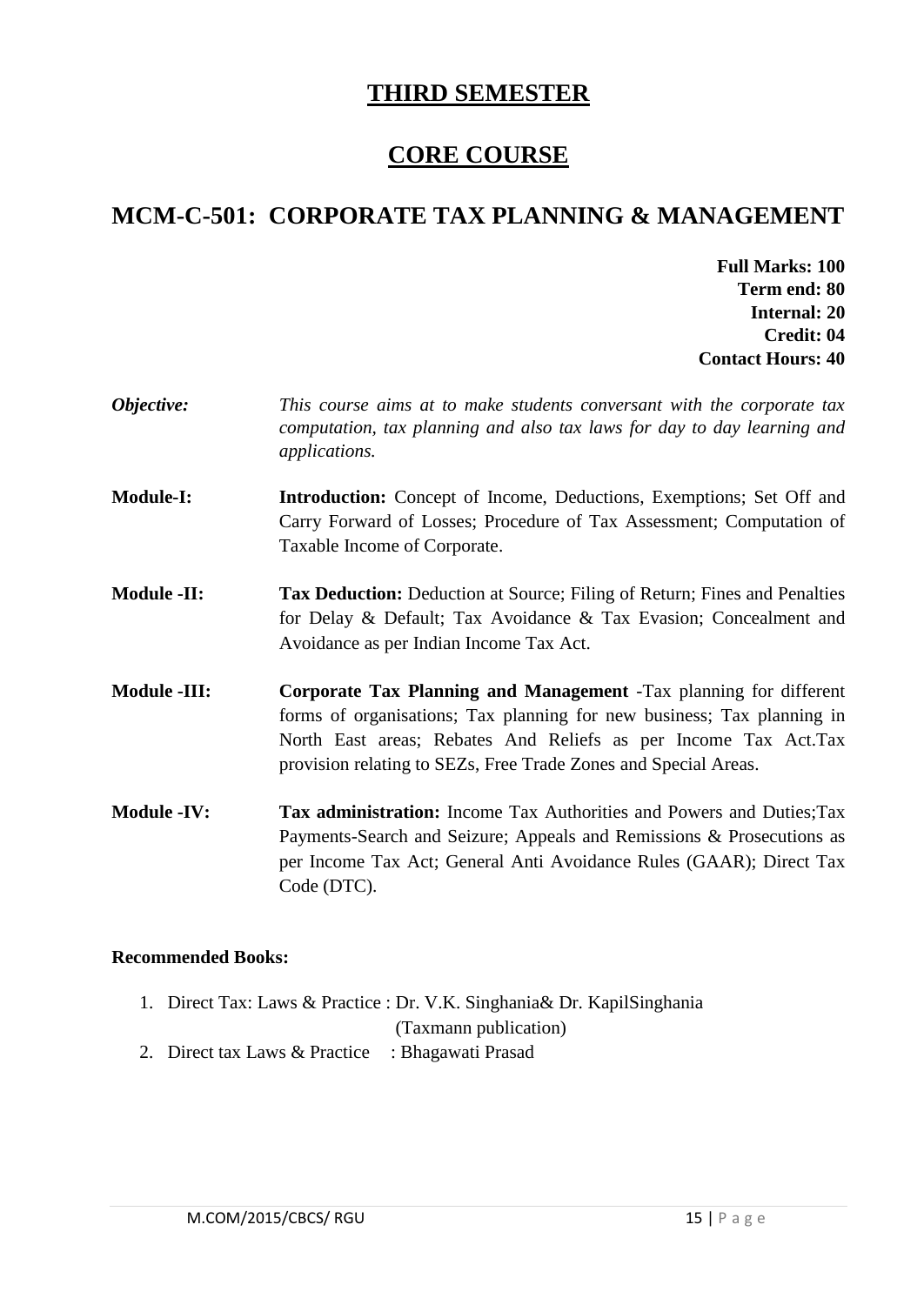# **ELECTIVE COURSES**

| <b>Paper Code</b> | <b>Papers</b>                | <b>Credit</b> | <b>Contact</b> |
|-------------------|------------------------------|---------------|----------------|
|                   |                              |               | <b>Hours</b>   |
| <b>MCM-E-502</b>  | <b>Specialization Papers</b> | 04            | 40             |
| <b>MCM-E-503</b>  | <b>Specialization Papers</b> | 04            | 40             |
| <b>MCM-E-504</b>  | <b>Specialization Papers</b> | 04            | 40             |

#### **GROUP- A: FINANCE &ACCOUNTING**

**MCM-E-502**: Advanced Financial Management **MCM-E-503**: Working Capital Management **MCM-E-504**: Accounting Theory & Practices

#### **GROUP – B: MARKETING MANAGEMENT**

**MCM-E-502**: International Marketing **MCM-E-503**: Retail Marketing **MCM-E-504**: Consumer Behaviour and Market Research

#### **GROUP – C: HUMAN RESOURCE MANAGEMENT**

**MCM-E-502**: Advanced Human Resource Management **MCM-E-503**: Industrial Relations **MCM-E-504**: Indian Labour Legislation

#### **GROUP – D: ENTREPRENEURSHIP DEVELOPMENT**

**MCM-E-502**: Entrepreneurship Development - Policies & Practices **MCM-E-503**: Management of Micro Small and Medium Enterprises **MCM-E-504**: Project Management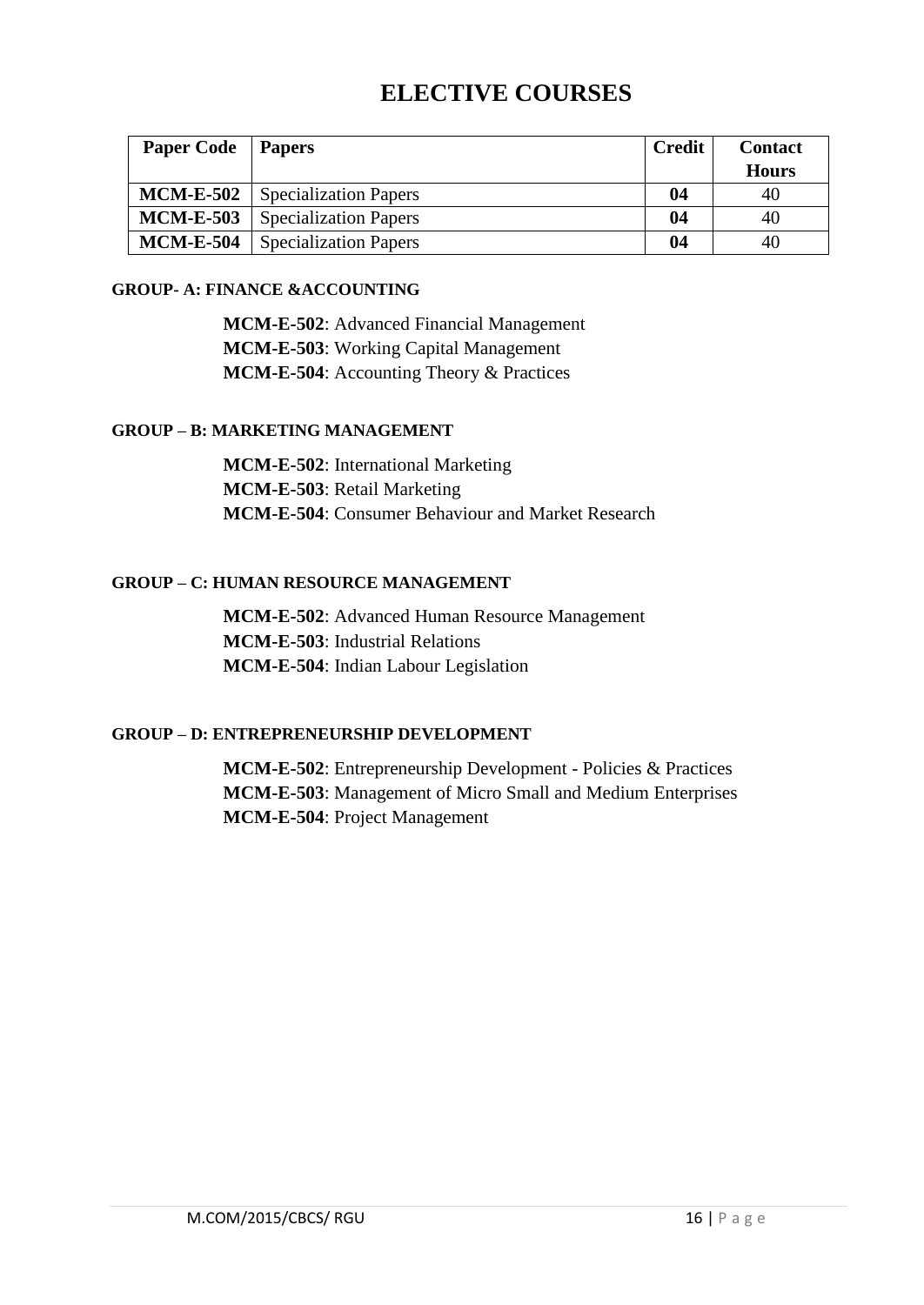# **GROUP A: FINANCE & ACCOUNTING**

# **MCM-E-502: ADVANCED FINANCIAL MANAGEMENT**

**Full Marks: 100 Term end: 80 Internal: 20 Credit: 04 Contact Hours: 40**

- *Objectives: To acquaint students with the advanced and updated aspects in Financial Management.*
- **Module-I: Multinational Finance:** Exchange Rate; Trading in Foreign Exchange Spot Rate, Forward Rate, Cross Currency Rate; Arbitrage, Purchase Power Parity, Interest Rate Parity, Covered Interest Arbitrage, Transaction Exposure, Economic Exposure, Translation Exposure, Multinational Capital Budgeting, Uncertainty Framework, Real Option Approach, Factoring in Uncertainty- APV Model.
- **Module- II: Options and Futures:** Forwards And Futures Forward Contracts, Future Contracts, Hedging with Futures, Cross Hedging and Stock Index Future; Options; Volatility, Black-Scholes Model.
- **Module- III: Lease Financing and Real Option**: Types of Lease; Tax Implications; Sale and Lease Back Agreement, Accounting for Leases; Real Option Analysis; Evaluation of Real Options; Criticism of Real Option.
- **Module- IV: Corporate Valuation, Merger and Acquisition**: Valuation Techniques General Valuation Techniques, Special Approach To Valuation in Merger and Acquisition; Merger and Acquisition – Types, Causes; Restructuring.

| 1. Financial Management-                                      | M.Y Khan &P.C Jain (TMH).           |
|---------------------------------------------------------------|-------------------------------------|
| 2. Financial Management: Theory & Practice - P Chandra (TMH). |                                     |
| 3. Financial Management-                                      | S Kapil (Pearsons)                  |
| 4. Financial Management-                                      | Mishra & Srivastava (Oxford)        |
| 5. Financial Management –                                     | IM Pandey (Vikash Publishing House) |
| 6. Financial Management-                                      | NR Parasuraman (CENGAGE Learning)   |
|                                                               |                                     |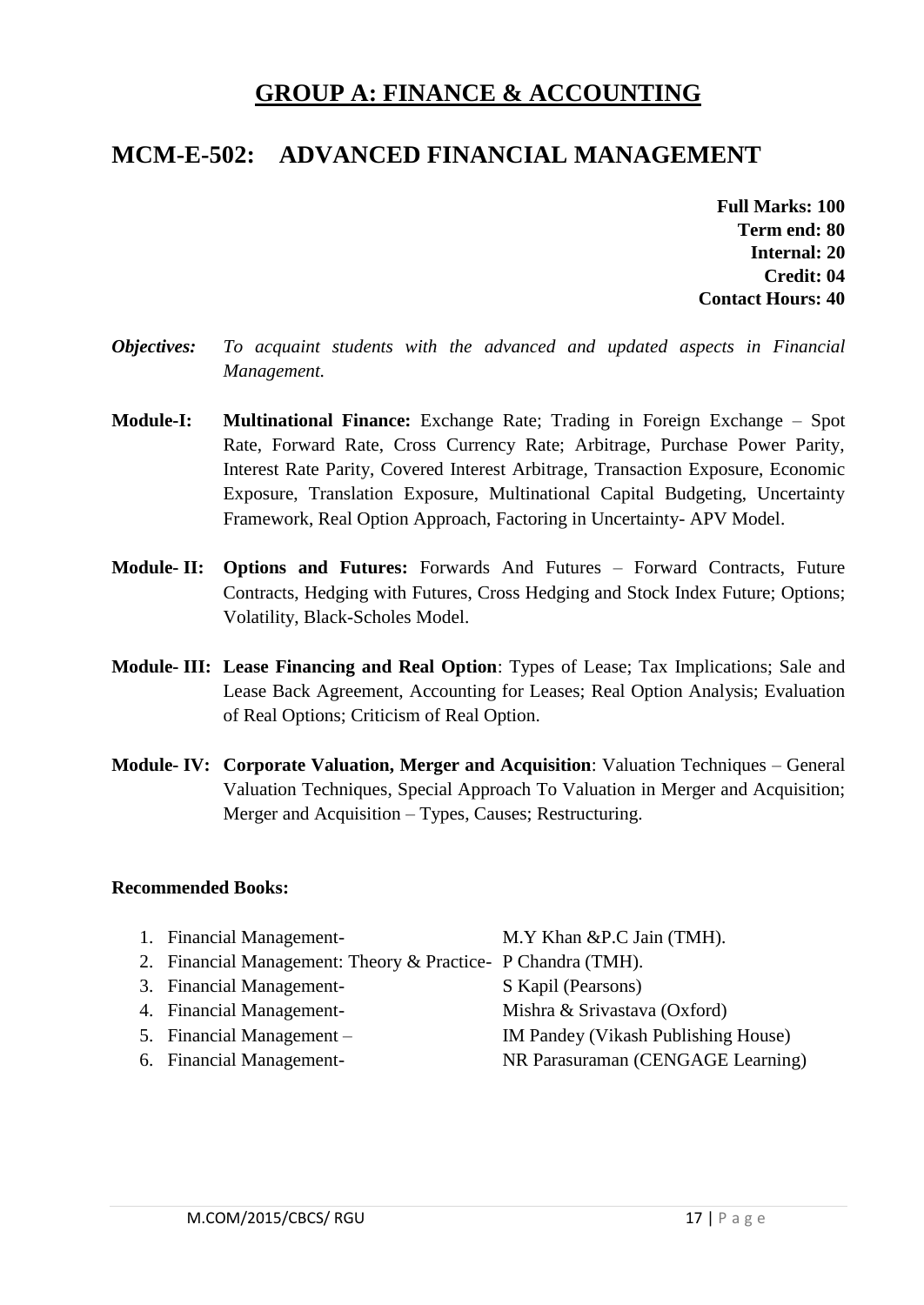# **MCM-E-503: WORKING CAPITAL MANAGEMENT**

**Full Marks: 100 Term end: 80 Internal: 20 Credit: 04 Contact Hours: 40**

- *Objective: To give an insight to students on day-to-day smooth operations, need and management of working capital of the firm.*
- **Module -I: Financing and Management of Working Capital:** Meaning, Concepts, Classification And Importance of Working Capital; Objective of Working Capital; Determinants and Estimation of Working Capital Requirements; Financing and Management of Working Capital; Fund Flow Analysis.
- **Module II: Management of Cash:** Nature of Cash; Motives of holding Cash; Cash Management; Managing cash Flows; Determining Optimum Cash Balance; Cash Management Models; Liquidity and Cash Management.
- **Module – III: Receivables Management:** Meaning of Receivables; Factors Influencing Receivables; Meaning, Objects and Dimensions of Receivable Management; Formation and Execution of Credit Policy; Formation and Execution of Collection Policy.
- **Module– IV: Inventory Management:** Meaning, Nature of Inventory; Purpose and Benefits of Holding Inventory; Risk and Cost of Holding Inventory; Inventory Management –Meaning, Objectives, Tools, and Techniques; Determining Stock Levels and Safety Stocks; EOQ;VED, and ABC Analysis; Inventory Turnover Ratios.

| 1. Bhalla, V.K et al.: | Working Capital Management: Text and Cases, New Delhi,                                |
|------------------------|---------------------------------------------------------------------------------------|
|                        | Anmol Publication (P) Ltd.                                                            |
| 2. Rustagi R. P.:      | Working Capital Management, Taxmann Publications Pvt                                  |
|                        | Limited.                                                                              |
| 3. SatyaSekhar G. V.:  | Working Capital Management, Wiley India Private Limited.                              |
| 4. Bhattacharya H.:    | Working Capital Management: Text and Cases, Prentice                                  |
|                        | Hall of India                                                                         |
|                        | 5. Chadamiya B. P. & Menapara M. R.: Working Capital Management: Strategic Techniques |
|                        | & Choices, New Century Publications.                                                  |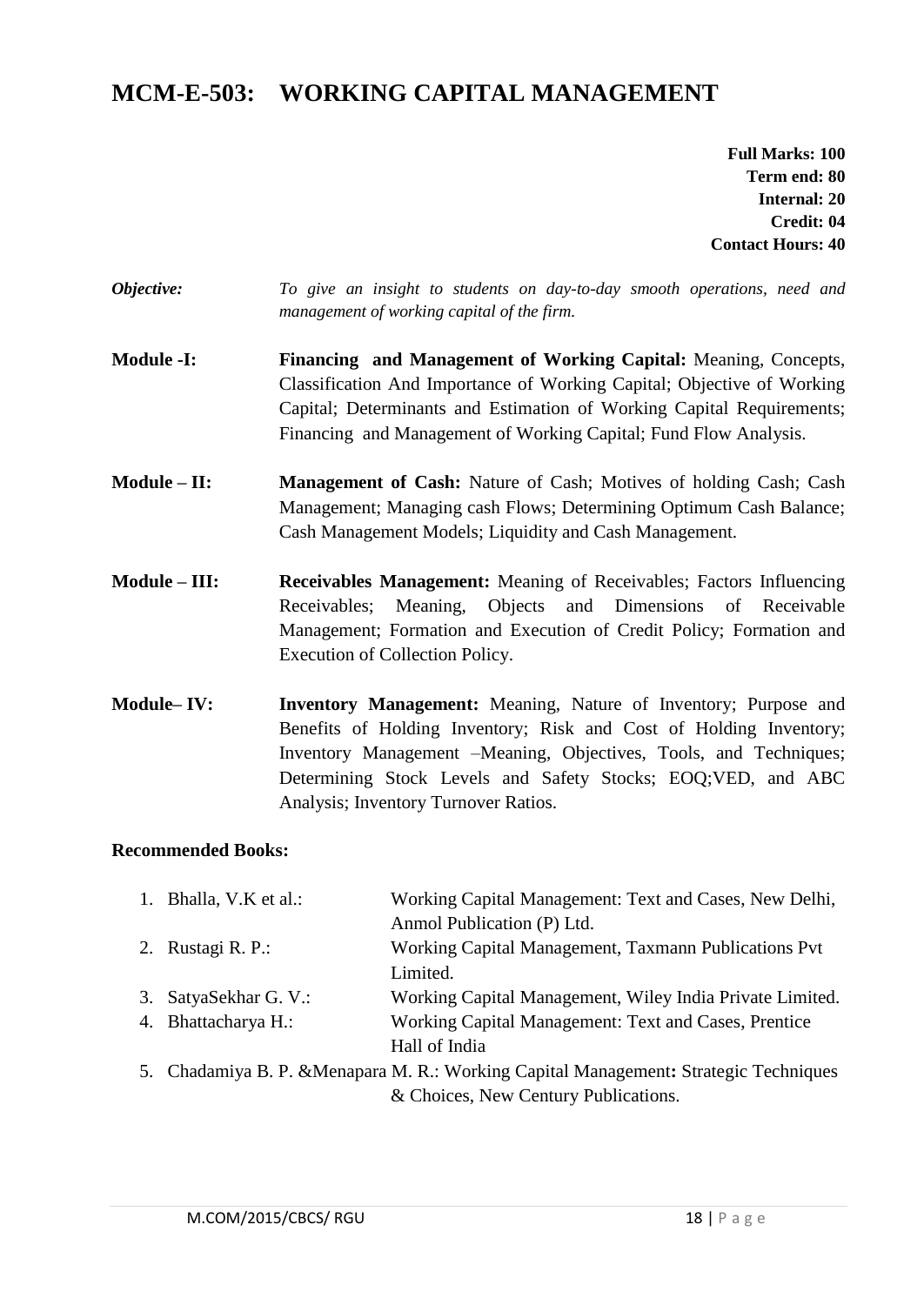# **MCM-E-504: ACCOUNTING THEORY & PRACTICES**

**Full Marks: 100 Term end: 80 Internal: 20 Credit: 04 Contact Hours: 40**

*Objective: To provide indepth idea on the fundamental accounting theory and practices.*

- **Module-I: History of Accounting Thought:** Nature, Scope and Objectives of Accounting; Socio-Economic and Legal Environment of Accounting; Development of Accounting Practices; Accounting Method, Doctrine of Accounting Practices, Accounting and Other Discipline.
- **Module-II: Accounting Standards:** National and International Accounting Standards and Compliance there of IFRs.
- **Module-III: Measurement Theory:** Measurement of Business Income, Expenses, Assets and Liabilities, Revenue Recognition and Matching Concepts;
- **Module-IV: Accounting as Information System**: Published Accounting requirements as per the Companies Act-2013.

| 1. L.S. Porwal       | : Accounting Theory – An Introduction             |
|----------------------|---------------------------------------------------|
| 2. E. S. Hendrikson  | : Accounting Theory                               |
| 3. R. Narayanswamy   | : Financial Accounting : A Managerial Perspective |
| 4. ICAI              | : Compendium of Statements & Standard Accounting  |
| 5. Maheswari & Ghosh | : Accounting Theory                               |
| 6. Kam               | : Accounting Theory                               |
| 7. Baxter & Davidson | : Studies in Accounting Theory                    |
| 8. Shirin Rathore    | : International Accounting                        |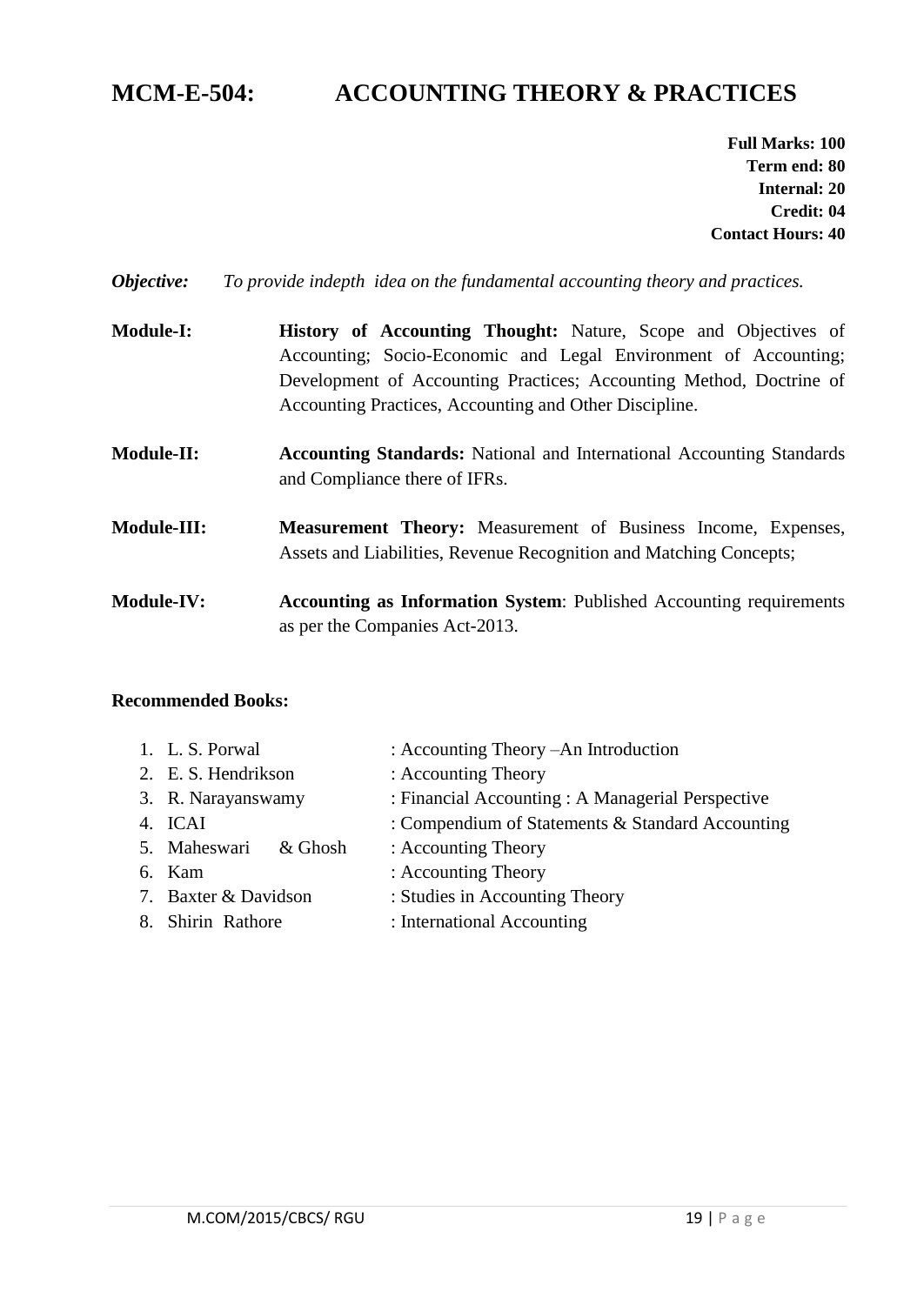# **GROUP B: MARKETING**

# **MCM-E-502: INTERNATIONAL MARKETING**

- **Full Marks: 100 Term end: 80 Internal: 20 Credit: 04 Contact Hours: 40**
- *Objective: To acquaint the students with the changing dimensions of International Marketing Management and interpret its theory and practice.*
- **Module- I: Introduction to International Marketing** Meaning, Scope and Challenges, Dynamics of International Marketing Decision, Role of The Environment in Global Marketing- Economic, Cultural, Political and Legal.
- **Module-II: International Marketing Strategies** Researching International Markets; Emerging Markets and Market Behaviour; Foreign Market Entry; Logistics and Channels of Distribution.
- **Module- III: International Product Policy Decision** International Product Life Cycle International Product Policy Standardization vs. Adaptation Planning the International Product Mix
- **Module- IV: International Pricing Policy Decision:** Pricing for International Market. Factors affecting Pricing in International Market, International Marketing of Services; International Communication Mix

|    | 1. Terpstra, Verne and Sarathy, Ravi.: | International Marketing (The Dryden Press, Fort Worth) |
|----|----------------------------------------|--------------------------------------------------------|
|    | 2. Ball, Don and McCulloch, Wendell:   | International Business: Challenge of Global            |
|    |                                        | Competition (Irwin, McGraw Hill)                       |
| 3. | Ghosal, Sumantra and Bartlett, C.A.:   | Managing Across Borders (Random House, Business        |
|    |                                        | Book)                                                  |
|    | 4. Cateora, P. and Graham J.:          | International Marketing (McGraw Hill)                  |
|    | 5. Czinkota, M.R. & Ronkaineni.A.:     | International Marketing (Forth Worth, Dryden Press)    |
|    |                                        | (Prentice Hall)                                        |
|    | 6. Course Material                     | Institute of Banking and Insurance Institute of India. |
|    | 7. M.Y. Khan:                          | Financial Services.                                    |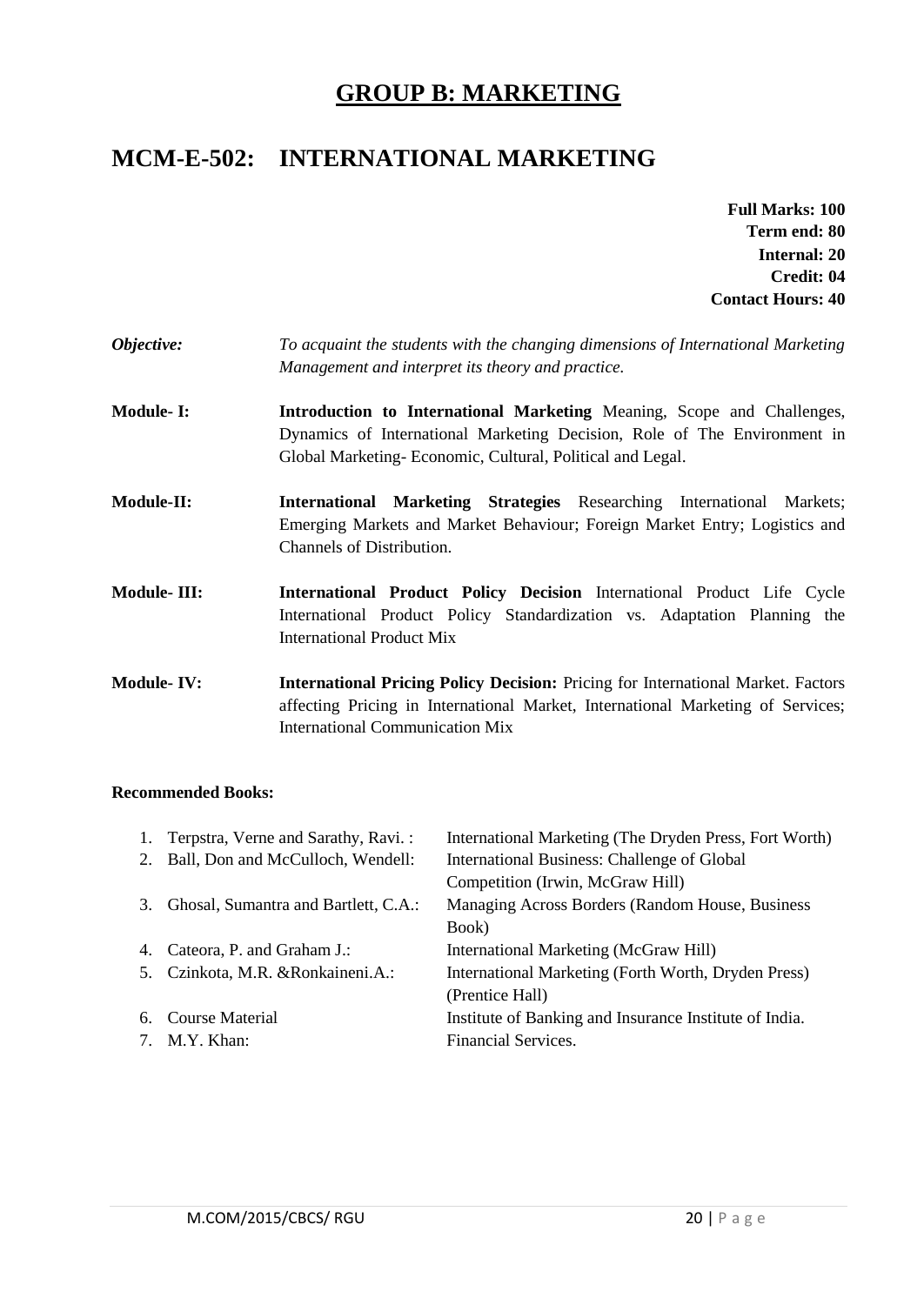# **MCM-E-503: RETAIL MARKETING**

**Full Marks: 100 Term end: 80 Internal: 20 Credit: 04 Contact Hours: 40**

- *Objective: To focus on the trends in retailing trade and key developments in the practice of retailing and logistics.*
- **Module- I: Retailing**-Retailing- Meaning, Nature, Growing Importance of Retailing, Factors Influencing Retailing, Functions of Retailing, Retail Strategy; Theory of Retail Development - Concept of Life Cycle Retail.
- **Module-II:** Retail Organization, The changing Structure of retail, Classification of Retail Units, Retail Formats: Corporate chains, Retailer Corporative and Voluntary system, Departmental Stores, Discount Stores, Super Markets, Warehouse Clubs.
- **Module- III: Merchandising Management-** Meaning and various aspects of merchandise mix; Visual display and store layout; Assortment Planning.
- **Module- IV: Emergence of Organized Retailing**, Traditional and Modern retail Formats in India, Retailing in rural India, Legislations for Retailing, FDI in Retailing.

| 1. SwapanaPradhan-                                      | <b>Retailing Management</b> |
|---------------------------------------------------------|-----------------------------|
| 2. DravidGilbert-                                       | RetailMarketing             |
| 3. George H, Lucas Jr., Robert P.Bush, Larry G Greshan- | Retailing                   |
| 4. A. J. Lamba-                                         | The Art of Retailing        |
| 5. Barry Berman, Joel R Evans-                          | Retail Management; A        |
|                                                         | Strategic Approach          |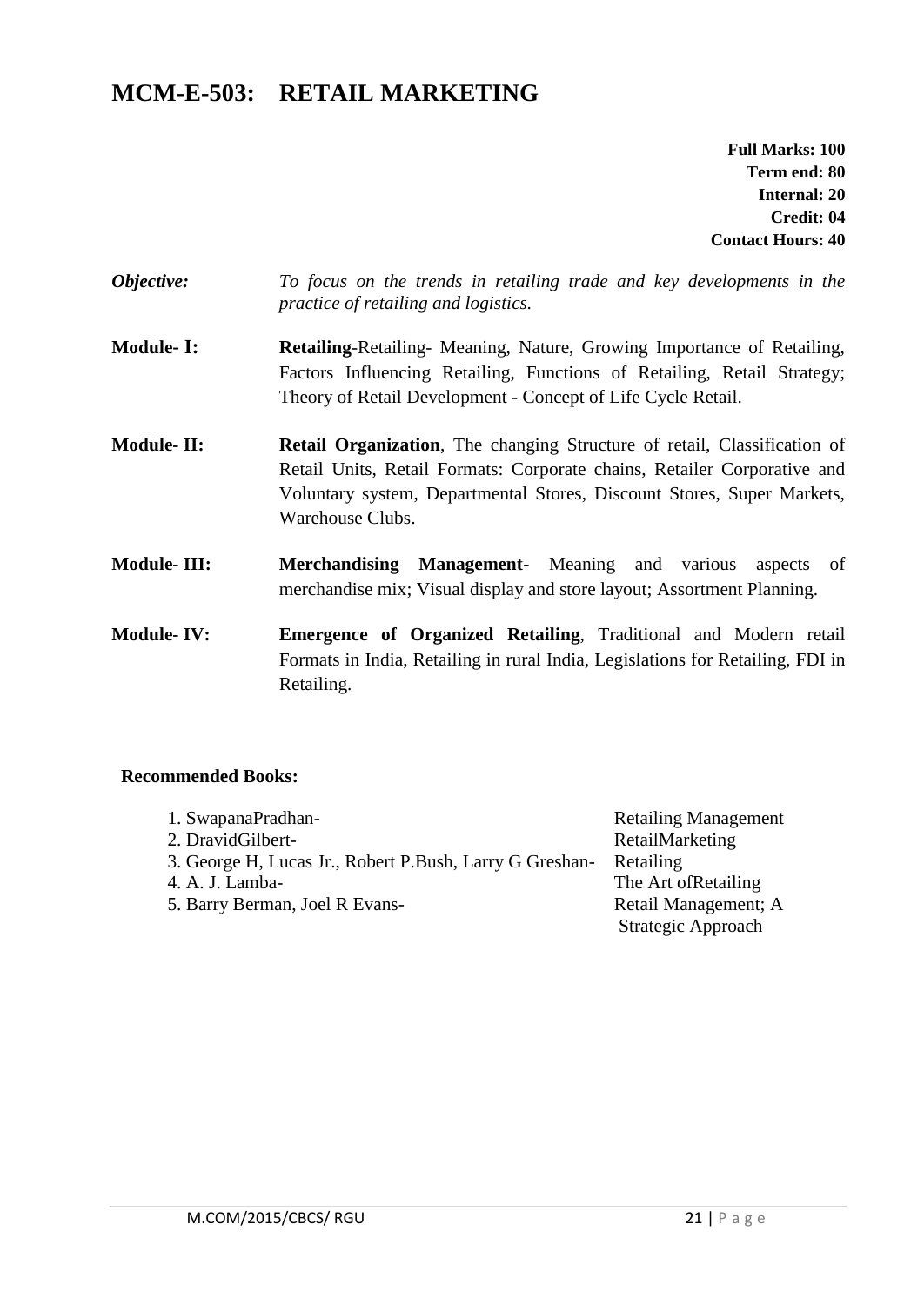### **MCM-E-504: CONSUMER BEHAVIOUR & MARKET RESEARCH**

**Full Marks: 100 Term end: 80 Internal: 20 Credit: 04 Contact Hours: 40**

| Objective: |  |  |  | To help the students in developing basic understanding of the concepts of |  |  |
|------------|--|--|--|---------------------------------------------------------------------------|--|--|
|            |  |  |  | consumers and their behavior in making marketing decisions.               |  |  |

- **Module – I: Consumer Behavior-** Meaning, Features; Determinants Of Consumer Behavior-Internal Determinants- Need, Perception, Attitudes, Personality, Values And Life Style; External Factors- Family And Household Influence, Social And Cultural Factors; Buying Decision Process; Post Purchase Behavior And Action.
- **Module – II: Models of Consumers:** Concept of Economic Man; Passive Man; Cognitive and Emotional Man; Models of Consumer Decision Making; Impact of IT on Consumer Behaviors.
- **Module – III: Market Research-** Meaning and Importance; Process; Problem Identification; Sampling; Data Collection- Primary and Secondary; Scaling Techniques; Data Analysis; Marketing Research Ethics-Commercial Intelligence and Espionage.
- **Module- IV: Market Research Applications**: Product Research; Advertising Research; Sales and Market Research; Promotional Research; Market Research In India

- 1. Beri, G.C. : Marketing Research, Tata McGraw Hill Co. New Delhi.
- 2. Chisnall, Peter M. : The essence of Marketing Research, Prentice Hall New Delhi
- 3. AMA code of ethics
- 4. Marketing Research Society of Indian Code of Conduct.
- 5. Beri, G.C.: : :Marketing Research, McGraw Hill, New Delhi.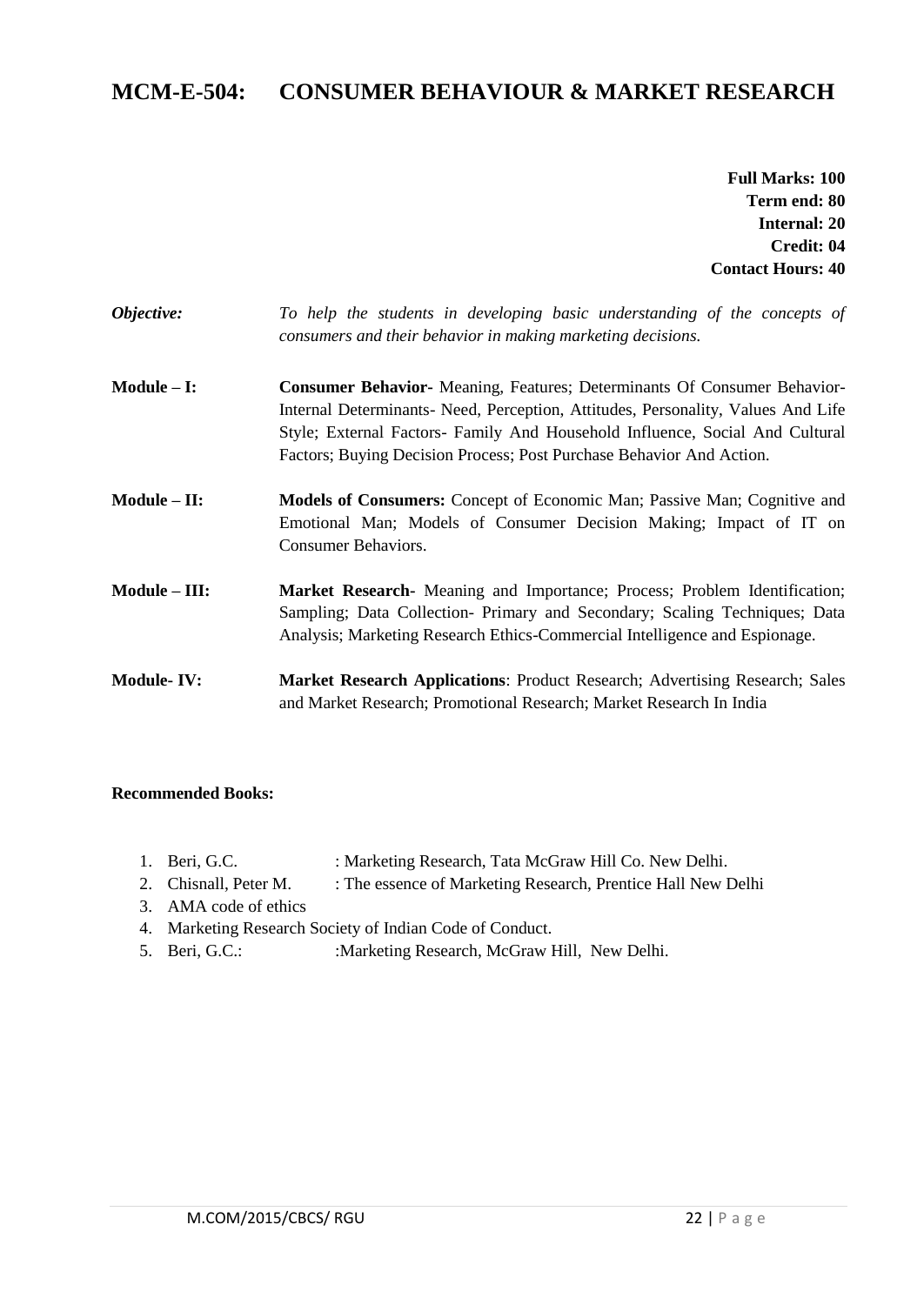# **GROUP C: HUMAN RESOURCE MANAGEMENT**

### **MCM-E-502: Advanced Human Resource Management**

**Full Marks: 100 Term end: 80 Internal: 20 Credit: 04 Contact Hours: 40**

- **Objective:** *To educate students with respect to various theoretical and practical aspects of Human Resource Management and its Development.*
- **Module- I: Procurement:** Human Resource Planning- concept, process, benefits and limitations. Recruitment & Selection- meaning, sources and differences; Induction; Orientation- concept and procedures; Placement; Transfer, promotion and demotion.
- **Module- II: Development:** Training and development- concept, objectives, benefits & methods; Determinants of successful training program; Identification of training needs, Evaluation of training program. Performance Management System - Definition, Concept and Ethics -Different methods of Performance Appraisal - Rating Errors.
- **Module- III: Compensation and Motivation:** Wage and salary Administration- Policy, procedure and determinants; Forms of incentives;Motivational aspects - Development cycle; Reinforcement for behavior modification; Job design & employees' motivation.
- **Module-IV: Integration and Socialization:** Integration- meaning, ways, its essence in managing Human capital; Concept and Objectives of Orientation; Role of Organizational Culture in Orientation; The Process of Socialization; Model of Socialization Process; Socialization Strategies; Socialization of Existing Employees.

| 1. C. B. Mamoria -    | <b>Personnel Management</b>                                            |
|-----------------------|------------------------------------------------------------------------|
| 2. VSP Rao-           | Human Resource Management, Text & Cases– Excel Books.                  |
| 3. Dessler, Gary:     | Human Resource Management, PHI, 2005.                                  |
| 4. Venkataratnam:     | Personnel Mgt. & Human Resource, Tata McGraw Hill.                     |
| 5. Mammoria&Mammoria: | Dynamics of Industrial Relations, Himalaya, 2004.                      |
| 6. Flippo, Edwin B:   | Personnel Management, McGraw Hill, Tokyo, 1989                         |
|                       | 7. Mammoria&Gankar: Personnel Management: Text & Cases, Himalaya 2004. |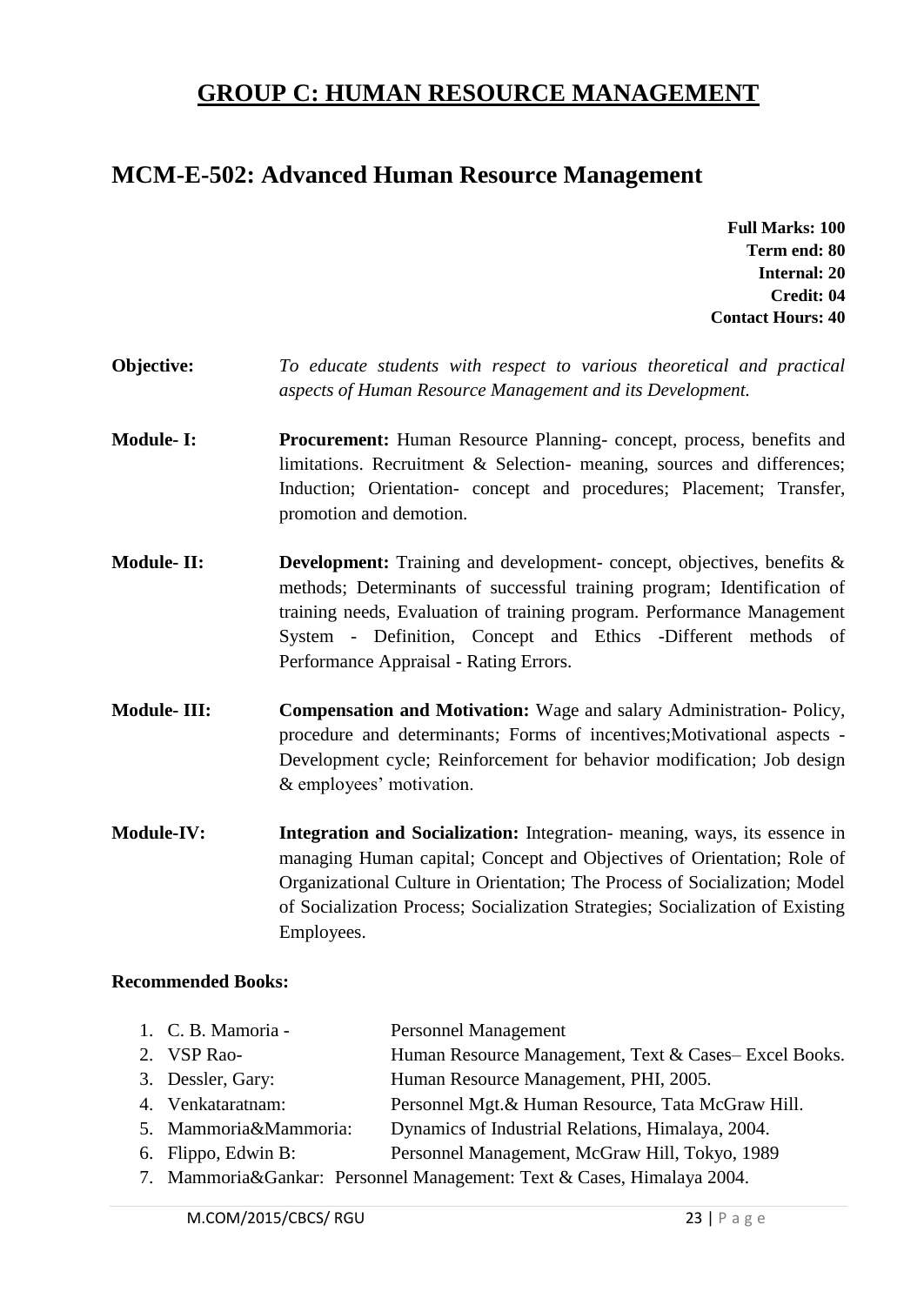# **MCM-E-503: INDUSTRIAL RELATIONS**

**Full Marks: 100 Term end: 80 Internal: 20 Credit: 04 Contact Hours: 40**

- **Objective:** *To make student to understand industrial relations systems and to increase their competency to sustain the stress in managing IR issues.*
- **Module- I: Introduction:** Industrial Relations- significance and determinants of good industrial relation; Emerging Socio-economic Scenario of Industrial relation in India; Legal Framework of Industrial Relations.
- **Module- II: Trade Union:** Trade Union- Definition, types, function, benefits and evils; Theories of Trade Union; Limitation of Indian Trade union; Trade Union movement in world and India; Future of Trade Unions in India. India and ILO.
- **Module- III: Industrial Disputes:** Industrial Disputes- Meaning, causes, and effects; Prevention and Settlement Machineries; Current status of Industrial Dispute in the World and India, Industrial Disputes Act, 1947.
- **Module- IV: Workers Participation in Decision Making:** Philosophical Basis of Collective Bargaining and Workers participation in management; Collective Bargaining- meaning, function, concept, procedures, content and scope; Collective bargaining in India; Workers participation in management- meaning, objectives, forms and influential factors; Workers participation in management in India.

#### **Recommended Books:**

1. Dynamic Personnel Administration – Prof. M.N. Rudrabasavraj. 2. Personnel Management and Industrial Relations – P.C.Shejwalkar &S.B.Malegaonkar 3. Labor Management Relations in India – K.M.Subramani 4. Trade Unionism. Myth and Reality, Oxford University Press 5. Management of Industrial Relations – PramodVerma 6. The Future of Industrial Relations. Niland JR, New Delhi Sage. 7. Collective Bargaining and Industrial. - Kochan, T.A. & Katz Henry. Homewood, Illinois, Richard D Irish.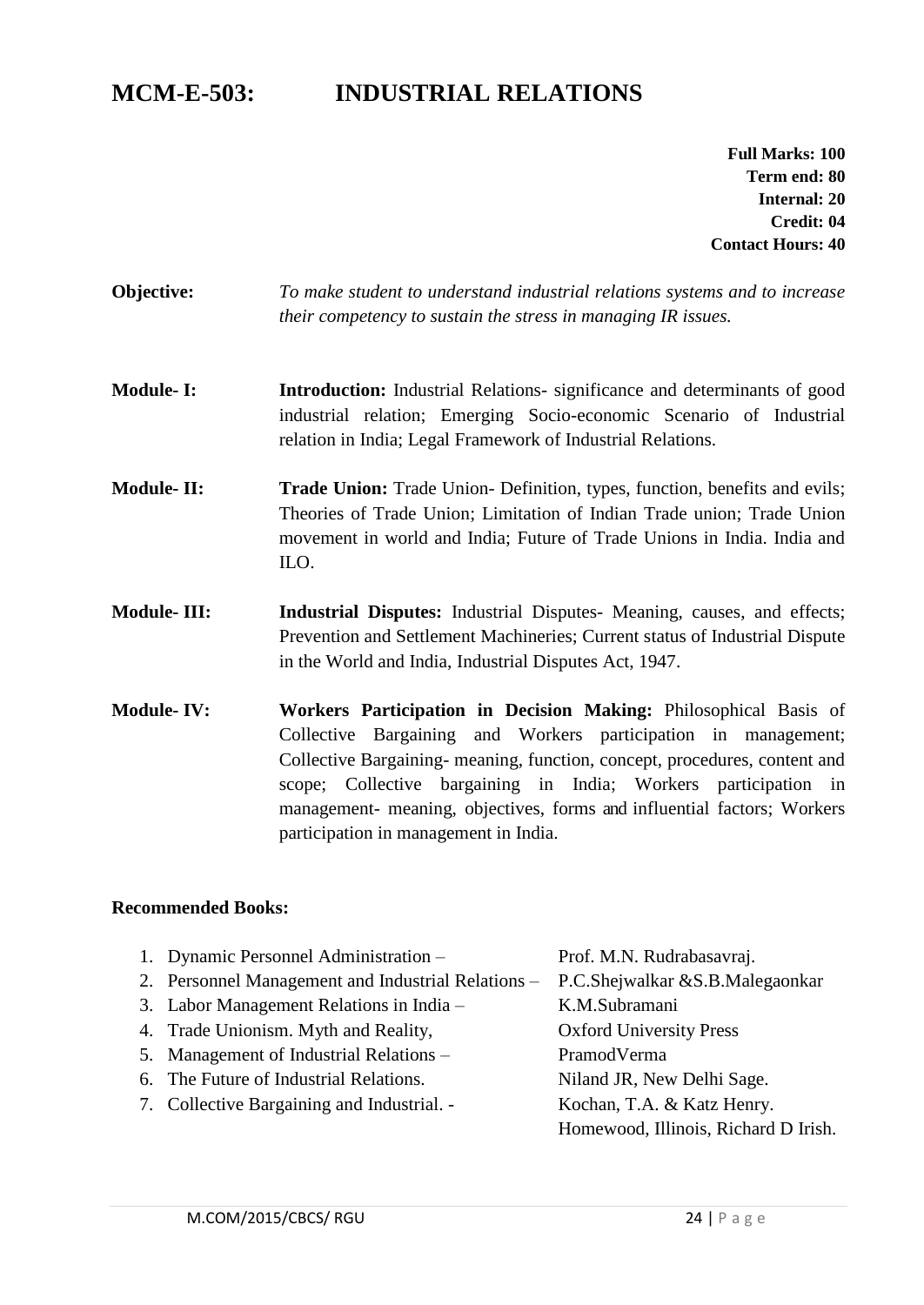# **MCM-E-504**: **INDIAN LABOUR LEGISLATIONS**

**Full Marks: 100 Term end: 80 Internal: 20 Credit: 04 Contact Hours: 40**

- **Objective:** *To give exposure to students on nature and significance of various labor laws in India.*
- **Module - I: Introduction**: Labor Laws: Concept, Origin, Objectives and Classification; Indian Constitution and Labor Legislations; Emerging Issues and Future Trends.
- **Module - II: Laws on Working Conditions(Basic Concepts):** The Factories Act, 1948 and Plantation Labor Act, 1951;The Dock Labour Act 1934; The Dock Workers (Safety, Health & Welfare) Act, 1986; Mines and Minerals [Regulation and Development] Act, 1957).
- **Module - III: Industrial Relation Laws:** Trade Union Act, 1926 and Industrial Disputes Act, 1947
- **Module -IV: Laws on Wages and Social Security (Basic Concepts):** Rules regarding maternity benefits provident fund and gratuity; Minimum Wages Act, 1948; The Workmen's Compensation Act, 1923; Sexual Harassment of Women at the Workplace (Prevention, Prohibition and Redressal) Act 2013 & Rules; Labour Laws applicable to IT industry post 2012.

- 1. Kapoor, N.D Handbook of Industrial Law: Sultan Chand& sons. 2. Gorg, A Labour Laws.Nabhi Publications 3. Puri, S.K Labour & Industrial Law; Allahabad control Law Agency. 4. Manappa, A. Industrial RelationsNew Delhi,Tata MC GrawHills. 5. GoswamiB.U.C Labour and Industrial Laws.Allahabad control Law Agency.
- 6. Mammoria, C.B. Mammoria, S. &Cankur, S.V. Dynamics of Industrial Relations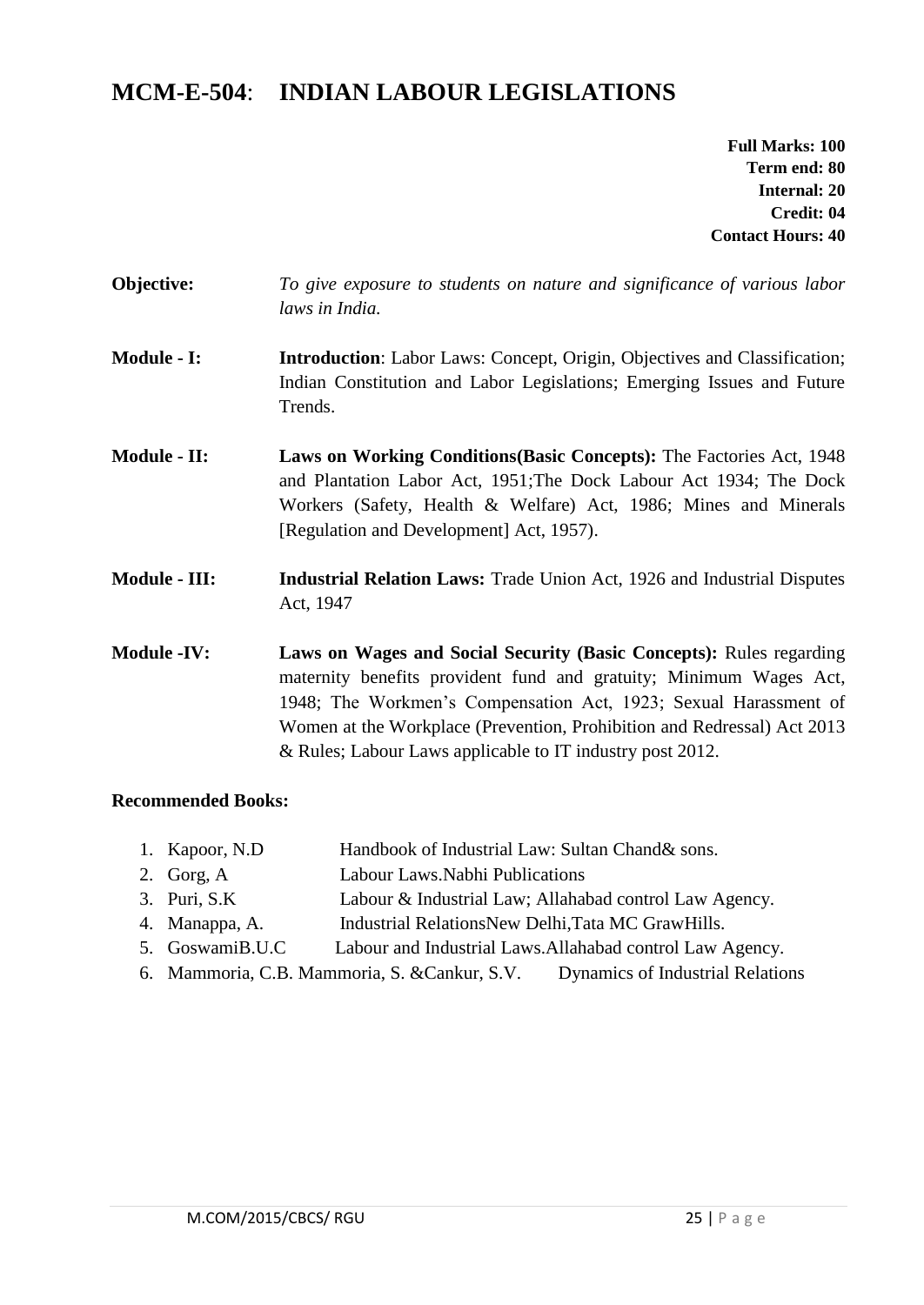# **GROUP D: ENTREPRENEURSHIP DEVELOPMENT**

# **MCM-E-502: ENTREPRENEURSHIP DEVELOPMENT: POLICIES AND PRACTICES**

**Full Marks: 100 Term end: 80 Internal: 20 Credit: 04 Contact Hours: 40**

- *Objectives: To acquaint the students about various support available to the entrepreneurs.*
- **Module-I: Policy and Programmes for Enterprises:** Small Scale Industrial Policies of India: Small Scale Industrial Policy of 1991 and after; New Policy Measures; Reports of various Working Groups on SSIs: Kothari Committee 2000; Ganguly Committee 2004; SSI Programmes in India; Industrial Policy of Arunachal Pradesh.
- **Module -II: Institutional Support Mechanism:** Promotional and Advisory: SIDO, SISI Financial: SIDBI, Commercial Banks, NEDfi Training: NISIET, EDII, IIE, IITs, SISI Technical Support: SISI,CITD, NSIC State & District Level: DI, DIC, SIDC; Other Related Institutions: KVIC, NISBUD, IEC, EPC.
- **Module -III: Support Mechanism I:** Reservation of Items for Small Scale Industries, Rationale, De-reservation, Removal of Quantity Restrictions; Government's Purchase Preference Policy for MSMEs' Products; Marketing Assistance, RD& Training Facilities, Technology Up gradation, Assistance to Ancillary Industries and for MSMEs in Backward Areas.
- **Module -IV: Support Mechanism II:** Financial support to small scale industries in India: Credit Guarantee Scheme; ISO-9000 Certification, Policy of Priority Credit. Equity Participation, Policy of Technology up gradation in small enterprises, Measures for Export Promotion: Export Processing Zones (EPZs); Special Economic Zones (SEZ); Measures for Export Promotion; Export Assistance & Taxation Benefit.

- 1. S.S Khanka, Entrepreneurial Development; S.Chand and Company New Delhi,
- 2. Shukla, MB, Entrepreneurship and Small Business Management, KitabMahal, Allahabad
- 3. Baporikar, Neeta, Entrepreneurship Development and Project Management: Text & Cases, Himalaya Publishing, Mumbai.
- 4. Charantimath, Poornima M, Entrepreneurship Development Small Business Enterprise , Dorling Kindersley India Pvt Ltd.( Pearson), Delhi
- 5. Renu Arora &S.K. Sood; Fundamentals of Entrepreneurship and Small Business;Kalyani Publishers, New Delhi.
- 6. Shankaraiah: Entrepreneurship Development, Kalyani Publishers, New Delhi.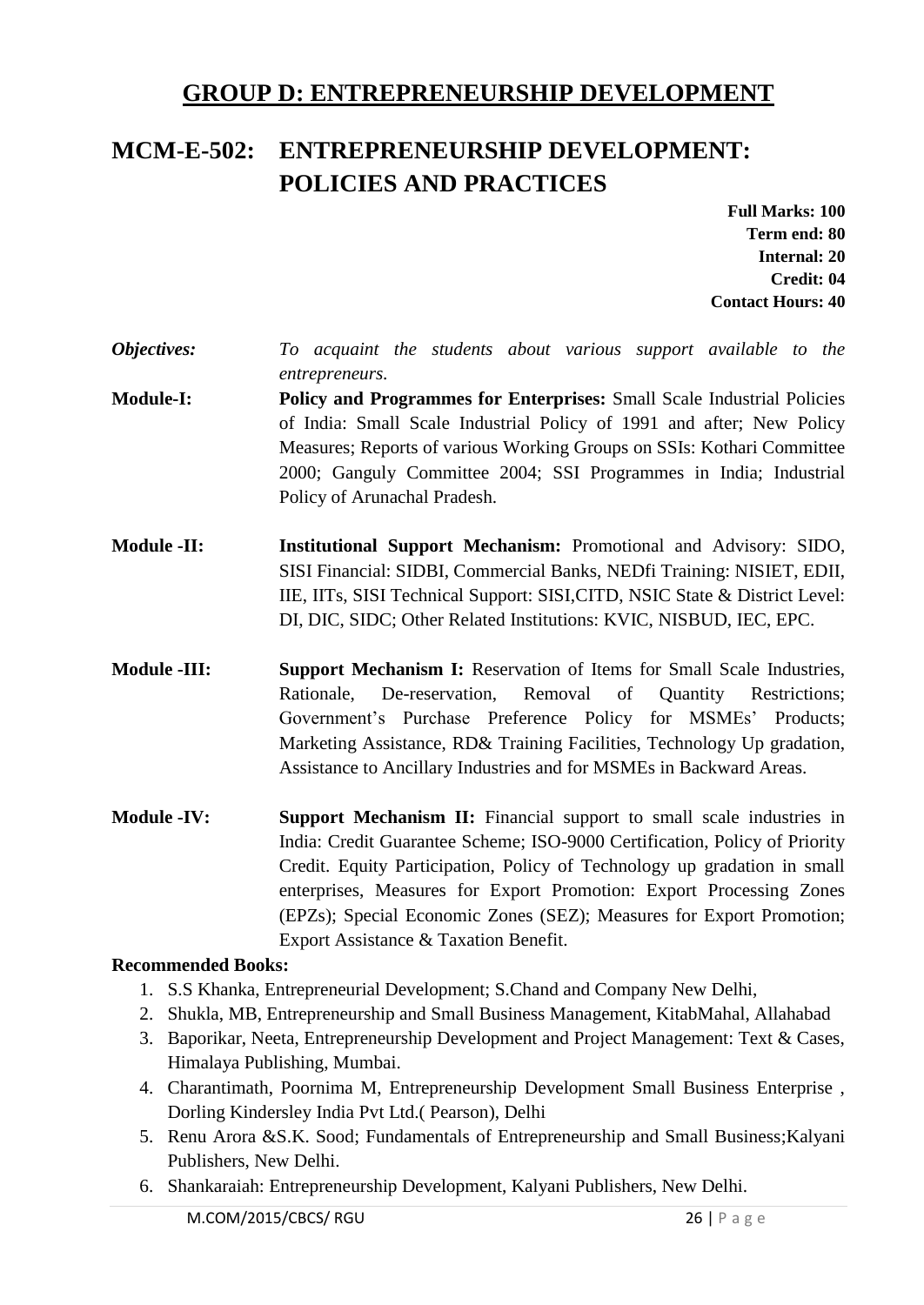# **MCM-E-503: MANAGEMENT OF MICRO SMALL AND MEDIUM ENTERPRISES**

**Full Marks: 100 Term end: 80 Internal: 20 Credit: 04 Contact Hours: 40**

- *Objective:* To introduce skill & ideas on MSME and its management in the era of globalization.
- **Module -I: Introduction:** Meaning and definition of Micro, Small and Medium Enterprises; Need and Significance of MSMEs in India; Organization and Management of Micro, Small and Medium Enterprises India; Performance of MSMEs in India.
- **Module -II: Financial Management in MSMEs:** Financial Planning in MSMEs; Estimation of Financial Requirements; Financial Project Appraisal Technique- Payback Period, NPV, IRR, PI; Sources of finance for MSMEs; Financial and Fiscal incentives for MSMEs; Concept of Risk, Risk mitigation Strategies.
- **Module -III: Human Resource Management in MSMEs:** Role of HRD in MSMEs; Manpower Planning Process in MSMEs – Recruitment and Selection Training and Development; Employee Motivation; Employee Relations and Employee Welfare; Wage and Salary Administration in MSMEs.
- **Module -IV: Marketing Management in MSMEs:** Scope of MSMEs; Product Life Cycle –Channels of Distribution, Role of Middlemen, Pricing strategy; Sales Promotion, Advertising and Publicity, Packaging Strategies, Marketing MSMEs products.

- 1. Desai, Vasant, Small Industrial Organization and Management, Himalaya Publishing House,
- 2. Shukla, MB, Entrepreneurship and Small Business Management, KitabMahal, Allahabad
- 3. Sahay A., V. Sharma, Entrepreneurship and New Venture Creation, Excel Books, New Delhi.
- 4. Lall, Sahai, Entrepreneurship, Excel Books, New Delhi.
- 5. Sansol, C.L, Entrepreneurship and Small Business Management, HarAnand Publication.
- 6. Haff, Stein and Burgess, Small Business Management Fundamental, Tata-Mc-Graw Hill.
- 7. Broom, H.N, Small Business Management, South Eastern Publishing.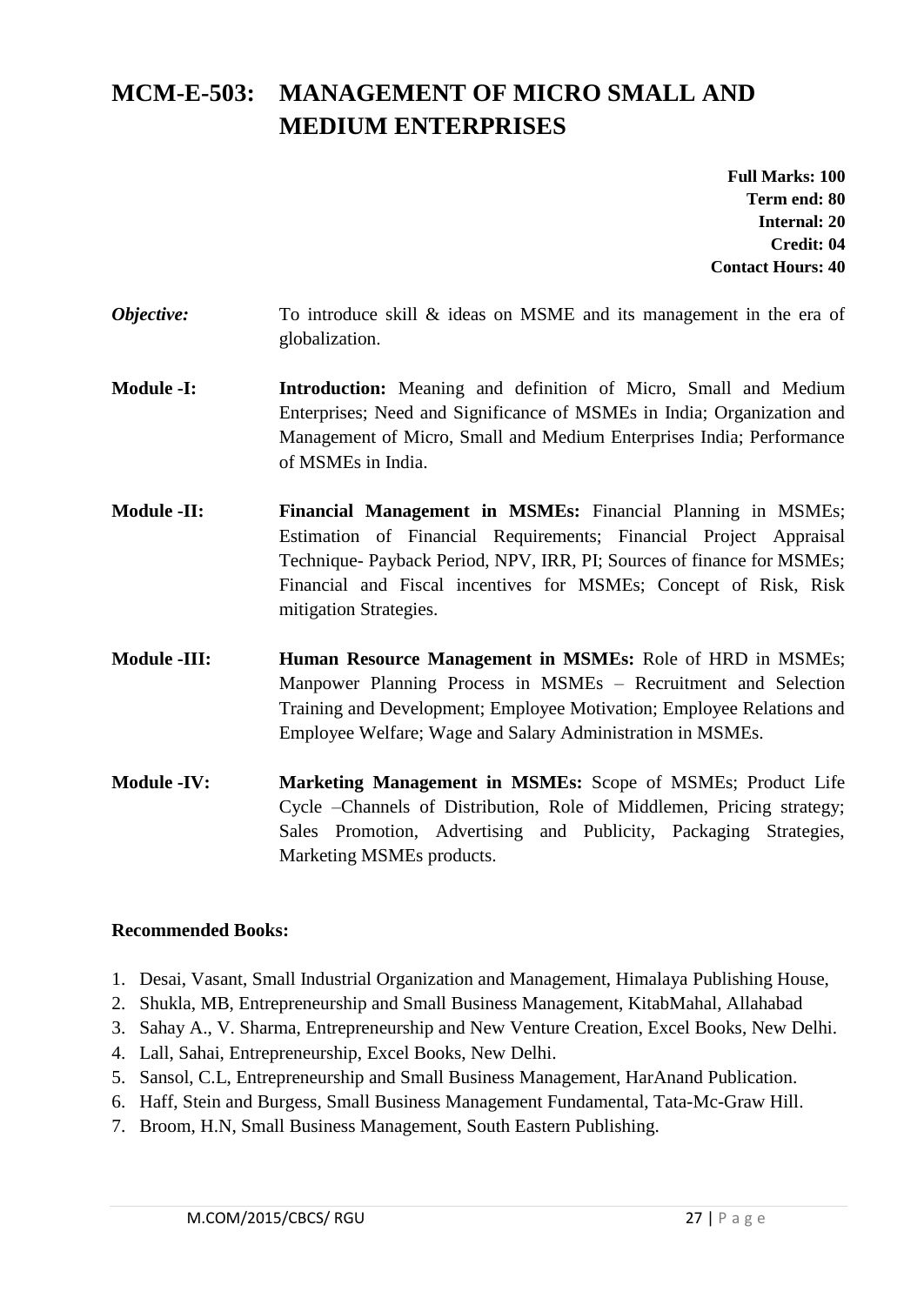# **MCM-E-504: PROJECT MANAGEMENT**

**Full Marks: 100 Term end: 80 Internal: 20 Credit: 04 Contact Hours: 40**

| Objective:         | To make students understand various steps involved in setting up of a<br>project and its management.                                                                                                                                                                              |
|--------------------|-----------------------------------------------------------------------------------------------------------------------------------------------------------------------------------------------------------------------------------------------------------------------------------|
| <b>Module I:</b>   | Project: Meaning and Characteristics of projects, Definition and objectives<br>of Project Management, Stages of Project Management: Feasibility &<br>Technical Analysis; Market and Demand Analysis; Economic and<br>Financial Analysis; Formulation of Detailed Project Reports. |
| <b>Module II:</b>  | Work Definition: Defining work content, Time Estimation Method,<br>Project Cost Estimation and budgeting, Project Risk Management, Project<br>scheduling and Planning Tools: Work Breakdown Structure.                                                                            |
| <b>Module III:</b> | <b>Project Implementation:</b> Project Management Tool - CPM& PERT<br>Network, LRC, Gantt Chart; Project Management Information System;<br>Material and Equipment; Human Resource; Financial Aspects.                                                                             |
| <b>Module IV:</b>  | <b>Project Monitoring and Control:</b> Project Monitoring and Control,<br>Computers applications in Project Management; Post Project Analysis.                                                                                                                                    |

#### **Books Recommended:**

- 1. Total Project Management: The Indian Context, P. K. Joy, Macmillan India Ltd.
- 2. Effective Project Management: Robert K. Wysocki, Robert Beck. Jr., and David B. Crane; - John Wiley & Sons.
- 3. Project Planning and Control with CPM and PERT: Dr. B.C. Punamia& K.K. Khandelwal; - Laxmi Publications, New Delhi
- 4. Project Management: S. Choudhury, TMH Publishing Co. Ltd, New Delhi
- 5. Total Project Management- The Indian Context: P. K. Joy, Macmillan India Ltd., Delhi
- 6. Project Management in Manufacturing and High Technology Operations: AdedejiBodundeBadiru, - John Wiley and Sons.
- 7. Course in PERT &CPM: R.C. Gupta, DhanpatRai and Sons, New Delhi
- 8. Fundamentals of PERT/ CPM and Project Management: S.K. Bhattacharjee; Khanna Publishers, New Delhi
- 9. Management guide to PERT/CPM, Wiest and Levy, PHI.
- 10. Project Scheduling and Monitoring in Practice, S. Choudhury, SAP.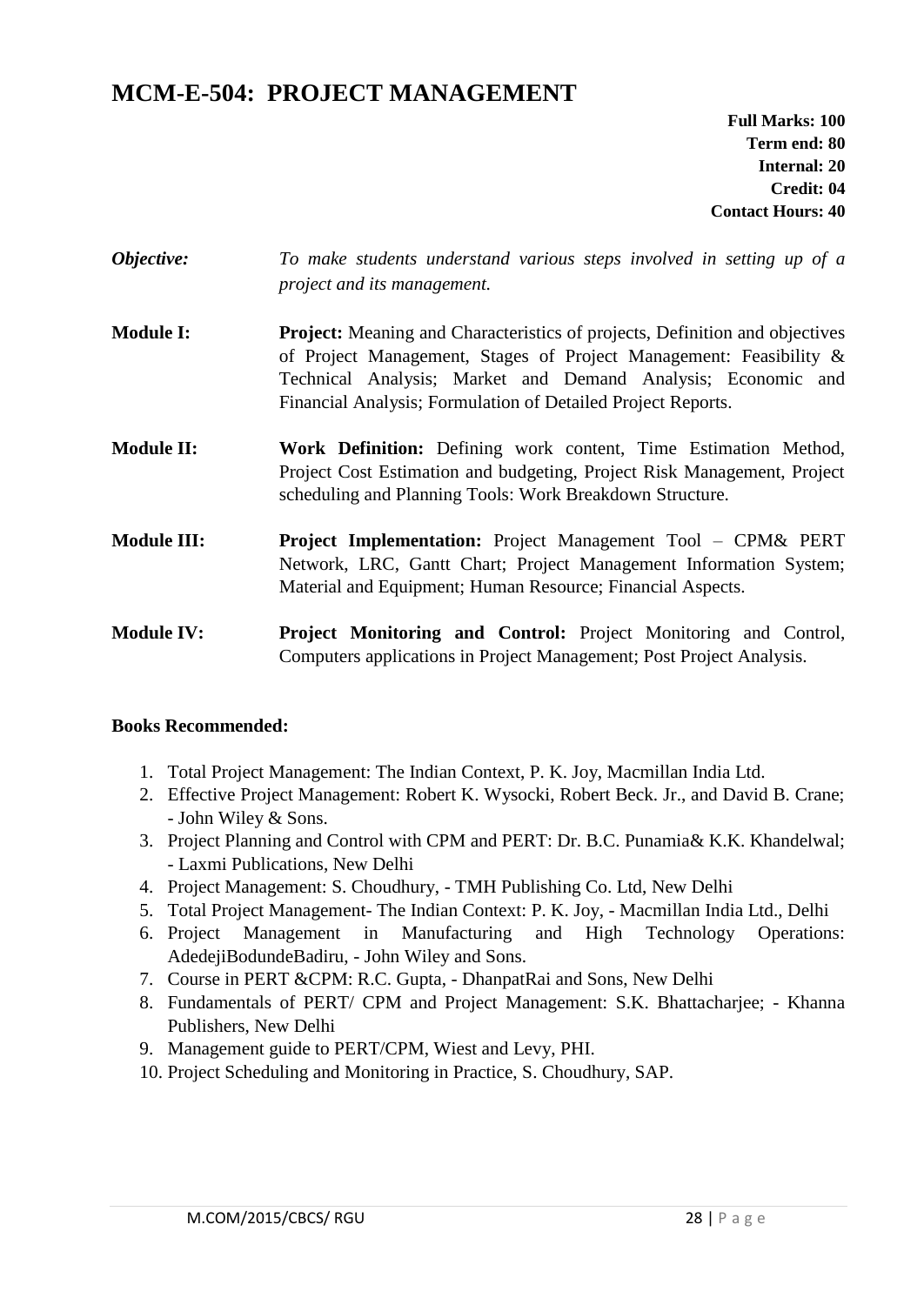# **OPEN COURSE**

# **MCM-O-505 A: ENTREPRENEURSHIP DEVELOPMENT**

- **Full Marks: 100 Term end: 80 Internal: 20 Credit: 04 Contact Hours: 40**
- *Objective: To make students aware of entrepreneurship & its importance to society.*
- **Module I: Introduction:** Meaning and definition of entrepreneur, entrepreneurship, entrepreneurial and enterprise; Characteristics of an entrepreneur; Role of an entrepreneur: different views-Psychological, social, economic and managerial; Classification of entrepreneurs; Types of entrepreneurship.
- **Module -II: Entrepreneurship issue:** Entrepreneurial culture vs. administrative culture; Entrepreneurial Behavior and skills; Entrepreneurial Structure; Entrepreneurship vs. Intrapreneurship; Entrepreneurs distinguished from manager and leader; Sources of entrepreneurial Supply; Barriers to entrepreneurship and reasons of failure of entrepreneurs; Success stories of some Indian entrepreneurs.
- **Module- III: Entrepreneurship in different context and forms:** Rural entrepreneurship; Group entrepreneurship; Social entrepreneurship; Corporate entrepreneurship; Indigenous entrepreneurship; women entrepreneurship; entrepreneurship in backward regions; International entrepreneurship.
- **Module- IV: Entrepreneurship Development Programmes:** Need and Objective of EDPs; EDP Models in India; EDPs in NE-India-An Evaluation.

| Entrepreneurship and Innovation, Heineman.                  |
|-------------------------------------------------------------|
| Entrepreneurship and Innovation, Sage Publication, N.Delhi. |
| Entrepreneurship and New Venture Creation, Excel Books.     |
| Entrepreneurship, Excel Books, New Delhi.                   |
|                                                             |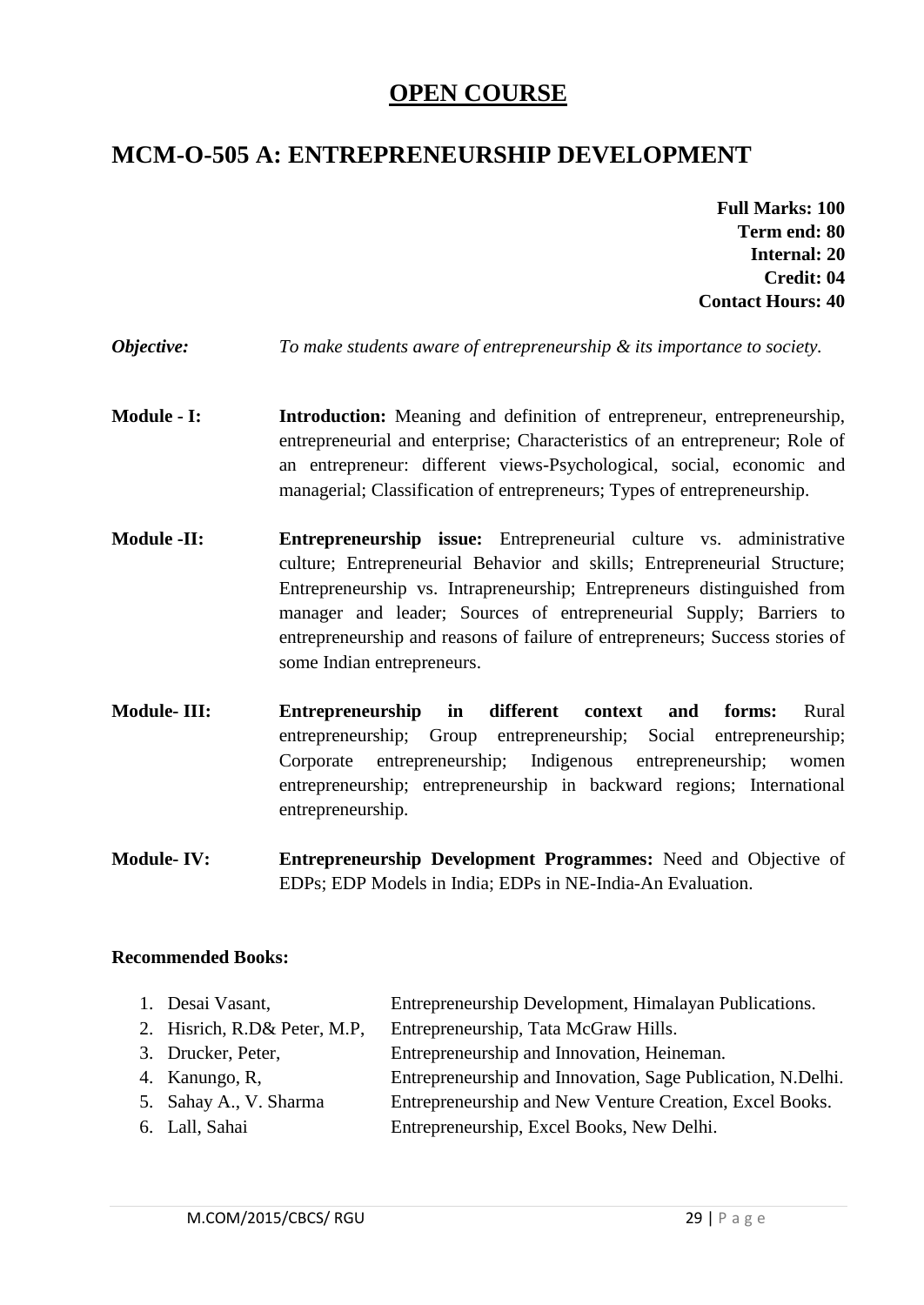# **MCM-C-505 B: E- COMMERCE**

**Full Marks: 100 Term end: 80 Internal: 20 Credit: 04 Contact Hours: 40**

- **Objective:** *The objective of the course is to introduce students to fundamentals of ecommerce like e-marketing, e-banking and e-payment system etc.*
- **Module - I: Introduction and Basic Technologies of e-commerce:** E-Commerce Entity, Growth and Development of E-Commerce, Type of E-Commerce, Pros and Cons of E-Commerce, Emerging Scenario in E-Commerce.
- **Module - II: Online Marketing:** Concept And Types of Websites, Internet; Working of Search Engines; Internet Threat and Security; Online Shopping; E-Ticketing; Online Trading – Demat Accounts Operations and Stock Transactions.
- **Module - III: E-banking :** Concept and Frameworks of e-banking, Impact of IT on Bank, Functions of ATM, Advantages and Limitation of ATM, Mobile Banking, Tele Banking, Internet Banking, Techniques of Electronic Fund Transfer, Automated Clearing System and its elements.
- **Module - IV: Electronic Payment System:** Features of Electronic Payment System, Types of e- payment- Digital Token-Based, Smart Cards, Credit Cards, Electronic Wallet, E-cash, E-cheque; Risks and Precautions in Electronic Payment systems.

| 1. Kalakata, Whinston | : Frontiers of electronic commerce, Pearson Publication.      |
|-----------------------|---------------------------------------------------------------|
| 2. Henry Chan         | : E-Commerce Fundamentals and application, Wiley publication. |
| 3. Michael P          | : E-Business Organizational and technical foundation Wiley    |
|                       | Publication.                                                  |
| 4. David              | : E- Commerce Strategies, Technology and applications Tata    |
|                       | McGraw-Hill.                                                  |
| 5. Jeffrey            | : Introduction to E-commerce, Tata- McGraw-Hill.              |
| 6. Sadagopan S        | : Management Information Systems, Prentice - Hall of India.   |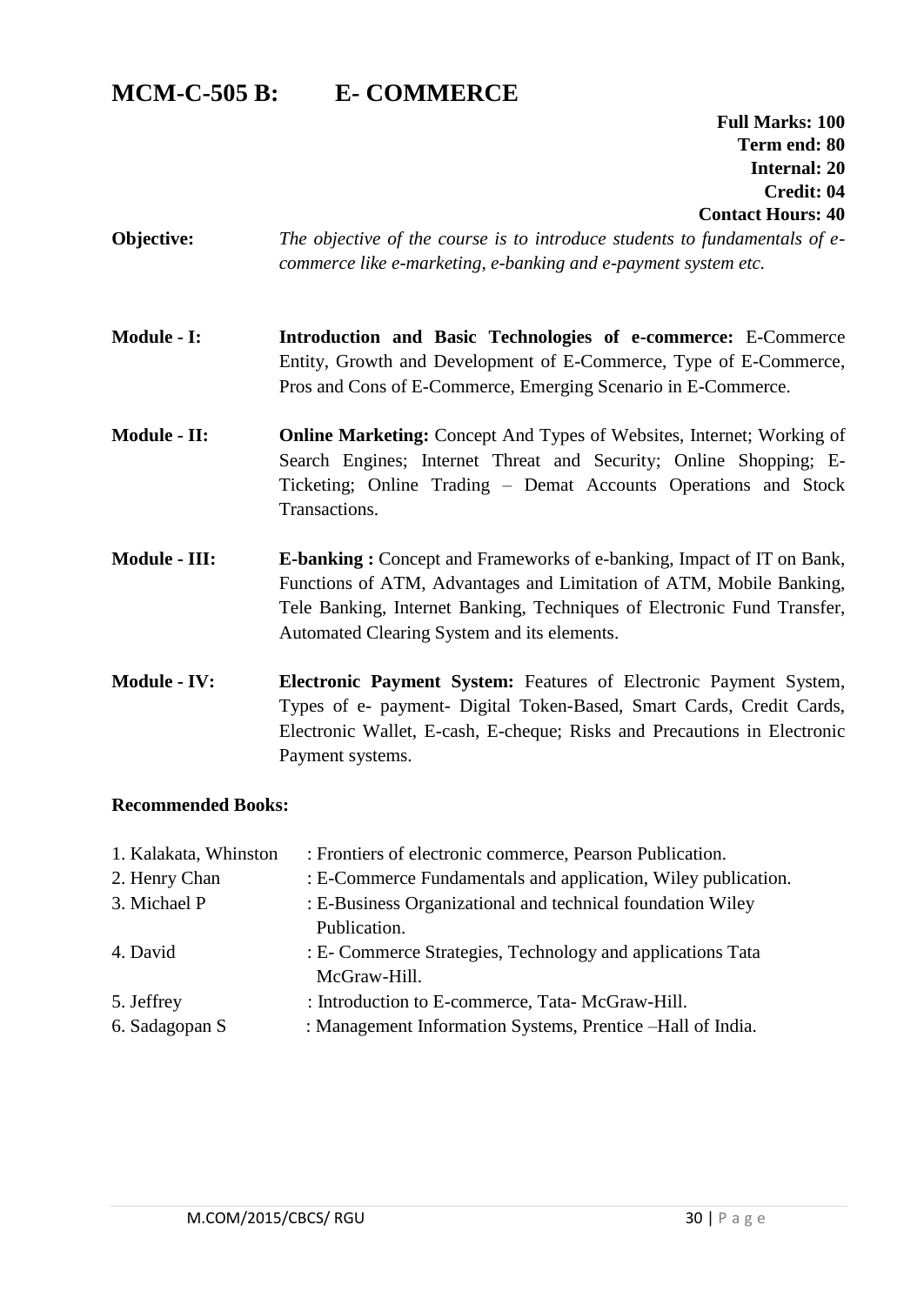# **FOURTH SEMESTER**

# **CORE COURSE**

# **MCM-C-506: INTERNATIONAL BUSINESS**

**Full Marks: 100 Term end: 80 Internal: 20 Credit: 04 Contact Hours: 40**

- *Objective: This course deals with basics of international trade and updates students about recent developments in international business in the context of Globalisation.*
- **Module-I: Introduction:** International Trade- Definition and scope; Causes for International Business Expansion; Globalisation; Tariff and Non-tariff Barriers; Global e-business; Global Crises; FDI.
- **Module-II: International Trade Patterns**: Balance of Payment(BOP); Organizations for International Trade Promotions; International Business Research; India's Foreign Trade; International Framework for International Trade in India, India's Export Promotion Measures.
- **Module-III: Regulation of international business**: WTO-Objectives and Functions; Dispute Settlement Mechanism; Major Regional Trade Agreement- EC, SAPTA, NAFTA, ASEAN, BRICS; Limitations of Regional Economic Integrations.
- **Module-IV: International Business Expansion:** Modes; Strategies for selection International Business Expansion Mode; Impact of MNEs in host countries, Emerging MNEs from rapidly developing economies; Environmental issues &Labour issues in International Business / MNCs.

#### **Recommended Books:**

1. P. Subba Rao : Introduction to International Business 2. Rakesh Mohan Joshi : International Business 3. Francis Cherunilam : Global Economy & Business environment 4. H. L. Ahuja : International Business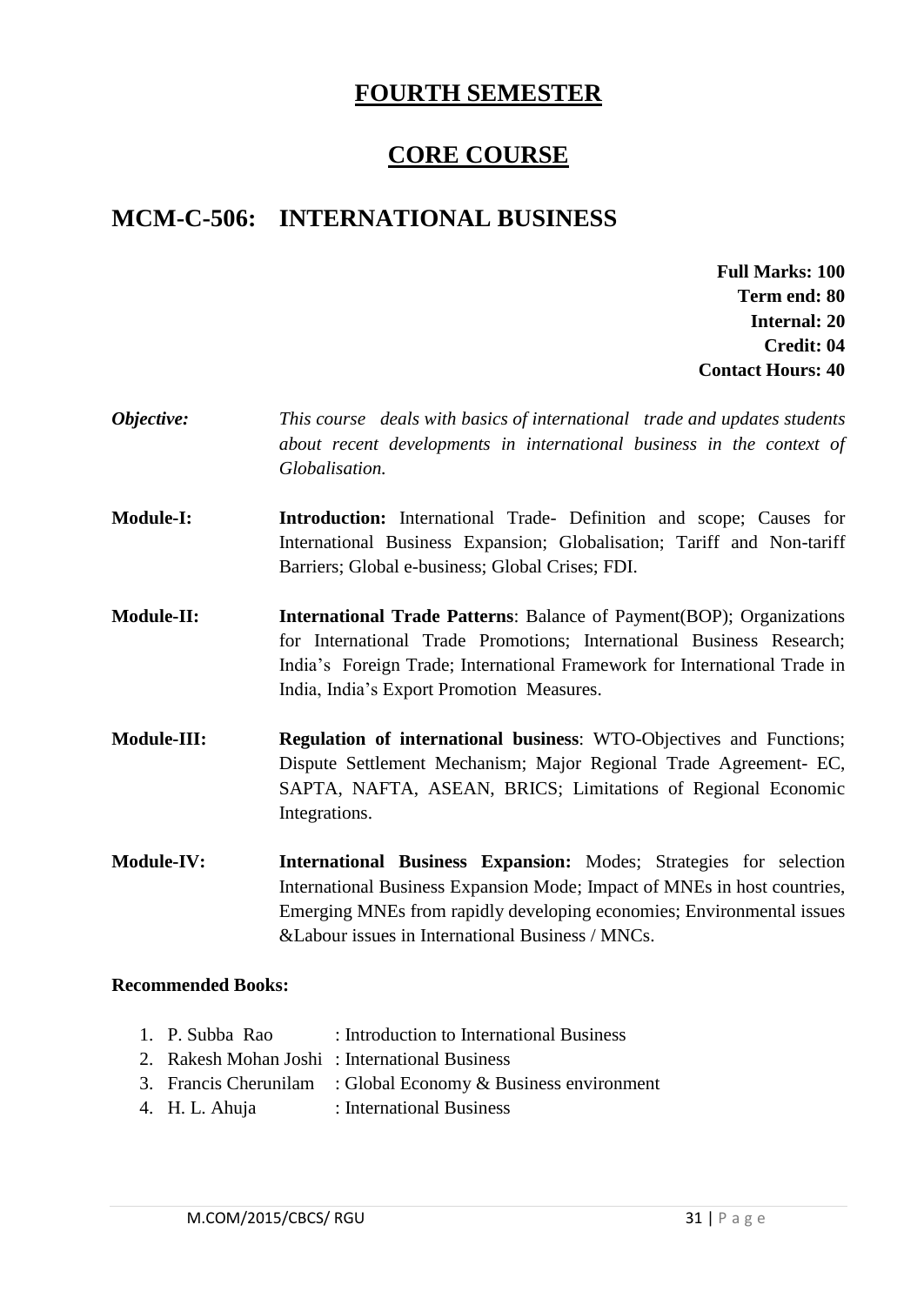# **MCM-C-507: PROJECT REPORT**

**Full Marks: 100 Project Report: 50 Presentation & Viva: 50 Credit: 04 Contact Hours: 40**

*Objectives: The main objectives of this paper is to provide basic knowledge about the research and its practical application.*

**Module-I: Project Report – 2credits Module-II: Presentation / Seminar – 2 credits**

The students will be grouped under each faculty to do the field work and term paper / project report preparation. The projects are included for all the 4<sup>th</sup> Semester students in the M.Com. curriculum.

The Project Report reflects the personal best in formal writing and analytical proficiency of a student, who is exposed to the theories in the class room, and after being exposed to the real life situations in the business world. This includes sentence composition, grammar, punctuation, style (the advisor / Supervisor will suggest a specific style manual), flow of ideas, accuracy, literature citations, level of thought and analysis, and overall organization. Project Reports are informative and persuasive writing because they attempt to educate the writer, the reader and society at large. The goal of the writer is not only to persuade the reader to do what is being requested, but also to make the reader believe that the solution is practical and appropriate. In persuasive writing, the case is built by the demonstration of logic and reason in the approach taken in the solution. The effectiveness of the report will depend on ability to explain the nature, context and scope of the project.

Post-graduate projects mirror Pre-doctoral thesis projects but the scope of the study and final product are usually scaled down considerably. Our discipline typically uses a four-chapter approach for theses as shown on the following page. Check with the advisor / Supervisor for additional points.

#### **Cover Page etc.**

- o Cover Page
- o Advisor / Supervisor's Certificate
- o Undertakings of the Student
- o Acknowledgement
- o Table of Contents
- o Table of Graphs, Tables and Photographs
- o Abstract (1 Page): Provides a summary of the overall study. The format for the abstract usually follows these areas. Please note that you do not label the sections (purpose, methods, etc.), but you include the sentences as described below:
	- Purpose: "The purpose of this study…."
	- Methods: Usually one to two sentences on how this study was conducted and who the sample or population was.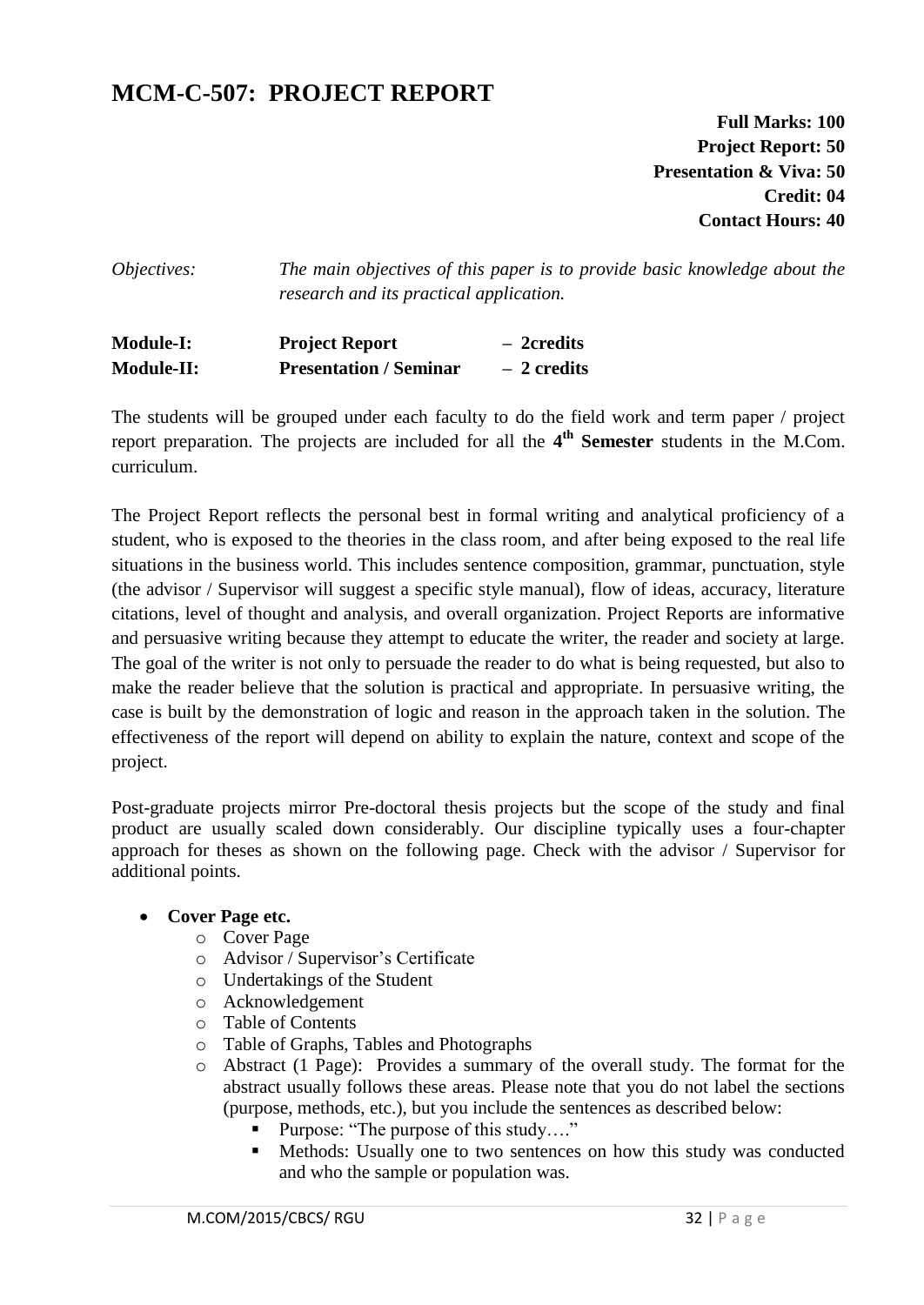- Results: Usually two to three brief sentences on the major findings from the study.
- Conclusion: One to two sentences on the major implications or ramifications from the study.
- **Chapter 1 – Introduction**
- **Chapter 2 – Review of Literature**
- **Chapter 3 – Analysis and Interpretation**
- **Chapter 4 – Summary of the work done, Major Findings, Observations and Conclusion**
- **Appendices:** 
	- o Includes copies of all correspondence, instrumentation, and other written communication used in carrying out the research.
	- o Includes special lists (i.e., expert panel members, etc.).
- **References:**
	- o Includes complete bibliographic information for all references cited in the text (use accepted style manual, such as APA, EPW).

*NO PLAGIARISM: A major ethical standard in research focuses on appropriately recognizing and crediting the work of others' who have contributed to the body of knowledge in a given area. Plagiarism is simply using someone else's ideas or wording without giving due credit / citation. When you present an idea in your dissertation / project report that originated from another source (written or spoken), even if you modified the wording or parts of the idea, credit to the original source should be given. The project report is a scholarly work, and as such, extensive citation from the literature is expected. As you make notes from a source, indicate clearly whether your notes are a direct quote or a paraphrased interpretation. If direct quotes are used, the page number is required for a complete citation. Plagiarism software is widely available and routinely used by professors and journal editors.*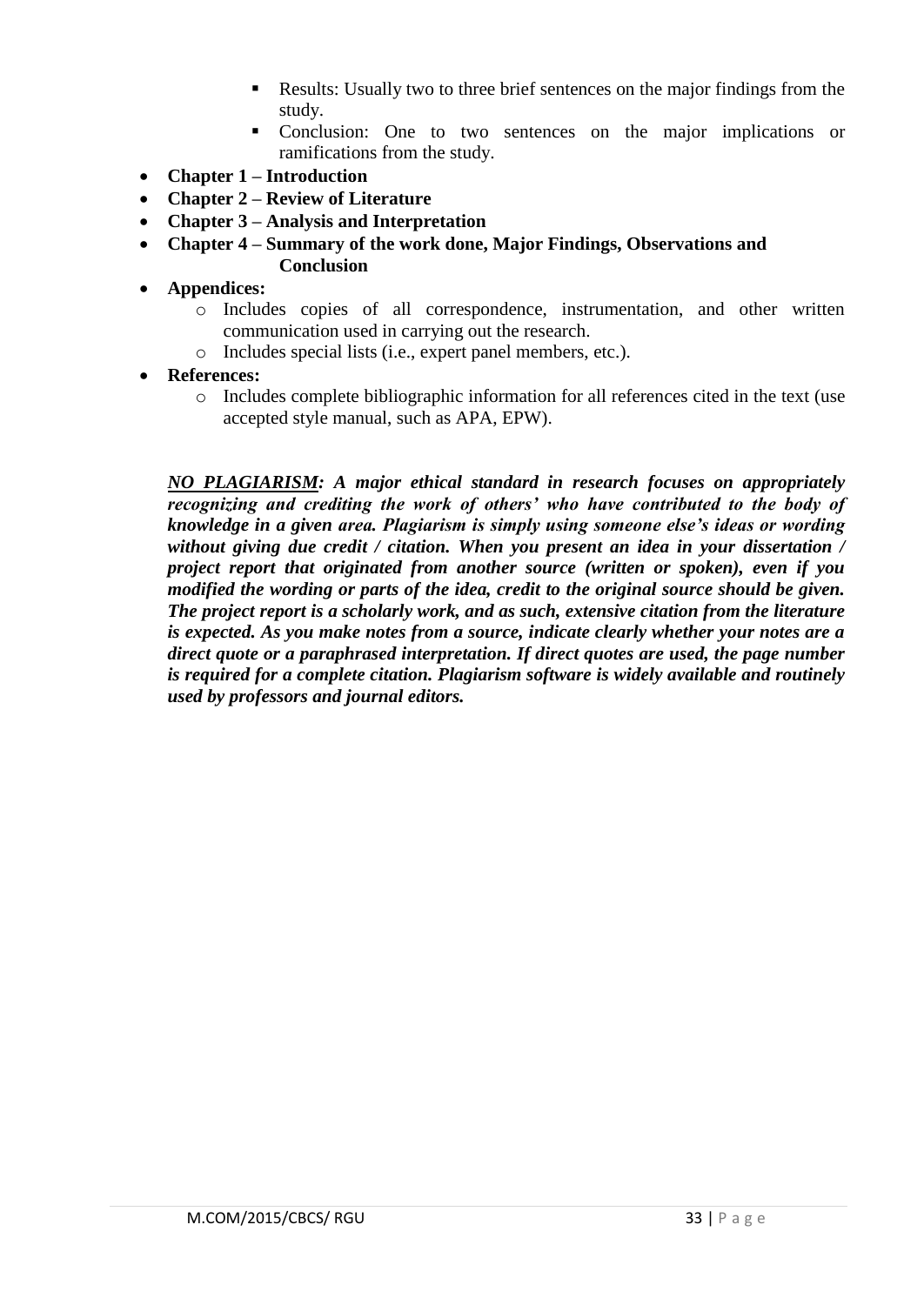# **ELECTIVE COURSE**

| <b>Paper Code</b>   Papers |                                        |    | <b>Credit   Credit Hour</b> |
|----------------------------|----------------------------------------|----|-----------------------------|
|                            | <b>MCM-E-508</b> Specialization Papers | 04 | 40                          |
|                            | <b>MCM-E-509</b> Specialization Papers | 04 | 40                          |
|                            | <b>MCM-E-510</b> Specialization Papers | 04 | 40                          |

#### **GROUP- A: FINANCE & ACCOUNTING**

**MCM-E-508**: Corporate Accounting **MCM-E-509**: Advance Management & Cost Accounting

**MCM-E-510**: Security Analysis and Portfolios Management

#### **GROUP – B: MARKETING MANAGEMENT**

**MCM-E-508**: International Marketing **MCM-E-509**: Retail Marketing **MCM-E-510**: Consumer Behaviour and Market Research

#### **GROUP – C: HUMAN RESOURCE MANAGEMENT**

**MCM-E-508**: International Human Resource Management **MCM-E-509**: Leadership and Organizational Development **MCM-E-510**: Career Development and Compensation Management

#### **GROUP – D: ENTREPRENEURSHIP DEVELOPMENT**

**MCM-E-508**: Venture and Start Ups **MCM-E-509**: Micro- Entrepreneurship and Financing **MCM-E-510**: Rural Entrepreneurship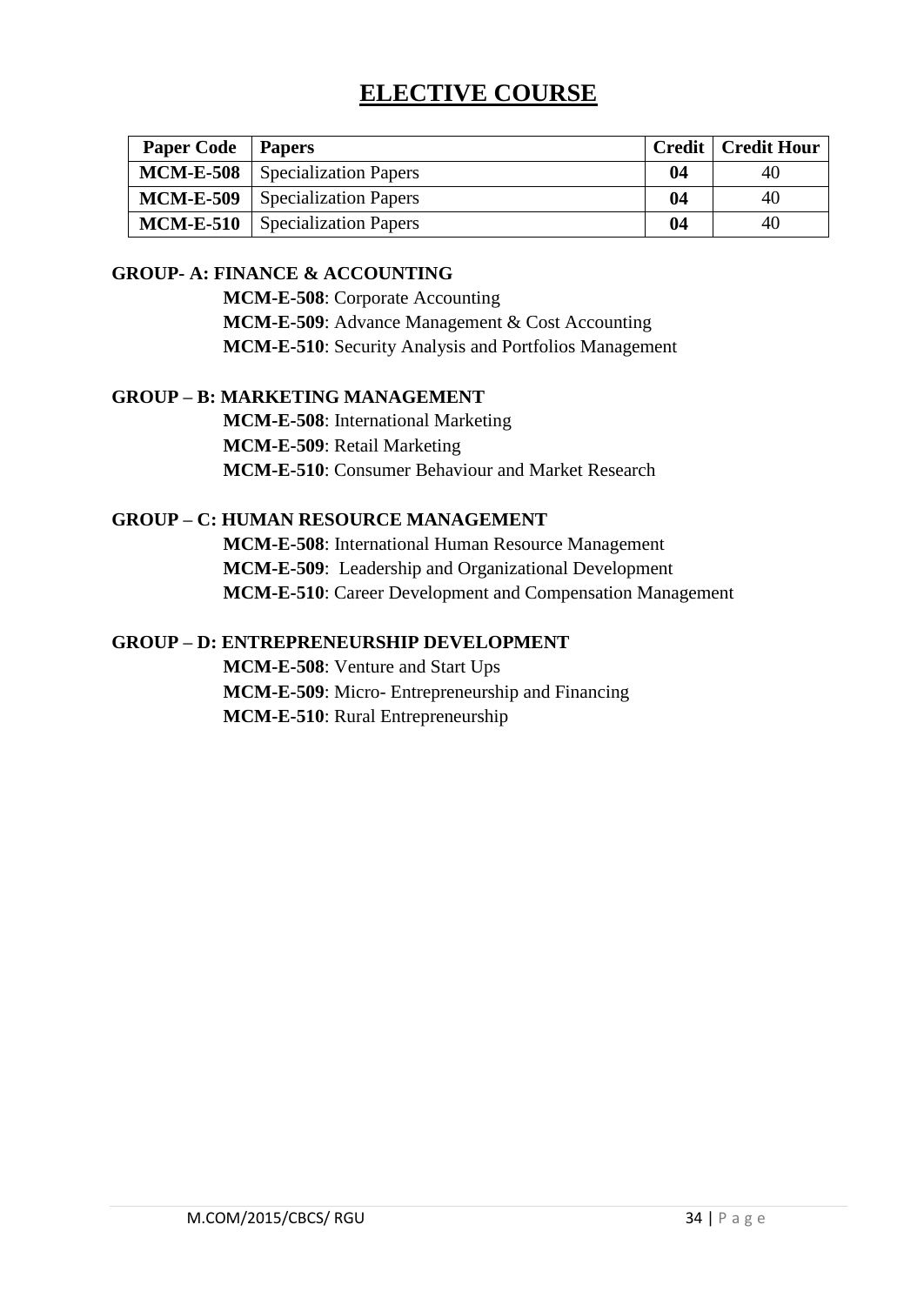# **GROUP A: FINANCE & ACCOUNTING**

# **MCM-E-508: CORPORATE ACCOUNTING**

- **Full Marks: 100 Term end: 80 Internal: 20 Credit: 04 Contact Hours: 40**
- *Objectives: To equip the students about the concepts, understanding and application of accounting principles in banking, insurance and other corporate sectors.*
- **Module-I: Holding Company**: Concepts-Determining the types of Control, Legal Definition, and Requirement, Final Account-Consolidated Financial Statement, Consolidated Balance Sheet-Disclosure-Forms & Techniques.
- **Module- II: Accounts of Banking Companies**: Legal Requirement-Special Features of Bank Accounting- Final Account- Profit & Loss Account, Balance Sheet-Asset Classification-NPA-Dimension & Identification-Capital Adequacy Ratio.
- **Module- III: Accounts of Insurance Companies:** Classification of Insurance Business-IRDA-Legal Framework-Preparation of Financial Statement of Life Insurance and General Insurance Business.
- **Module- IV: Development in Accounting:** Human Resource Accounting-Environmental Accounting-Carbon Credit Accounting-Brand Accounting-Responsibility Accounting-Social Accounting; Government Accounting.

#### **Recommended Books:**

1. P. C. Tulsian : Corporate Accounting 2. Mukharjee&Hanif : Corporate Accounting 3. S. N. Maheshwari : Corporate Accounting 4. N. Ahmed : Corporate Accounting 5. Singhal, Mittal & Ahuja : Corporate Accounting 6. K. K. Verma : Corporate Accounting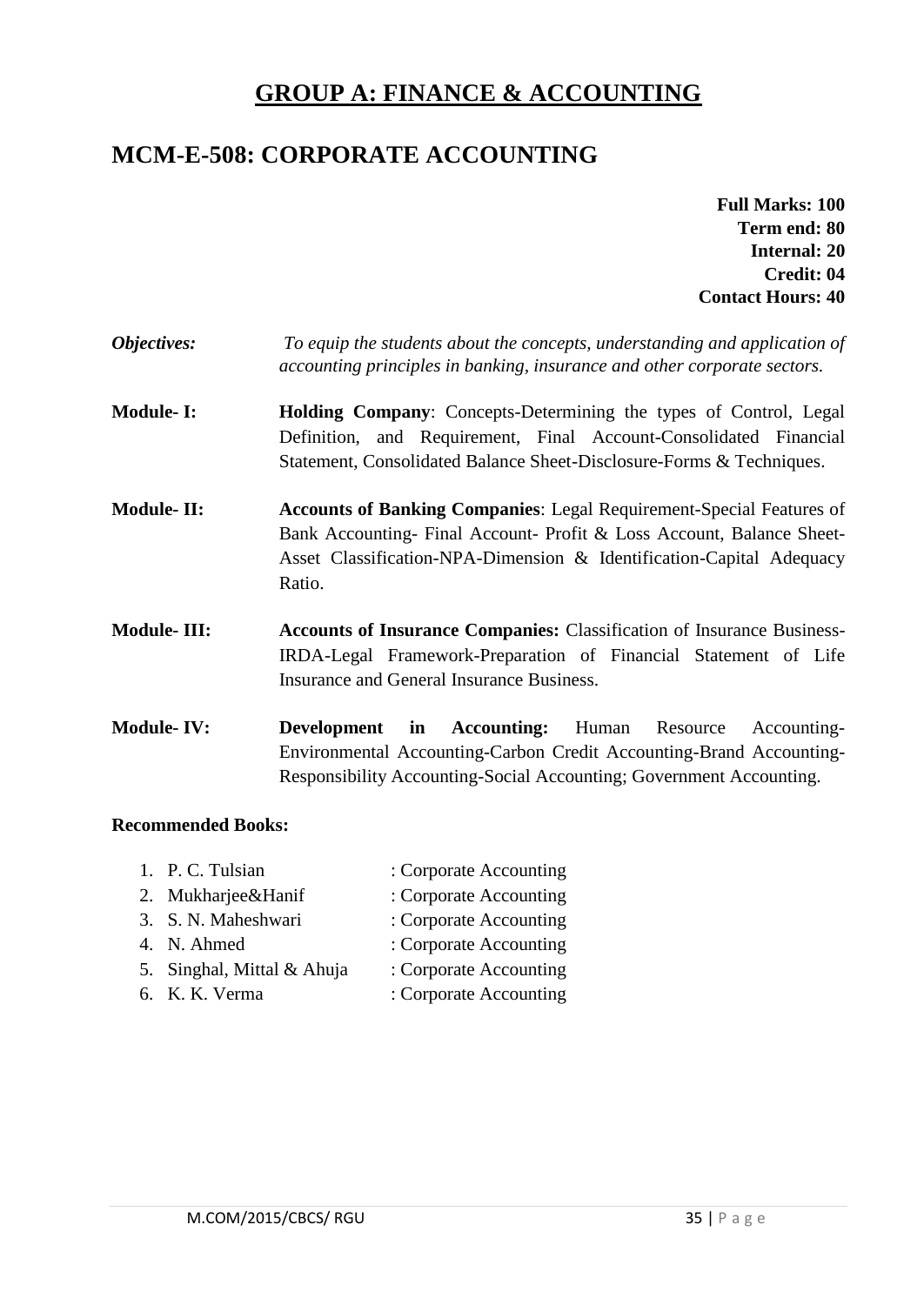# **MCM-E-509: DECISION ACCOUNTING**

**Full Marks: 100 Term end: 80 Internal: 20 Credit: 04 Contact Hours: 40**

- *Objectives: To acquaint students with the accounting concepts, tools and application of accounting techniques for managerial decisions.*
- **Module- I: Cost Concepts & Analysis**: Cost Concepts in Decision Making-Application of CVPA in Decision Making-Pricing, Product Mix, Make or Buy, Closing Down, Alternatives Course of Action.
- **Module- II: Cost Control & Reduction**: Meaning-Elements-Techniques-Cost Reduction Program-Tools & Techniques of Cost Reduction, Advantages, Distinction between Cost Control and Cost Reduction. Activity Based Costing & Value Chain Analysis: Concepts-Steps-Application.
- **Module-III: Standard Costing and Variance Analysis**: Types of Standards and Sources of Standard Cost Information; Evolution of Standard; Continuous Improvement; Keeping Standard Meaningful and Relevant; Variance Analysis; Disposal of Variances.
- **Module- IV: Budget and Budgetary Control:** Budget Manual; Preparation And Monitoring Procedures of Budget; Flexible Budget; Cash Budget; Preparation of Functional Budget; Master Budget; Budget Variances; Zero Based Budgeting.

- 
- -
- 3. Principles & Practice of Cost Accounting : Mitra& Gosh (TDP)
- 4. Introduction to Management Accounting : Shukla (S&S)
- 1. Advanced Costing :Jain &Narang(Kalyani)
- 2. Cost Accounting : B Banerjee (World Press).
	-
	-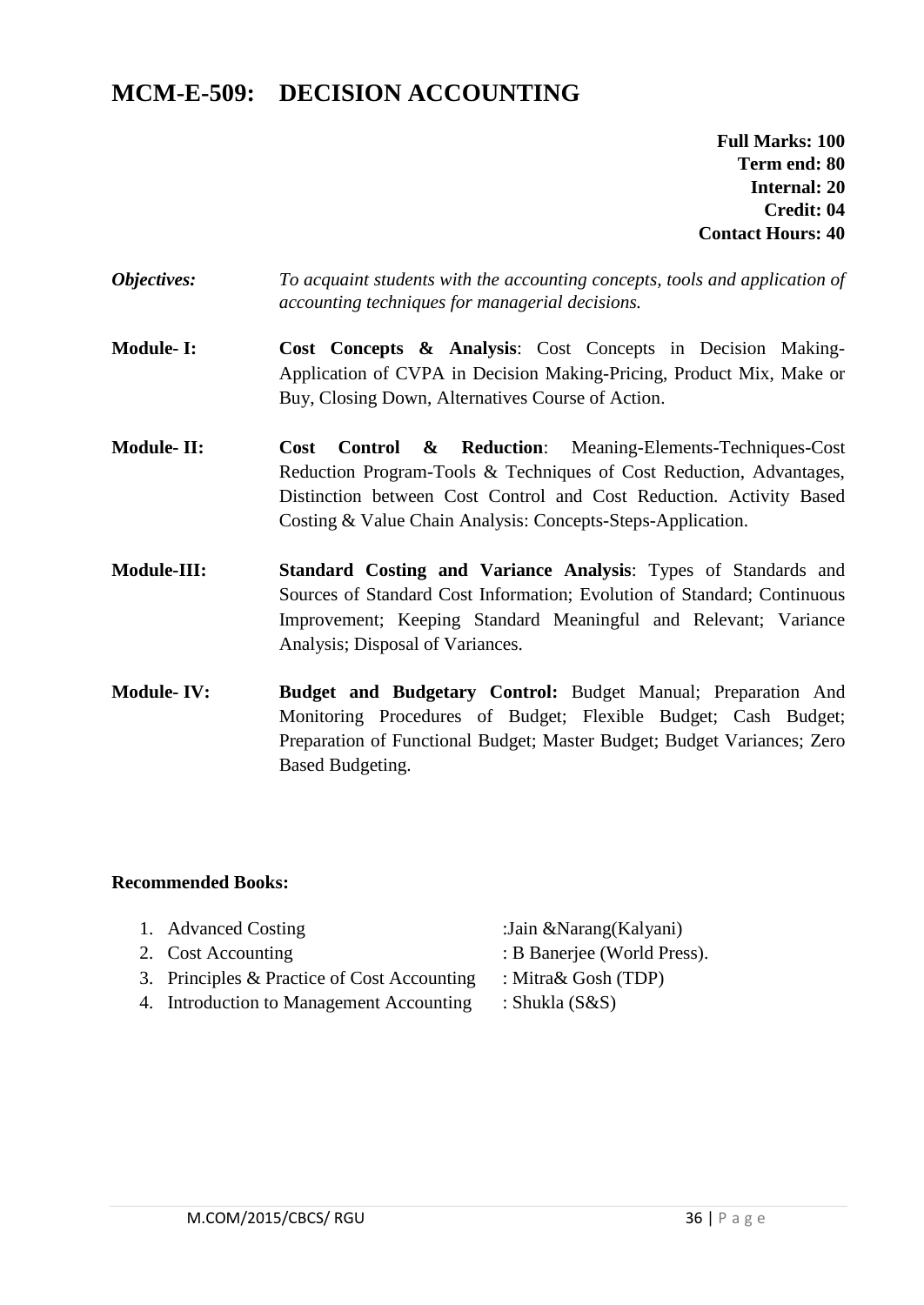# **CM-E-510: SECURITY ANALYSIS & PORTFOLIO MANAGEMENT**

**Full Marks: 100 Term end: 80 Internal: 20 Credit: 04 Contact Hours: 40**

- *Objectives: To acquaint the students with the knowledge, understanding about investment in securities as well as application of investment analysis for better decision making.*
- **Module-I:** Investment: Concepts, Types, Characteristics, Objectives-Types of Investors- Investment Avenues in Indian Capital Market-Risk Associated With Investment-CAPM.
- **Module- II: Valuation of Share**: Introduction, Features of Equity, Issues in Equity Valuation, Methods of Valuation-Relative Valuation, Efficient Market Hypothesis.
- **Module- III: Security Analysis**: Economic Analysis, Industry Analysis, Company Analysis, and Technical Analysis.
- **Module- IV: Portfolio Analysis**: Meaning, Portfolio Risk and Return, Optimal Portfolio, Markowitz's Model, Sharpe's Index Model**.** Portfolio Performance &Management- Fuzzy Theory, Behavioural Model, Growth Investing, Performance Index, Portfolio Revision.

- 1. Investment Analysis & Portfolio Management- M Ranganathanam & R Mahdumati (Pearson)
- 2. Security Analysis & Portfolio Management- V.Avadhani (HPH)
- 3. Security Analysis & Portfolio Management-Jordan& Gordon (PHI)
- 4. Portfolio Management- Verma, Baruah & Raghunathan (TMH)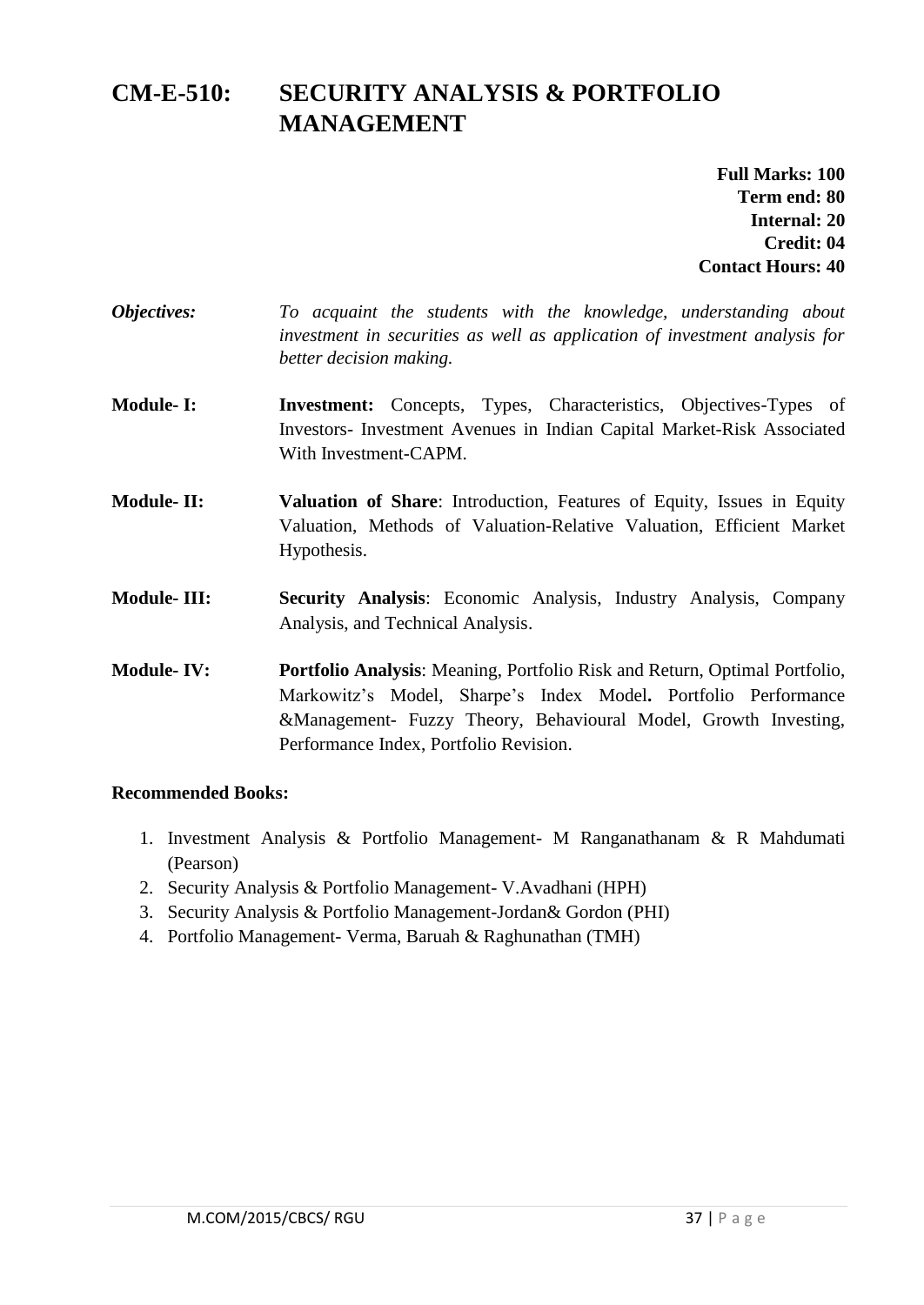# **GROUP B: MARKETING**

# **MCM-E-508: INTERACTIVE MARKETING MANAGEMENT**

- **Full Marks: 100 Term end: 80 Internal: 20 Credit: 04 Contact Hours: 40**
- *Objective: To focus on the recent trends in marketing practices.*
- **Module- I: Interactive Marketing:** Meaning and Concept; Nature and Significance; Bottom of Pyramid and Mass Marketing; Social Media Marketing-Face book, Twitter and LinkedIn.
- **Module- II:** CRM and CSR: e-CRM Nature, Concept, Challenges; It's Applications; e-CRM in India, Major Trends; Customer Lifetime Value; Global Scenario for e-CRM; CRM utility in India; CSR and Triple Bottom Line.
- **Module- III: Supply Chain Management and Logistics:** SCM and Logistics Concepts, Needs, Challenges; Value Chain Analysis, Green SCM; 6 Sigma, Total Quality Management – Concept, Need, Significance.
- **Module- IV: Marketing Legislation:** Marketing Legislation with respect to Consumer Rights, Patent, Copyrights, Intellectual Property Rights and Competition.

| 1. Rob Stokes E-Marketing |  | The Essential guide to Digital Marketing      |
|---------------------------|--|-----------------------------------------------|
| 2. Connor, Galvin Evans   |  | <b>Electronic Marketing</b>                   |
| 3. Hugo, Michael          |  | <b>Essentials of Supply Chain Management.</b> |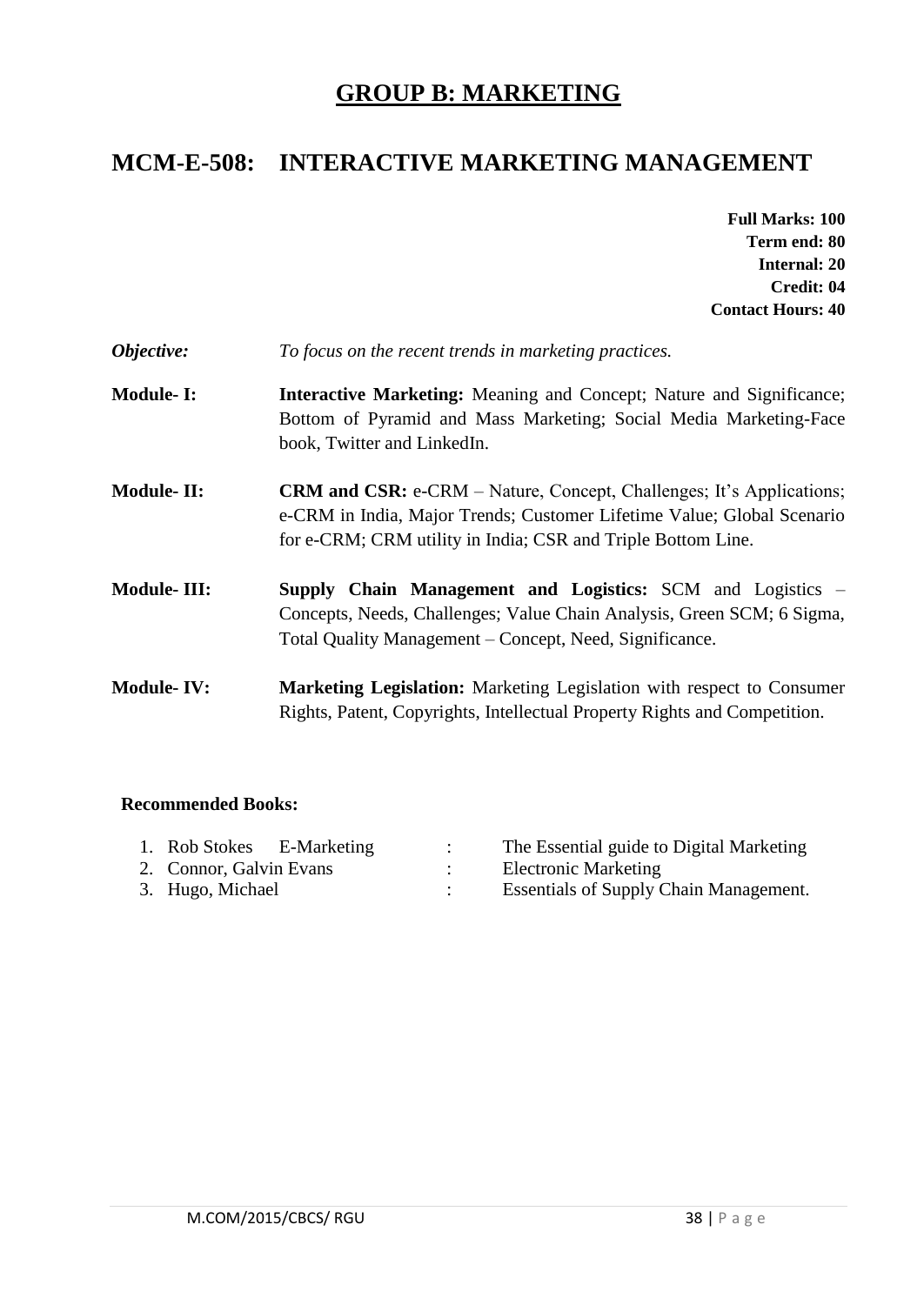# **MCM-E-509: MARKETING OF SERVICES**

**Full Marks: 100 Term end: 80 Internal: 20 Credit: 04 Contact Hours: 40**

- *Objective: To acquaint the students with the advances of Marketing of Services and expose the students to current trends in marketing of services.*
- **Module-I: Services Marketing**: Meaning of Service; Importance of Service Marketing; Services Marketing Mix, Differences between Goods and Services Marketing; Trends in The Development of Service Marketing in the Post Reforms Period; Challenges of Service Marketing.
- **Module-II: Service Quality dimensions** Strategies of Service Quality Dimensions; Models of Service Quality– GAPS and SERVQUAL; Internal Marketing; Value and Practices; External Marketing; Relationship Marketing, Usage of Technology in Services Marketing.
- **Module-III: Marketing of Financial Services:** Introduction to Marketing of Financial Services; Marketing of Mutual Funds; Marketing Services in Insurance. Marketing of Banking Services; Marketing Mix of Banking Services; Technology in Banking Services.
- **Module-IV: Marketing of Other Services:** Marketing of Tourism, Hospitality, Hospital, Education; General Agreements of Trade in Services (GATS).

|             | 1. M.K. Rampal, S.L. Gupta:   | Service Marketing Concepts, Applications and cases: |  |
|-------------|-------------------------------|-----------------------------------------------------|--|
|             |                               | Galgotia Publishing Company, New Delhi.             |  |
| $2^{\circ}$ | Hoffman:                      | Services Marketing, Thomson.                        |  |
|             | 3. Mohan Rao, R.L. Hyderabad: | Financial services – Text, Cases and Strategies     |  |
|             | 4. Gurusamy:                  | Financial Services and Markets, Thomson             |  |
|             | 5. J. Owen Stalson:           | Marketing Life Insurance; McCahan Foundation        |  |
|             |                               | Publications.                                       |  |
|             | 6. Avadhani, VA:              | Marketing of Financial Services; Himalaya           |  |
|             |                               | Publishing House.                                   |  |
|             | 7. Zeithaml, VA, MJBitner:    | Service Marketing (McGraw Hill)                     |  |
|             | 8. Ravi Shankar:              | Service Marketing – The Indian Experience (South)   |  |
|             |                               | Asia Publication)                                   |  |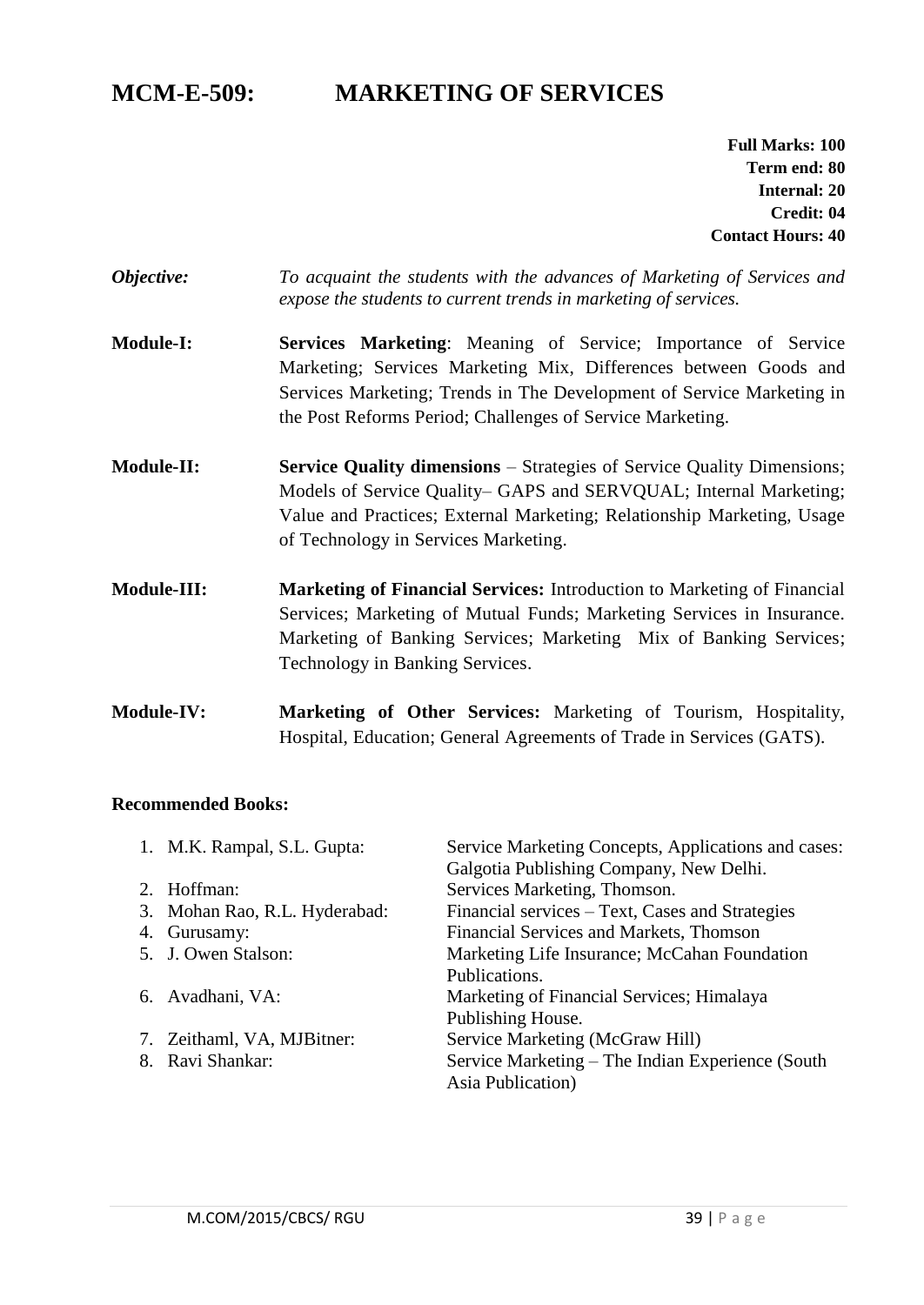# **MCM-E-510: CONTEMPORARY MARKETING PRACTICES**

**Full Marks: 100 Term end: 80 Internal: 20 Credit: 04 Contact Hours: 40**

- *Objective: To acquaint the students with theory and practices of contemporary marketing management.*
- **Module-I: Marketing Philosophies:** Marketing Philosophy and Ethics; Segmenting, Targeting and Positioning - responding to competition; Perspectives on Globalization; Porter, Prahlad and Hamel Models.
- **Module-II: Marketing Intelligence and Information System:** Components of Marketing Information System(MkIS); Market Research-Process-Data Collection-Scaling Techniques-Data Analysis-Reports-Marketing Research Ethics; Commercial Intelligence and Espionage.
- **Module-III: Trends in Marketing Distribution:** Distribution Channels and its Management; Direct Marketing; E-Retailing; Supply Chain Management; Logistics; Inventory; Business Agility – A Case Study of Soft Drink Slump in Early 2000.
- **Module-IV: Global Marketing:** Global Environment and Strategy; Global Culture and Ethics; Product Price; Communication; Export Procedure; Trends in Export-Import; International Technology Transfer and Counter Trade, Guerilla Marketing.

- 1. AMA Code of Ethics
- 2. Marketing Research Society of Indian Code of Conduct.
- 3. Beri. G.C. :Marketing Research McGraw Hill, New Delhi.
- 4. Bajaj, Tuli&Verma, :Marketing Research, Oxford University Press, New Delhi.
- 5. Sinha. P.K. &Dwarika Prasad: Marketing Research, Oxford University Press.
- 6. Justin Paul &Ramneek Kapoor: International Marketing, Tata McGraw Hill.
- 7. Kardes Frank, :Consumer Behaviour and Managerial Decision Making, PHI.
- 8. Keifer Lee & Steve Carter :Global Marketing Management, Oxford.
- 9. UshaKiranRai, :Export Import and Logistics Management, PHI.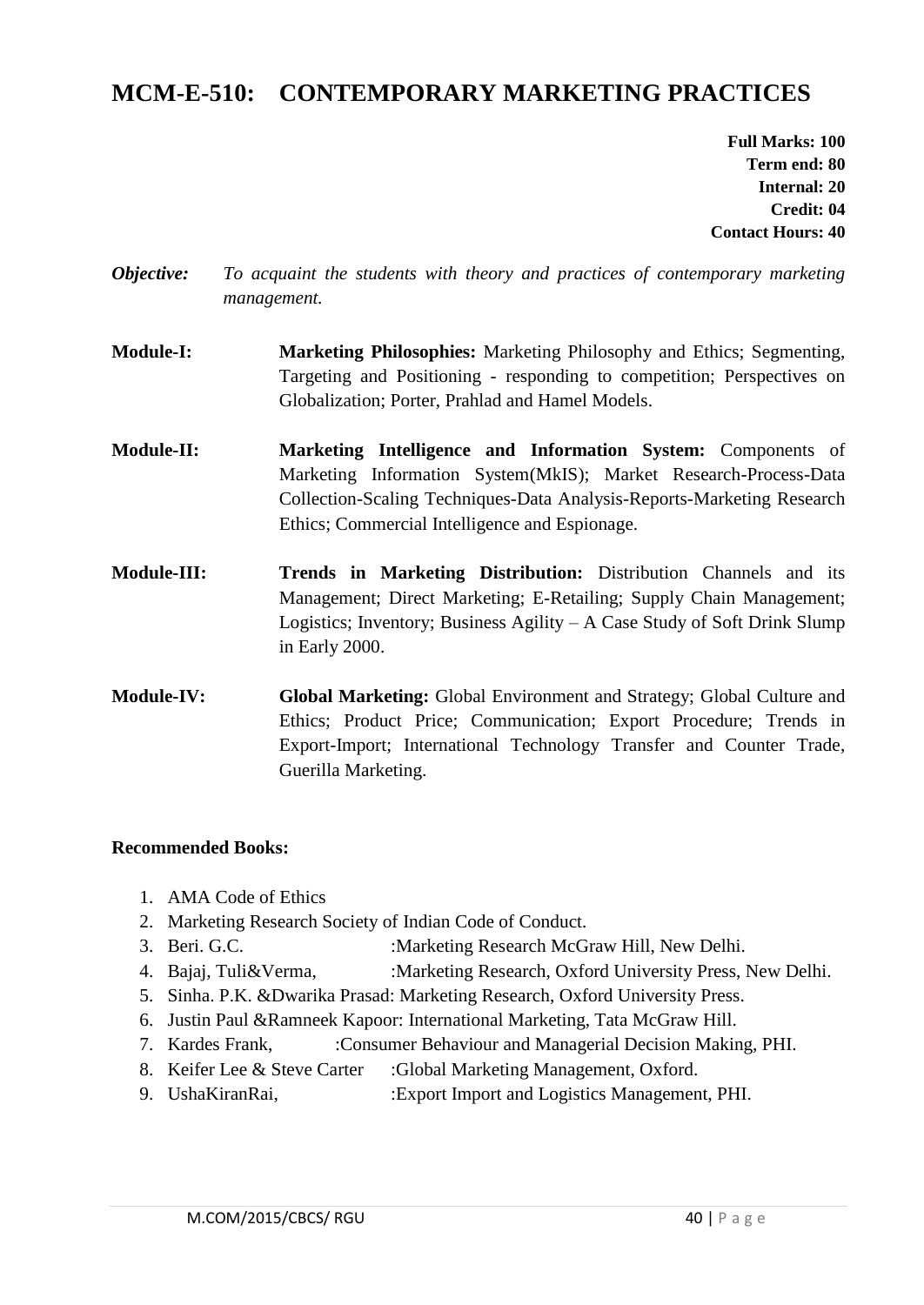# **GROUP C: HUMAN RESOURCE MANAGEMENT**

# **MCM-E-508: INTERNATIONAL HUMAN RESOURCE MANAGEMENT**

**Full Marks: 100 Term end: 80 Internal: 20 Credit: 04 Contact Hours: 40**

- **Objective:** *To enable student to understand various emerging issues and realities in Human Resource Management over the world.*
- **Module - I: Introduction:** International Human Resource Management- Concept and Benefits; Challenges of Human Resource Management- Global Perspective; Procedures and Trend of Recruitment, Selection and Training in MNCs / TNCs.
- **Module II: Employee Management:** Managing Employee Turnover in MNCs / TNCs; Brain-drain and Brain-Gain; Employee Stress and its management, Cadre conflict, Bossism at work place, Human Resource Accounting, Talent Management and Concept of Go Global.
- **Module - III: Human Resource Information System:** Human Resource Information System for Effective Management, Employer Brand Management, Impact of Rapid Technological, Economical and Legal Changes on HRM strategy.
- **Module - IV: Global Issues of Human Resource Management:** Management of Cross-Cultural Dynamics, Growing Numbers of Women and Minority Ethnic Workers, Impact of Low Birth Rate on Human Resource, Low Level Works- Few Workers Situation, Workers And Moral Education, Replacement of Workers by Robots and Machines, Balancing Work and Life.

- 1. Mammoria&Gankar: Personnel Management: text & cases, Himalaya
- 2. VSP Rao: Human Resource Management, Text & Cases Excel Books
- 3. Dessler, Gary: Human Resource Management, PHI
- 4. Venkataratnam: Personnel Management & Human Resource, Tata McGraw
- 5. Michael Salomon: Industrial Relations Theory & Practice, PHI
- 6. Mammoria&Mammoria: Dynamics of Industrial Relations, Himalaya
- 7. Flippo, Edwin B: Personnel Management, McGraw Hill, Tokyo.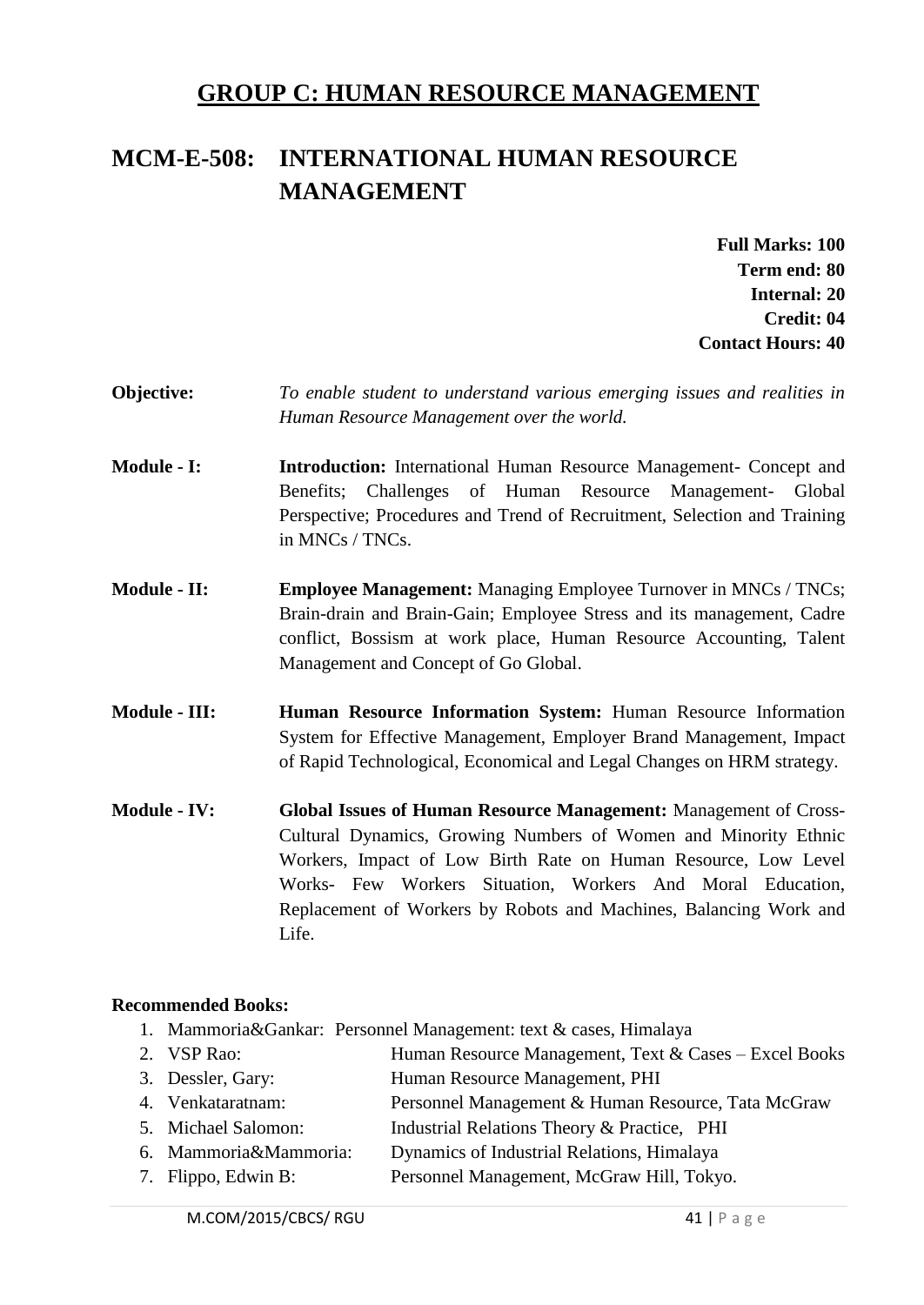# **MCM-E-509: LEADERSHIP AND ORGANIZATIONAL DEVELOPMENT**

**Full Marks: 100 Term end: 80 Internal: 20 Credit: 04 Contact Hours: 40**

- **Objective:** *To enable student to understand various emerging issues and realities in leadership and organizational development over the world.*
- **Module I:** Introduction to Leadership Leadership, Power and Influence; Theories of Leadership – Traits Theories, Behaviouristic Theories, Contingency Theories; Transformational Leadership, Leadership and Values; Leadership Skills - Building Technical Competency, Advanced Leadership Skills, Team Building, Building High Performance Teams.
- **Module - II: Conflict and Negotiation -** Nature and Process of Conflict, Levels of Conflict – Intra-individual, Interpersonal Conflict, Johari Window, Intergroup Conflict, Inter-organizational Conflict. Conflict Resolution; Organizational Culture.
- **Module - III: Organisation Development (OD):** Concept and Process. Assumptions and values; Foundations of OD. Emergence of OD as an Applied Behavioural Science, OD-HRD Interface; Organisational Diagnosis & Change: Typology of Organisations, Techniques of Organisational Diagnosis: Questionnaires, Interviews, Workshops, Task-Forces and other methods. Action Research.
- **Module - IV: Renewal and Development:** Planned Change. Organisational Growth and its implication for change; OD Interventions: Structural Interventions: Work Redesign, Work Modules, Quality of Work Life (QWL), Management by Objectives (MBO), Quality Circles (QC).

| 1. Hughes, Ginnett, Curphy-      | Leadership, Enhancing The Lessons of Experience; Tata |  |
|----------------------------------|-------------------------------------------------------|--|
|                                  | McGraw Hill                                           |  |
| 2. Yukl $G -$                    | Leadership in Organisations (Pearson)                 |  |
| 3. West Michael -                | Effective Team Work (Excel Books)                     |  |
| 4. Sadler Philip -               | Leadership (Crest Publishing House)                   |  |
| 5. French, W.L. and Bell, C.H.,  | Organisation Development, Prentice-Hall, New Delhi.   |  |
| 6. Hackman, J.R. & Senttle, J.L. | Improving Life at Work: Behavioural Science, Approach |  |
|                                  | to Organisational Change, Goodyear, California.       |  |
| 7. Harvey, D.F. and Brown, D.R., | An Experimental Approach to Organization Development, |  |
|                                  | Prentice-Hall, Englewood Cliffs, N.J.                 |  |
| 8. Huse, FE and Cummings, T.C.,  | Organization Development and Change, West, New York.  |  |
| M.COM/2015/CBCS/RGU              | $42$   Page                                           |  |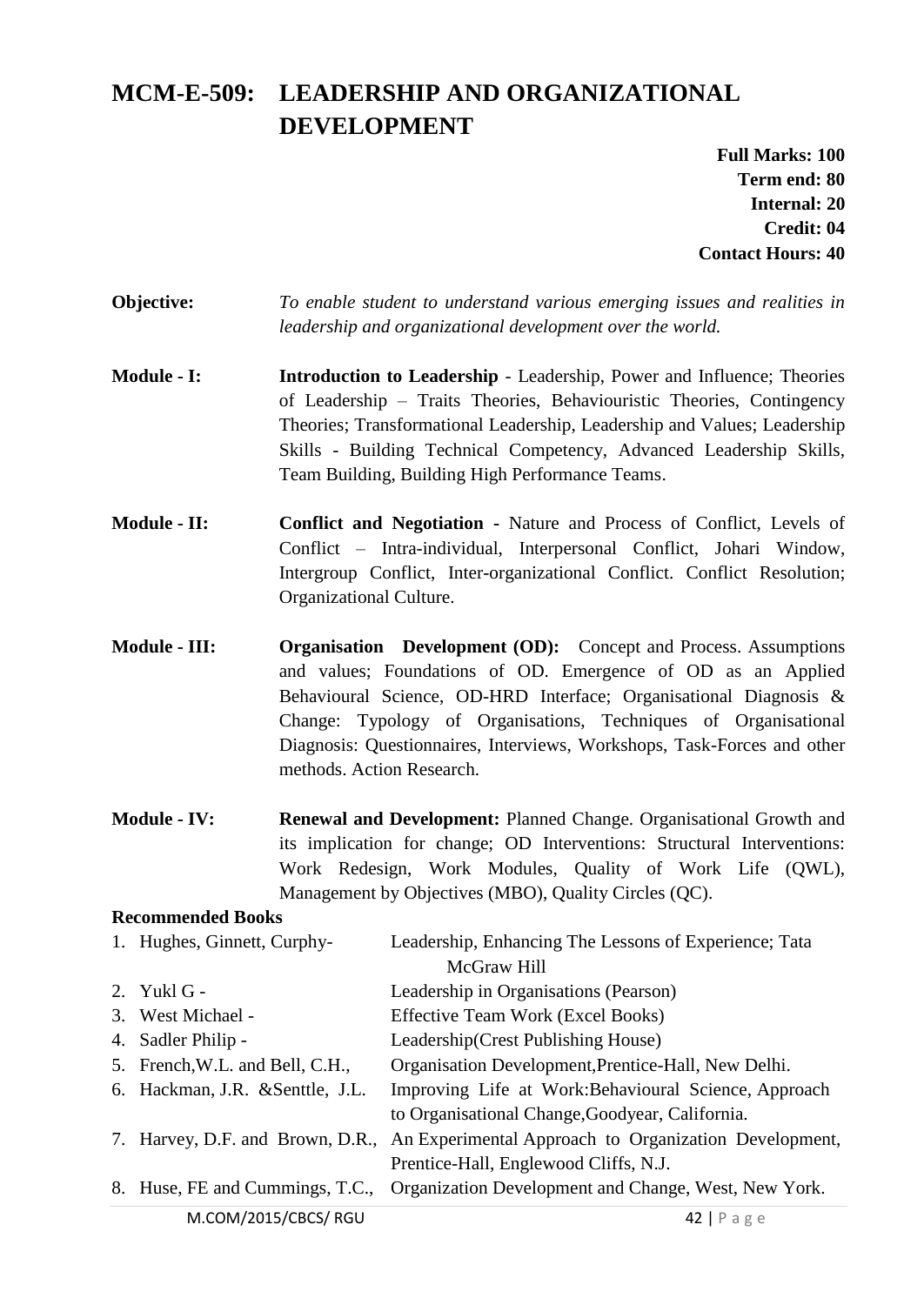# **MCM-E-510: CAREER DEVELOPMENT & COMPENSATION MANAGEMENT**

**Full Marks: 100 Term end: 80 Internal: 20 Credit: 04 Contact Hours: 40**

### **Objective:** *To equip students with various theoretical and practical knowledge involved in career, compensation and development management*

- **Unit-I: Career Management:** Concept of Career; Career Anchors; Elements of a Career Planning Program; Individual Assessment and Need Analysis; Organizational Assessment and Opportunity Analysis; Need Opportunity Alignment; Career Counseling; The Benefits of Career Planning to an Organization and a Worker; Issues in Career Planning; Career Development Cycle; Career Path
- **Unit-II: Development Management:** Training and assessments of Training needs; Evaluation of the Training Program; Management Development- Concept, Objectives, Process and Methods of Management Development; Evaluating a Management Development Program; Training vs Development.
- **Unit-III: Performance Appraisal:** Concept, Objectives and Uses of Performance Appraisal; Performance Appraisal Process; Performance Appraisers; Performance Appraisal Methods; Pitfalls in Performance Appraisal; Ethics of Performance Appraisal.
- **Unit-IV: Compensation Management:** Job Evaluation- Definition, Objectives, Process and Techniques; Compensation Administration- Concept and governing Principles; Different Concepts of Wages; Basic Wage Fixation Plans; National Wage Policy; Incentive- Concept, Types and Guidelines; Employee Benefits- Concept and Objectives.

- 1. Dynamic Personnel Administration M.N.Rudrabasavraj.
- 2. Human Resource Management P. C. Pardeshi
- 3. Human Resource Management Mirza&Zaiyadin
- 4. Human Resource Management Gary Dessler
- 5. Personnel Management C. B. Mammoria

- 
- 6. Human Resource Management, Text & Cases Excel Books, 2005 VSP Rao
- 7. Human Resource Management, PHI, 2005 Dessler, Gary.
- 8. Personnel Management & Human Resource, Tata McGraw Hill, 2004- Venkataratnam.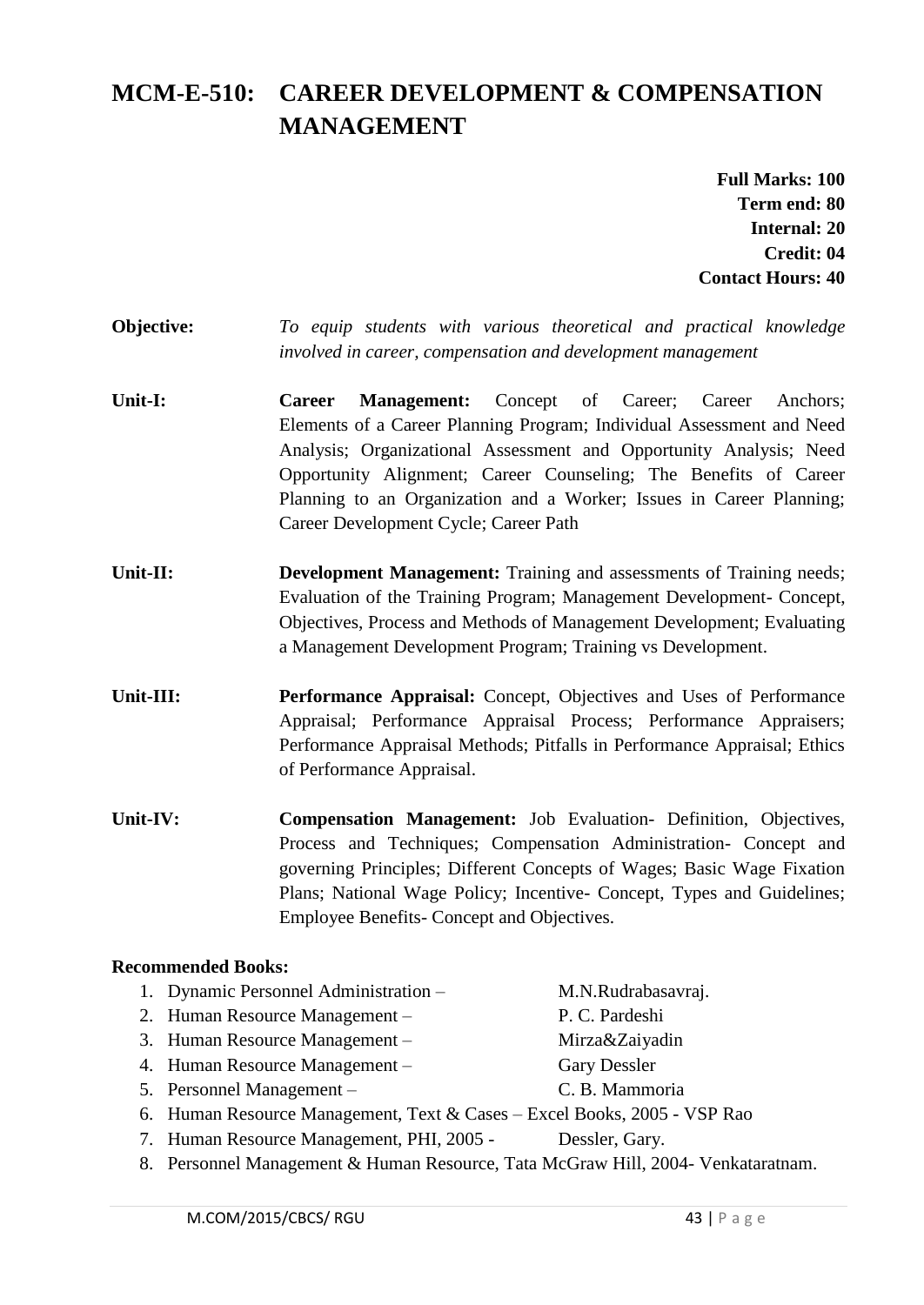# **GROUP D: ENTREPRENEURSHIP DEVELOPMENT**

### **MCM-E-508: VENTURE AND START UPs**

**Full Marks: 100 Term end: 80 Internal: 20 Credit: 04 Contact Hours: 40**

- *Objective: To make the students enlightened with respect to various aspects of setting up a new venture.*
- **Module -I: From Idea To Opportunity For Venture Creation**: Creativity and its Process- Techniques of generating Idea - creating, shaping and recognizing opportunity- Screening Business Opportunities & Ideas; Safeguarding the idea; Patent-trademark-Registered design-copyright; What & why of start ups.
- **Module -II: From opportunity to Business Plan:** What need to start a businessbusiness plan: creating and starting a venture; Important, scope and value of a business plan to investor, lenders, employers, suppliers and customer - Importance and function of Networking - Team Building - Alliance and Entrepreneurial leadership; Critical Factors for Venture development; Elements of a Business Plan; Planning and evaluation of Business plan.
- **Module -III: New Venture and Marketing Research:** Marketing Research Purpose Objectives – gathering secondary  $\&$  primary data – Interpretation  $\&$ reporting; Developing Marketing Concept - Consumer Behaviour-Marketing Research in pre-startup phase; Marketing stages for Growing Venture- Marketing Planning – Telemarketing – Internet – Acquisition and Franchising- Pricing Strategies.
- **Module -IV: Financing & Financial Analysis of Venture:** Forms of Business in Perspective – Importance & understanding of key Financial Statements – Balance Sheet – Income Statement – Cash Flow & Fund Flow Statement – Capital Budgeting – Break Even Analysis – Ratio Analysis; Financing New Venture; Meaning, nature and significance of Venture Capital , Venture-Capital Process; Stages of Venture Funding – Venture Capital Decision Process –Startup & beyond.

- 1) ThaKuratko & Hodgett: Entrepreneurship Theory, Process & Practice.
- 2) Paul Burns Entrepreneurship& Small Business Startup Growth & Maturity.
- 3) Mayer &Crame: New Venture Creation: An Innovators Guide to Entrepreneurship, Sage.
- 4) Entrepreneurship Robert Hisrich, Michael Peters & Dean Shepherd, Ed-8.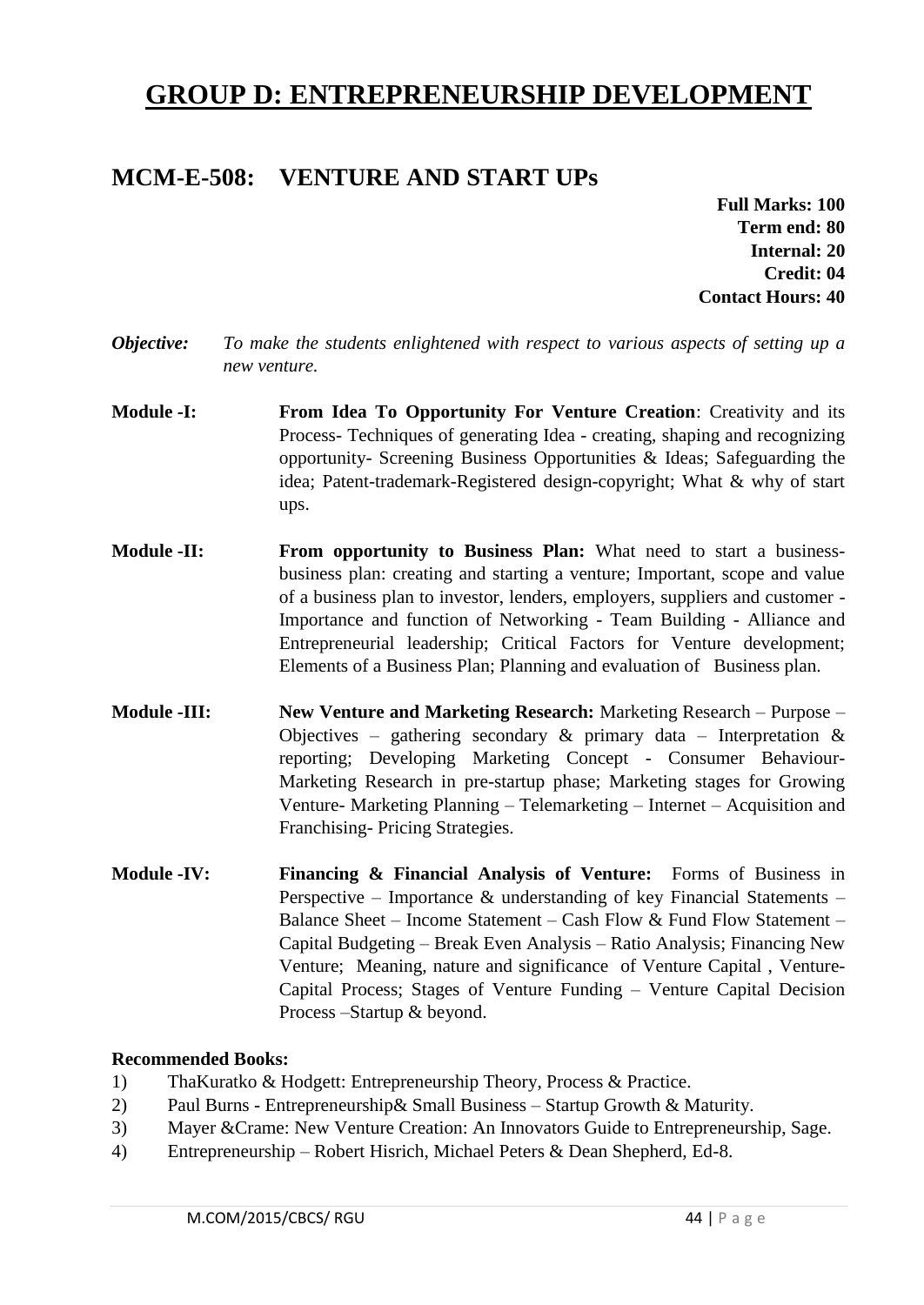# **MCM-E-509: MICRO- ENTREPRENEURSHIP & FINANCING**

**Full Marks: 100 Term end: 80 Internal: 20 Credit: 04 Contact Hours: 40**

- *Objective: To highlight the issues concerned with the performance of NBFCs and MFIs in developing MSMEs.*
- **Module- I: Micro Entrepreneurship:** Definition, characteristics, types, importance, Problem and prospects, Poverty and Micro-entrepreneurship, Women and Micro-entrepreneurship, Social Entrepreneurship.
- **Module II:** Micro-enterprises: Definition and characteristics; SHGs; ME activities handloom and handicraft, agricultural and food processing, service; Management of MEs; Financial Sources – Institutional and noninstitutional; Problems faced; Current Scenario.
- **Module - III: Institutional Financing:** Banking Commercial Bank, Cooperative bank and Rural banks; Non-Banking – NBFCs, NABARD, SIDBI etc.; Micro-Finance Institutions - Delivery models, Issues relating to the emerging microfinance services; Main challenges.
- **Module - IV:** Non-Institutional Financing: Meaning, Definition; Types Indigenous bankers, landlords, Chit-funds, friends and relatives etc.; Problems and concerns; Govt. initiatives and RBI guidelines.

- 1. Jafor Ali Akhan, Non-Banking Financial Companies (NBFCs) in India: Functioning & Reforms, New Century Publications; New Delhi
- 2. Statutory Guide For Non- Banking Financial Companies (Paperback); Taxmann Publishing
- 3. S. M. Feroze, Microfinance in India: A Performance Evaluation New Century Publications, New Delhi
- 4. Beatriz Armendariz & Jonathon Morduch, The Economics of Microfinance, MIT Press
- 5. Microfinance India, Sage India
- 6. Madhubala Swami, Urban Microfinance, Notion Press
- 7. Ahmad Rais, Microfinance in India, Mittal Publications
- 8. PrabhuGhate, Indian Microfinance: The Challenges of Rapid Growth Paperback, Sage.
- 9. K. R. Murugan, Self Help Groups And Women Empowerment, Regal Publications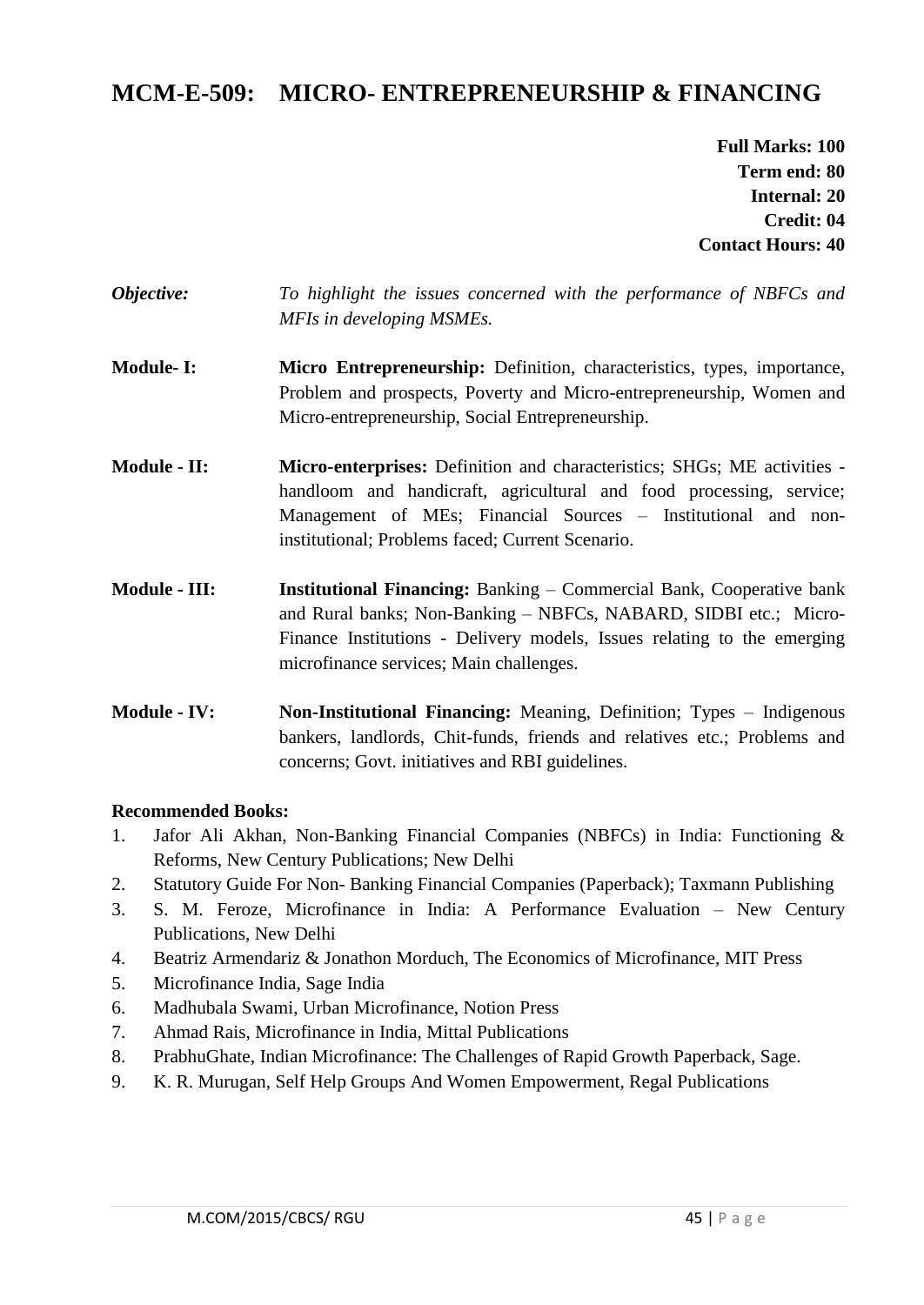# **MCM-E-510: RURAL ENTREPRENEURSHIP**

**Full Marks: 100 Term end: 80 Internal: 20 Credit: 04 Contact Hours: 40**

- *Objective: The paper aims to introduce rural banking to the students to make them understand about the problems, issues, challenges and opportunities of rural entrepreneurship.*
- **Module I: Rural Entrepreneurship:** Meaning, and Definition; Level of Indian Rural Entrepreneurship - It's contribution to Indian G.D.P.; Urban Entrepreneurs and Rural entrepreneurs; Social image of a Rural Entrepreneur – importance, Need and scope of improvement; Govt. policy and programme and Industrial policy - resolutions - five year plans.
- **Module II: Social Entrepreneurs:** Defining Social Entrepreneurship, their role and importance in developing Rural Sector; SE Terrain - Sector Studies; Real-Life Social Enterprises (Cases); Measuring Social Impact; Governance of Social Enterprises.
- **Module III: Rural Industrial Sectors:** Khadi and village industries; Handicraft and Rural artisans; and Agricultural and food Processing; Sericulture, Animal Husbandry etc.
- **Module IV: Developing Rural Entrepreneurship, Problems and Constraints:** Managing entrepreneurial skill identification and selection; E.D.P, Rural institutional infrastructure, Managerial Skill development and Follow up services; GO and NGO's role; Problems and Constraints faced by Rural Entrepreneurs.

#### **Recommended Books:**

- 1. Grass root Entrepreneurship : N. Lalitha 2. Rural Entrepreneurship Development in Liberalised Era : [Amit Kumar Dwivedi](http://www.amazon.in/Amit-Kumar-Dwivedi/e/B00JHPJO2Y/ref=dp_byline_cont_book_1) & [Anita Sukhwal](http://www.amazon.in/Anita-Sukhwal/e/B00J8GN55O/ref=dp_byline_cont_book_2)
- 3. Unleashing Rural Entrepreneurship Hardcover : [B M Singh](http://www.amazon.in/s/ref=dp_byline_sr_book_1?ie=UTF8&field-author=B+M+Singh&search-alias=stripbooks), [K V N Namboodir](http://www.amazon.in/s/ref=dp_byline_sr_book_2?ie=UTF8&field-author=K+V+N+Namboodiri&search-alias=stripbooks)
- 4. Entrepreneurship Development And Small Business Enterprise Paperback : [Poornima M](http://www.amazon.in/s/ref=dp_byline_sr_book_1?ie=UTF8&field-author=Poornima+M+Charantimath&search-alias=stripbooks)  [Charantimath](http://www.amazon.in/s/ref=dp_byline_sr_book_1?ie=UTF8&field-author=Poornima+M+Charantimath&search-alias=stripbooks)

**\*\*\*\*\***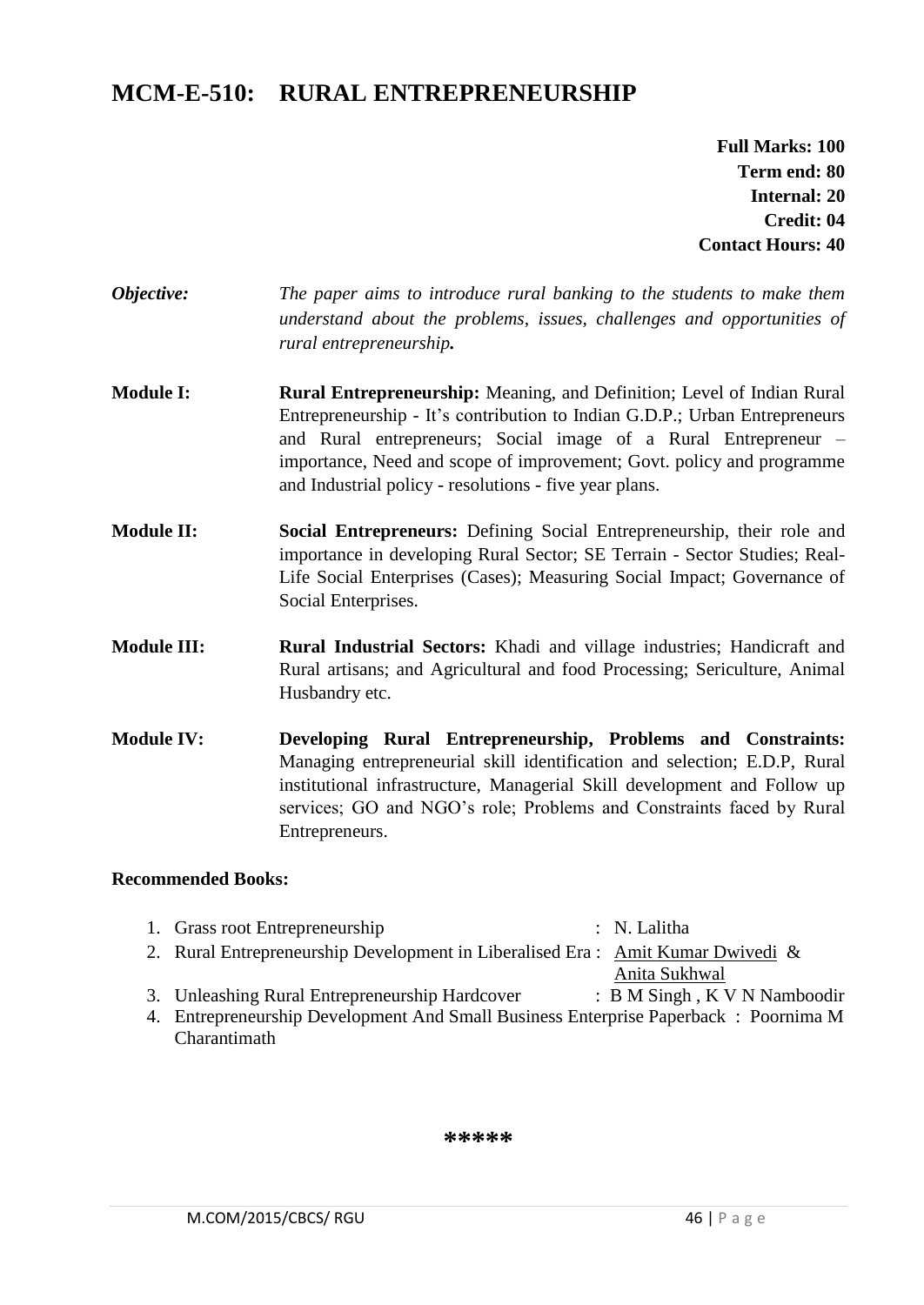# **REGULATIONS RELATING TO CHOICE BASED CREDIT SYSTEM (CBCS) (As per the Clause 42, of the Rajiv Gandhi University Act, 2006, No. 8 of 2007)**

These Regulations shall be called as Regulations on Choice Based Credit System of the Rajiv Gandhi University (in short it shall be abbreviated as CBCS) which shall apply to all postgraduate degree, diploma and certificate programmes awarded and conferred under the Rajiv Gandhi University, Rono Hills, Doimukh. However, admission, attendance, academic calendar, semesters, academic programme, internal assessment and any other matters which are not covered under these Regulations shall be as per the existing Ordinances and Regulations on semester system.

#### **1. Credit Based Semester System**

Under the Credit Based Semester System (in short it shall be abbreviated as CBSS), the requirement for awarding and conferring of a degree or diploma /or certificate is prescribed in terms of number of credits to be completed by the students.

#### **2. Course**

- a. Usually a Course refers to 'paper' and is a component of an academic programme. Every Department shall offer Core Courses and Departmental Elective Courses as per the existing Ordinances and Regulations.
- b. Every Department shall also offer an Open Elective Courses, which may be:
	- i. Providing an expanded scope,
	- ii. Of trans disciplinary nature,
	- iii. Enabling an exposure to some other discipline/or domain; and
	- iv. Nurturing student's proficiency and skill.

The student has to register for one (1) open elective course during the III Semester of the academic programme, except for those open elective courses which are offered by the parent Department. The intake capacity in this course may be decided at Departments/Centers/Institutes level in commensurate with number of application form received, thereof. There shall be a minimum of 20 credits per semester and shall be a maximum of 4 modules in a course of theoretical nature.

#### **3. Choice Based Credit System**

The Choice Based Credit System (in short it shall be abbreviated as CBCS) provides choice for students to select from an Open Elective Courses offered by other Departments/Centers/Institutes. Immediately after joining a programme, the student shall fill up an Open Elective Course Application Form in duplicate for his/her parent Department/Centers/Institutes; and the offering Department respectively, which shall have to be signed by Student Advisor and the respective Head/Chairman/Director. Late registration/or permission for Elective Courses shall be allowed up to two weeks after the commencement of semester. Withdrawal from the course shall be permitted within two weeks from the date of commencement of classes.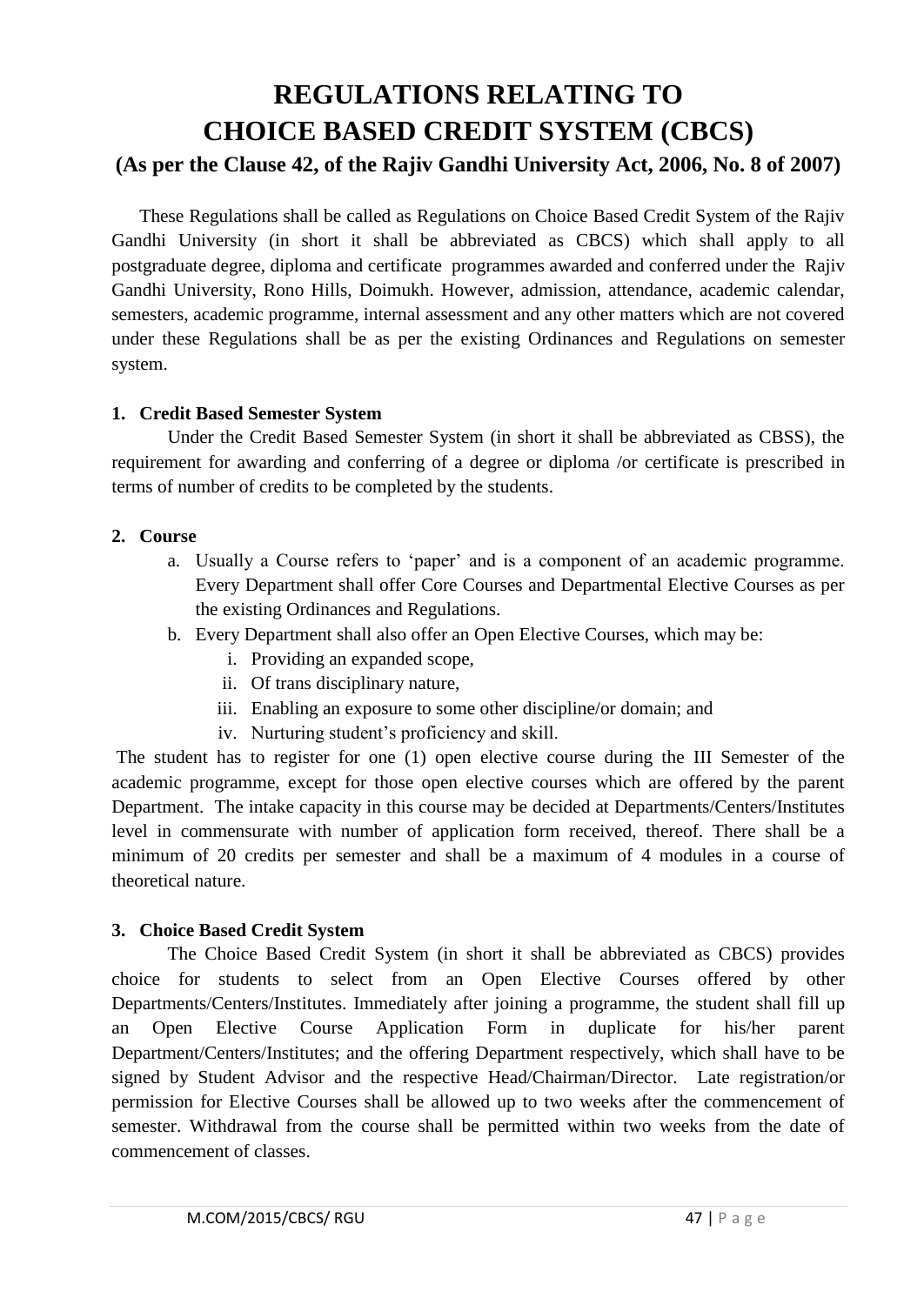#### **4. Student Advisor**

Each Department/Centre/Institute shall have a Student Advisor(s) who shall advice, assist and advice students about choosing of an Open Elective Courses. Each Department/Centre/Institute shall prepare a Student Handbook which shall contain a list of Core Courses, Elective Courses and Open Elective Courses.

Each course of a particular programme shall have a distinct course code, course title, credits assigned, maximum marks, contact hours for teaching of theory per week; and contact hours for practical per week.

#### **5. Course Coding**

Each course code shall adhere to the following naming convention:

| <b>Academic Programme</b> | <b>Type of Course</b> | <b>Course Code Series</b> |
|---------------------------|-----------------------|---------------------------|
|---------------------------|-----------------------|---------------------------|

- i. Academic Programme is represented by a 3-letter code, like, MCM for M.Com, PHY for M.Sc. Physics, etc.
- ii. The Type of Course is represented by a single letter like; C for Core, E for Departmental Elective and O for Open Elective respectively.
- iii. The Course Code Series of a given academic programme shall adhere to the following convention:

| <b>Academic Year</b>       | <b>Course Code Series</b> | <b>Illustration</b>         |
|----------------------------|---------------------------|-----------------------------|
| l First Year Post Graduate | 4XX                       | M.A. First Year 400 series  |
| Second Year Post Graduate  | 5XX                       | M.A. Second Year 500 series |
| <b>Post Graduate</b>       | 6X X                      | M.Phil First Year           |

For example, a course in M.A. II Year shall be coded as HISC412 where HIS stands for History, C stands for a Core Course and 412 indicate that it is an I Year Course.

#### **6. Credit Allotment**

- i. Credit Point indicates that it is the product of grade point and number of credits for a course.
- ii. The credit refers to weightage given to a course. Each course/paper for the academic programme shall be measured in terms of credit where one credit is equivalent to one hour of teaching (lecture or tutorial) or two hours of practical work/field work per week for one semester. There shall be a maximum of 4 credits in each course/paper of theoretical nature.
- iii. Every open elective course offered by all Departments/Centers/Institutes shall have 4 credits uniformly, whatsoever.

#### **7. Grade Point**

It is a numerical weight allotted to each letter grade on a 10-point scale. Each degree programme shall have a minimum specified credit requirement. The minimum credit requirements shall also be specified separately for different categories of courses, i.e., Core Courses, Department/Centre/Institute Elective and Open Elective Course.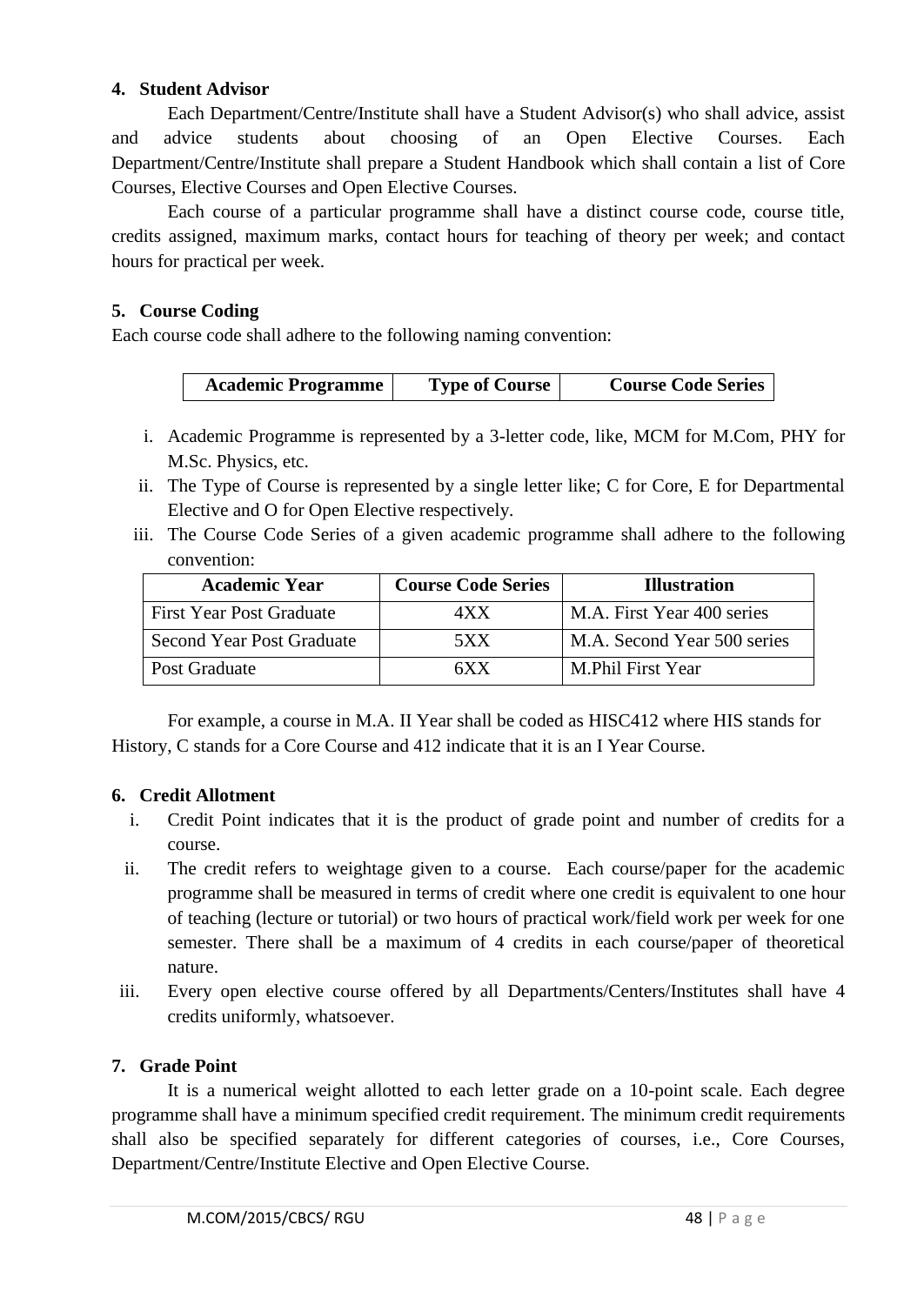#### 8. **Semester Grade Point Average**

It is a measure of performance of work done in a semester. It is ratio of total credit points secured by a student in various courses registered in a semester and the total course credits taken during that semester shall be expressed up to two decimal places.

| % of Marks              | <b>Grade Point</b> | <b>Division</b> | <b>Letter Grade</b> |
|-------------------------|--------------------|-----------------|---------------------|
| $90 - 100$              | 10                 | First           | $O$ (Outstanding)   |
| 80-less than 90%        | 9                  | First           | $A+$ (Excellent)    |
| 70- less than 80%       | 8                  | First           | A (Very Good)       |
| $60$ - less than $70\%$ | 7                  | First           | $B+ (Good)$         |
| 50- less than $60\%$    | 6                  | Second          | B (Average)         |
| 45- less than $50\%$    | 5                  | Pass            | $P$ (Pass)          |
| 44 and less             | $\Omega$           | Fail            | $F$ (Fail)          |
| Absent                  |                    |                 | Ab (Absent)         |

#### **9. Letter Grades and Grade Points**

This table is applicable for those courses with 45% marks for passing a course.

#### **10. Computation of Semester Grade Point Average and Cumulative Grade Point Average**

- i. The Semester Grade Point Average(in short it shall be abbreviated as SGPA) is the ratio of sum of the product of the number of credits with the grade points scored by a student in all courses and sum of the number of credits of all courses undertaken by a student shall be calculated in the following manner:
- **ii. SGPA**  $(S_i) = \sum (C_i \times G_i) / \sum C_i$ Where  $C_i$  is the number of credits of the i<sup>th</sup> course and  $G_i$  is the grade point scored by the student in the  $i<sup>th</sup>$  course.
- iii. The Cumulative Grade Point Average (in short it shall be abbreviated as CGPA) is also calculated in the same manner taking into account all courses undertaken by a student in all semesters of a programme shall be calculated in the following manner:

#### **iv.**  $\text{CGPA} = \Sigma(\text{C}_i \times \text{S}_i) / \Sigma \text{C}_i$

- v. Where  $S_i$  is the SGPA of the i<sup>th</sup> semester and  $C_i$  is the total number of credits in that semester.
- vi. The SGPA and CGPA shall be rounded off to 2 decimal points and reported in the grade card/or certificate.

#### **11. On Grade Card**

Grade Card issued at end of each Semester shall contain the following:

- i Course Code & Title
- ii Credits Earned
- iii Grade Point
- iv Credit Distribution
- v SGPA
- vi CGPA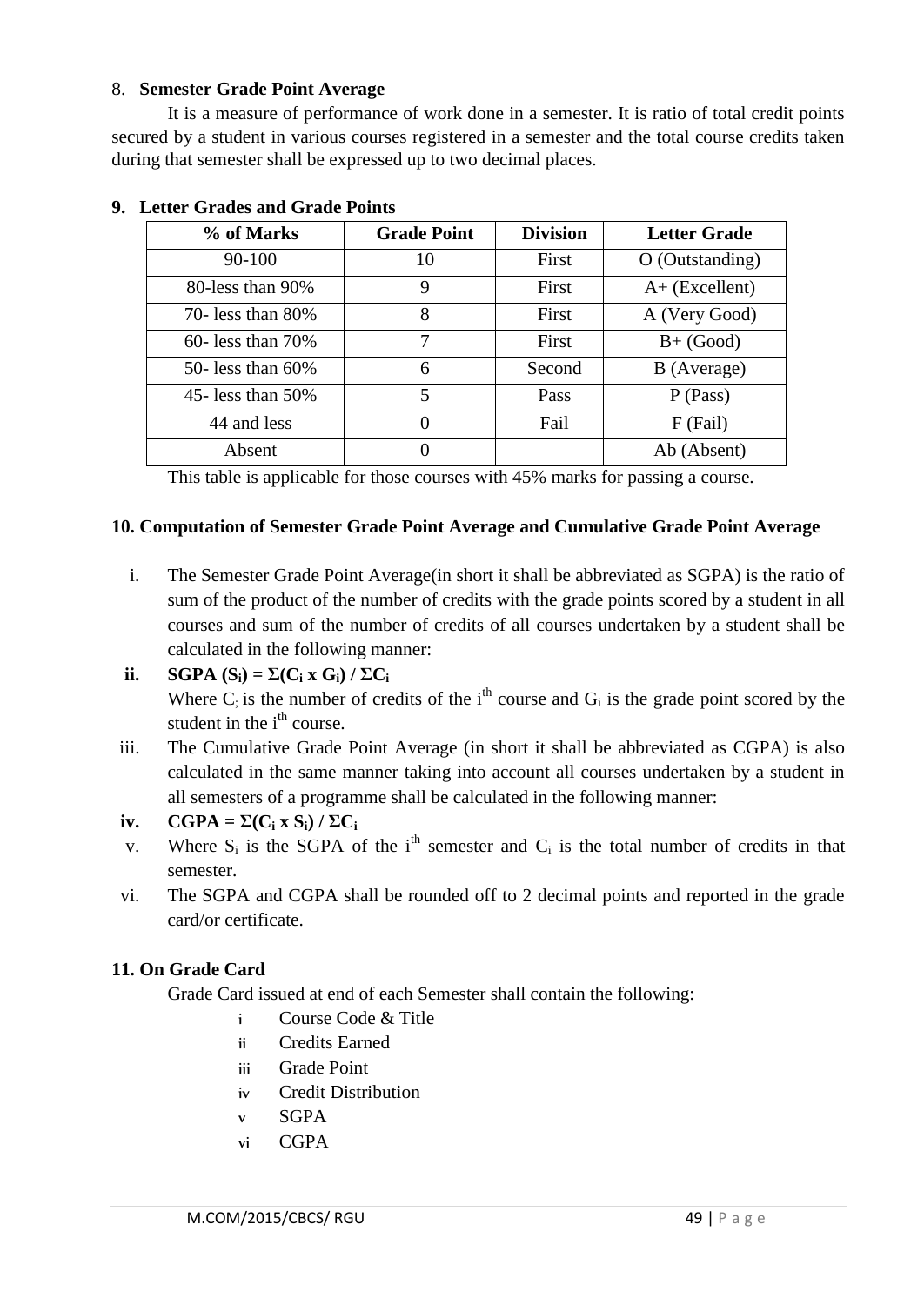#### **12. Grade Card or/Certificate**

Based on the grades earned, a grade certificate shall be issued to all the registered students after every semester. The grade certificate shall display the course details; (code, title, number of credits, grade secured) along with SGPA of that semester and CGPA earned till that semester. The details of grading system shall be mentioned in the overleaf of the Grade Card or/ Certificate.

#### **13. Awarding of Ranks**

The rank(s) shall be awarded after completion of the course at the end of the final semester examination on the basis of CGPA. If two or more students secure the same CGPA, the student with highest of total marks obtained across all semesters shall be selected for ranking.

#### **14. Removal of Difficulties**

Notwithstanding anything contained in the provision of this Regulations, the Vice-Chancellor may take such measures as may be necessary for removal of difficulties subject to ratification by the Academic Council.

\*\*\*\*\*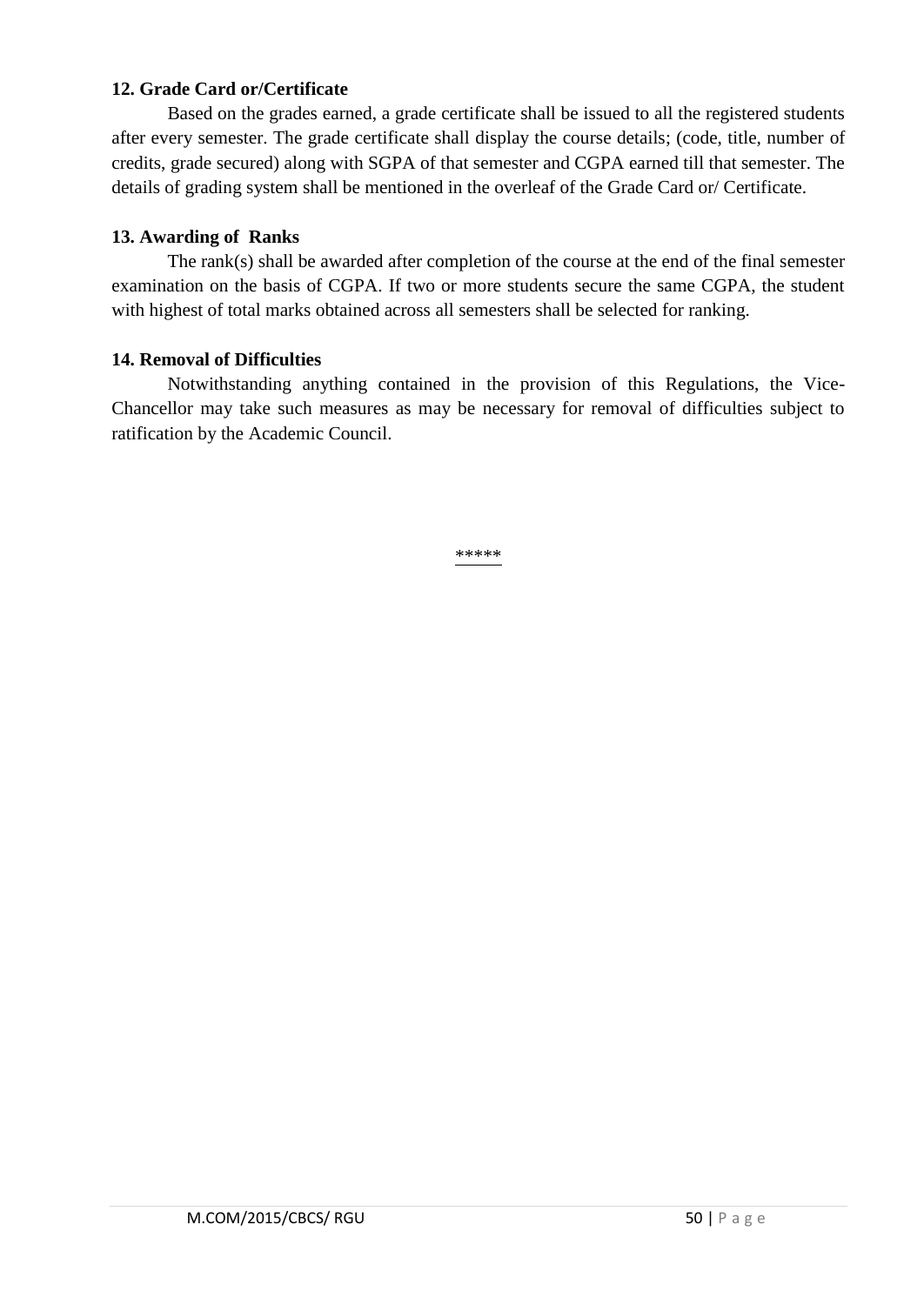### **Illustration**

#### **Illustration of Computation of SGPA and CGPA and Format for Transcripts**

#### (i) Computation of SGPA and CGPA

| Course   | Credit        | Grade letter | Grade point | Credit Point (Credit x Grade) |
|----------|---------------|--------------|-------------|-------------------------------|
| Course 1 | 3             | А            |             | $3 X 8 = 24$                  |
| Course 2 |               | $B+$         |             | $4 X 7 = 28$                  |
| Course 3 | 3             | В            | 6           | $3 X 6 = 18$                  |
| Course 4 | $\mathcal{R}$ |              | 10          | $3 X 10 = 30$                 |
| Course 5 | 3             | $\mathsf{C}$ |             | $3 X 5 = 15$                  |
| Course 6 |               | В            | 6           | $4 X 6 = 24$                  |
|          | 20            |              |             | 139                           |

#### *Illustration for SGPA*

Thus,  $SGPA = 139/20 = 6.95$ 

#### *Illustration for CGPA*

| <b>Semester 1</b>     | <b>Semester 2</b>    |
|-----------------------|----------------------|
| Credit: 20 SGPA:6.9   | Credit: 22 SGPA:7.8  |
| <b>Semester 3</b>     | <b>Semester 4</b>    |
| Credit : 25 SGPA: 5.6 | Credit: 26 SGPA:6.0  |
| <b>Semester 5</b>     | Semester 6           |
| Credit : 26 SGPA:6.3  | Credit: 25 SGPA: 8.0 |

#### Thus, CGPA =  $20 \times 6.9 + 22 \times 7.8 + 25 \times 5.6 + 26 \times 6.0 + 26 \times 6.3 + 25 \times 8.0 = 6.73$ 144

Grade Card (Format): Based on the above recommendations on Letter Grades, Grade Points and SGPA and CGPA, the University may issue the Grade Card for each semester and a consolidated Grade Card indicating the performance in all semesters.

\*\*\*\*\*